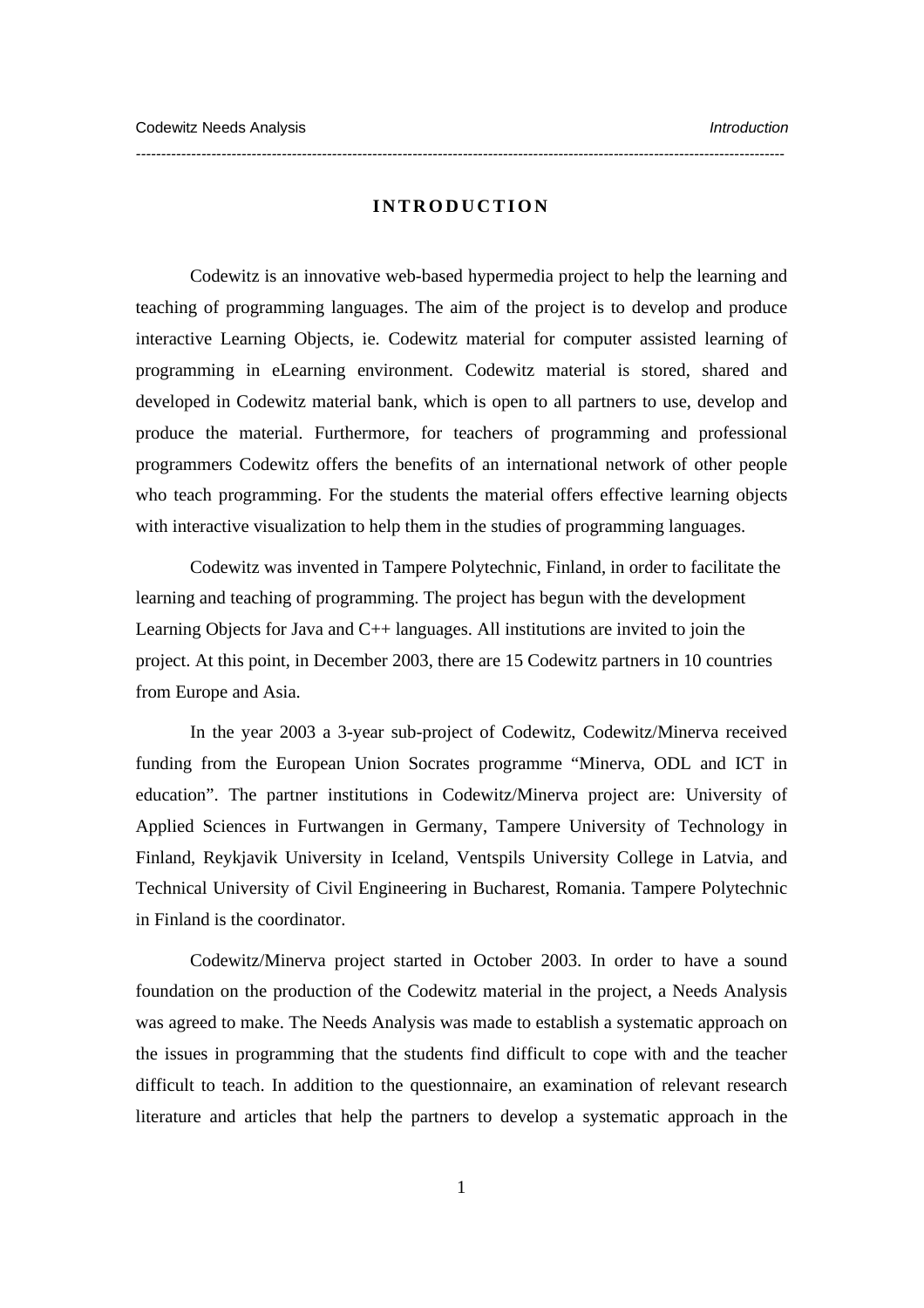development of the ideas and plans for implementation of the visualization drills. The literature research was made by Ms. Kirsti Ala-Mutka from Tampere University of Technology and it begins this Needs Analysis.

*---------------------------------------------------------------------------------------------------------------------------------* 

The students taking part in the programming courses as well as the teachers giving these courses in the Codewitz/Minerva partner institutes answered the questions in the on line –questionnaire. The questionnaire was planned in cooperation with the partners, the questions were identical to all institutions. In addition to the questions similar to all, the partner institutes could add one or two institute specific questions. The survey was conducted on line in November 2003 in all participating institutes.

 There were altogether 565 students and 35 teachers participating in the survey (n=600). The amount of answers from students varied between 45 students from one institute to maximum 150 students from another. The amount of answers from teachers varied between 2 and 8 answers per institute.

 Ms. Kirsi Immonen from Tampere Polytechnic processed the data of the questionnaire and presented some figures and graphics about the data. With the help of this, and the raw data, the partners analyzed the results concentrating on the results of their own institutes. The guidelines were to analyze the results of the institute, compare them to the average results of the survey and consider the results in the framework of the Codewitz material.

 The questionnaire in paper form can be seen as annex 1. The raw data can be found in annex 2, the processed data (including the data of each institute) in annex 3.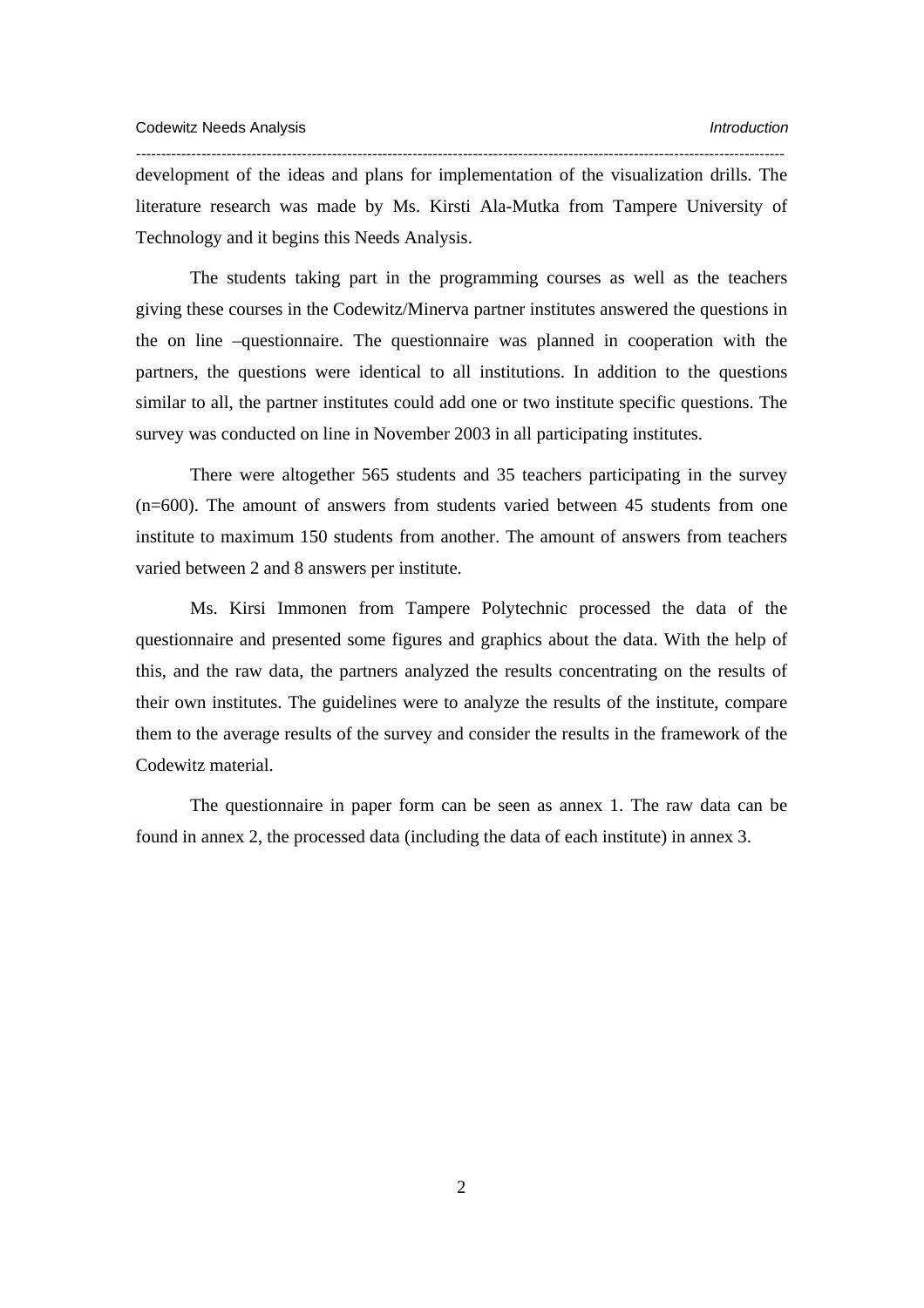#### **PROBLEMS IN LEARNING AND TEACHING PROGRAMMING**

*---------------------------------------------------------------------------------------------------------------------------------* 

## **- a literature study for developing visualizations in the Codewitz-Minerva project**

Kirsti Ala-Mutka, Institute of Software Systems, Tampere University of Technology, Finland Email: kirsti.ala-mutka@tut.fi

## **1. Introduction**

The art of programming includes knowledge of programming tools and languages, problem-solving skills, and effective strategies for program design and implementation. A common approach in programming education is to first teach the basics of a programming language and then guide students towards effective strategies for the whole programming process. Therefore, the learning of the basic concepts is often emphasized; these form the basis for building more advanced skills. Codewitz project [5] aims at fostering the learning of the basic concepts and structures by creating dynamic visual learning materials for students. In order to create effective visualizations and educational strategies for their use, it is necessary to review the research previously published in the field.

This literature study aims at a brief overview on the problems and on visualization solutions in programming education. The emphasis is on novice programmers that are beginning their programming studies; these courses are often referred in the literature as CS1 courses. An excellent source for the study has been a recent review on the research relating to the educational study of programming, written by Robins et. al. [27]. Another vast source of information is an older collection of research papers on novice programmers, edited by Soloway and Spohrer [29]. Also the research by Milne and Rowe [21], who studied students' and tutors' perceptions of difficulties in object-oriented programming, relates closely to our work. However, their work differs from our needs analysis survey in that the group of respondents was considerably smaller (altogether 66 students and teachers) and the questions concentrated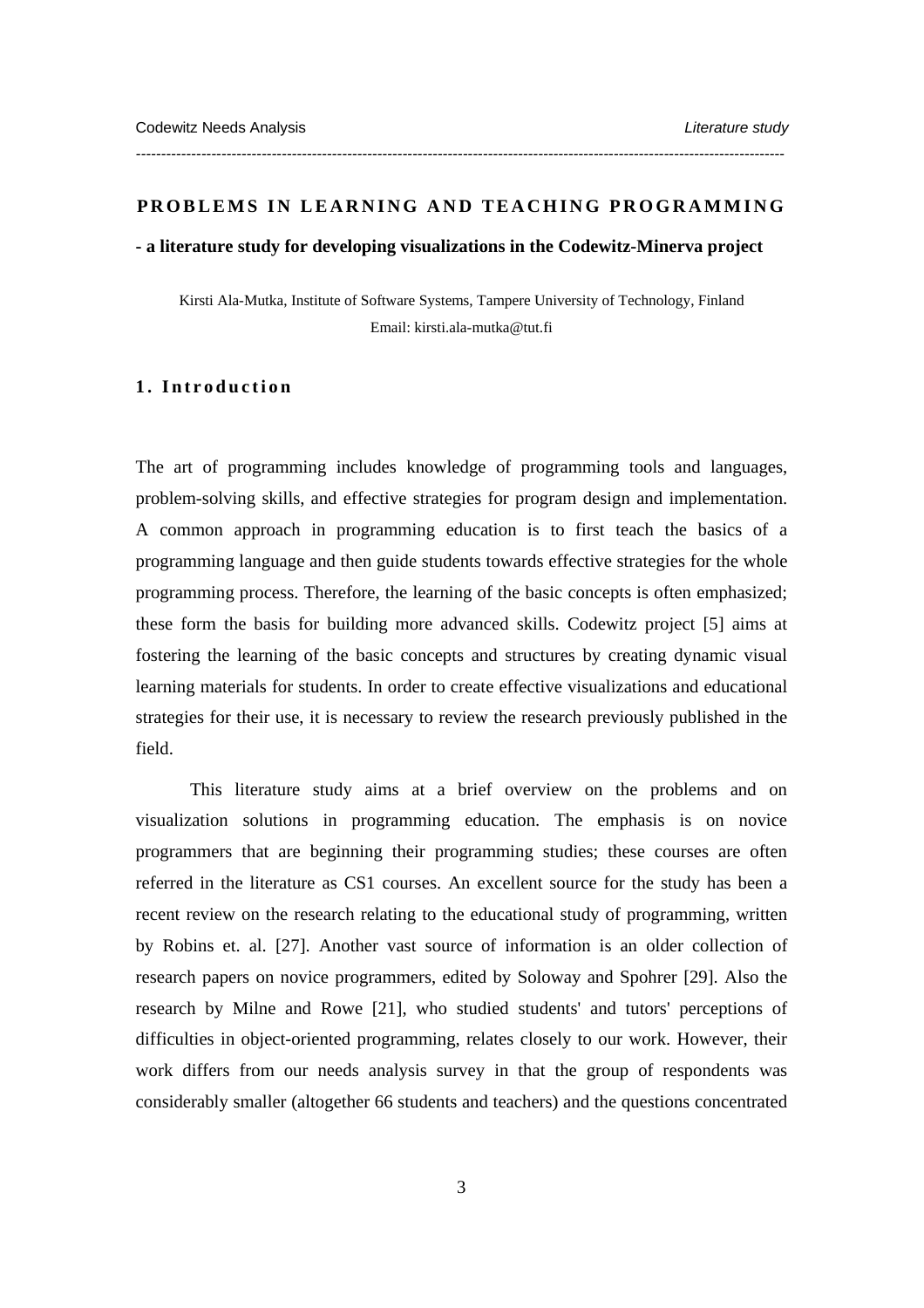on the C++ language concepts. In addition, many other articles contain important information for the Codewitz-Minerva project and will be mentioned later.

*---------------------------------------------------------------------------------------------------------------------------------* 

The structure of this study is organized as follows. First, Section 2 recognizes some characteristics and problems of novice programmers. In Section 3, we discuss educational visualization approaches for programming. Section 4 concludes the study and proposes some approaches for the project. Finally, Section 5 lists the references that have been recognized as important resources for the project participants and other interested readers.

# **2. Difficulties in learning programming**

Learning to program is generally considered hard, and programming courses often have high dropout rates. It has even been said, that it takes about 10 years for a novice to become an expert programmer [32]. Educational research has been carried out to recognize the characteristics of novice programmers and to study the learning process and its connections to the different aspects of programming. Lately also differences between procedural and object-oriented education approaches have been studied, as Java and C++ have become common educational languages. We will now explore these issues more closely.

# 2.1 Characteristics of novice programmers

By definition, novice programmers lack the knowledge and skills of programming experts. Several different separating factors have been studied in the literature and were also reviewed by Robins et al. [27]. Common features for novices seem to be that they are limited to surface knowledge of programs and generally approach programming "line by line" rather than at the level of bigger program structures. Novices spend little time in planning and testing code, and when necessary, try to correct their programs with small local fixes instead of more thoroughly reformulating programs [17]. The knowledge of novices tends to be context specific rather than general [15], and they also often fail to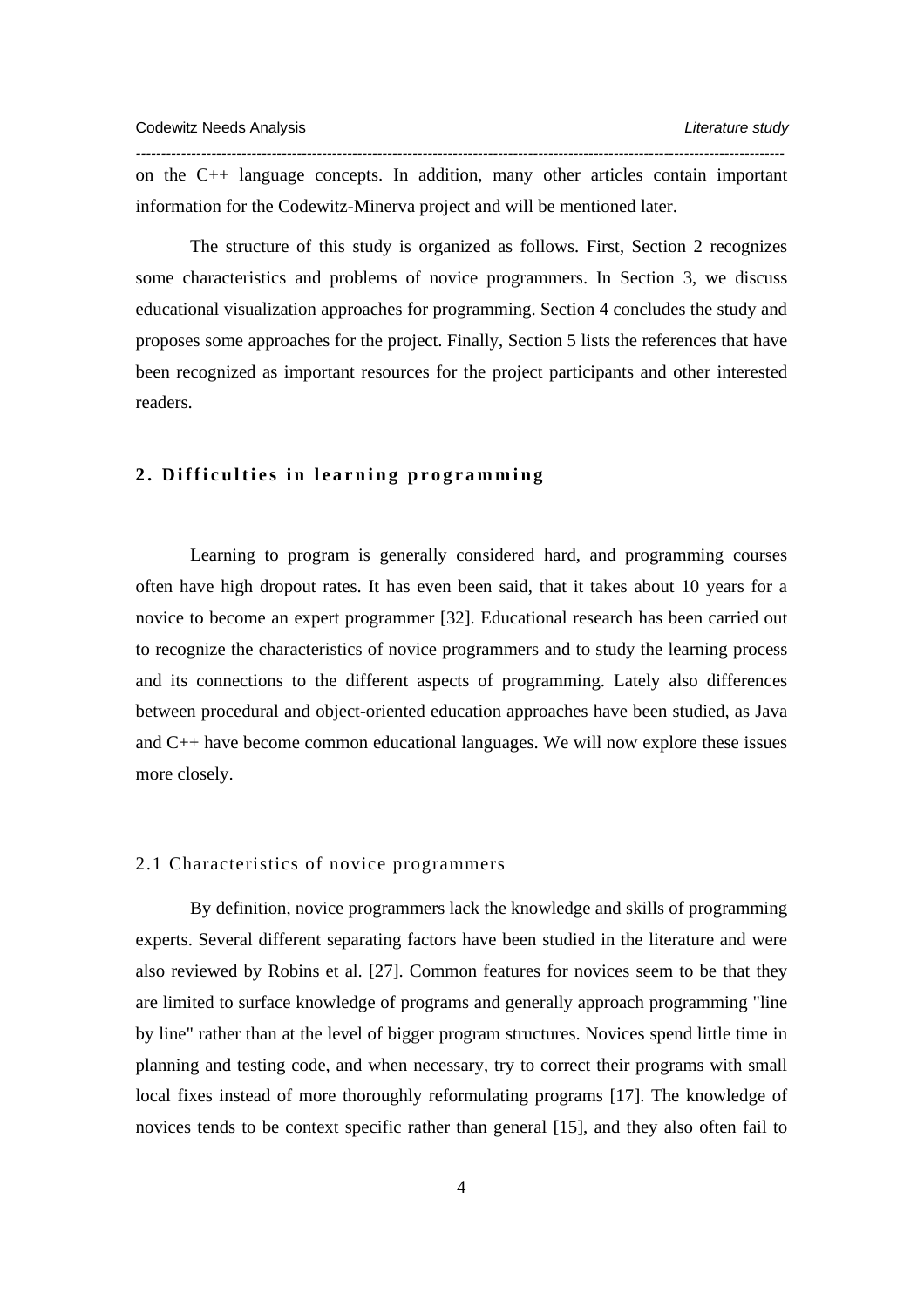apply correctly the knowledge they have obtained. In fact, an average students does not usually make much progress in an introductory programming course [17]. This was also noticed by the study of McCracken et al. [20], who noticed serious deficiencies in student's programming skills in introductory courses.

*---------------------------------------------------------------------------------------------------------------------------------* 

Milne and Rowe [21] studied in their recent survey the difficulties of  $C_{++}$ programming by conducting a web-based questionnaire for both students and teachers. One of the most obvious results was that students rated having less difficulties than deduced from teachers' answers. This was suggested to result from the fact that students believe themselves that they have understood the issue, but teachers see the remaining deficiencies in programming courseworks and examinations. This supports the empirical observations of many teachers; programming novices often fail to recognize their own deficiencies.

Also the personal properties of the students affect their performance. There is no literature on significant differences in learning that would be caused by categories like gender or nationality, but general intelligence and mathematical or science abilities seem to be related to success at learning to program [19][4]. In a programming course, different student behaviours in confronting a problematic situation can be recognized. Perkins [25] named two main types: stoppers and movers. In problematic situation stoppers simply stop and abandon all hope of solving the problem on their own, while movers keep trying, modifying their code and use feedback about errors effectively. There are also extreme movers, "tinkerers", who cannot track their program, make changes more or less randomly, and like stoppers do not progress very much in their task.

All in all, there are effective and ineffective novices, i.e. students who learn without excessive effort and those who do not learn without inordinate personal attention [27]. Naturally, students' personal learning strategies and motivation affect their success in learning programming strategies. Robins et al. [27] stated that "Given that knowledge is (assumed to be) uniformly low, it is their preexisting strategies that initially distinguish effective and ineffective novices". Prior knowledge and practices can also be a major source of errors, especially when trying to transfer a step-by-step problem-solving solution directly from a natural language into a program [2]. The differences between the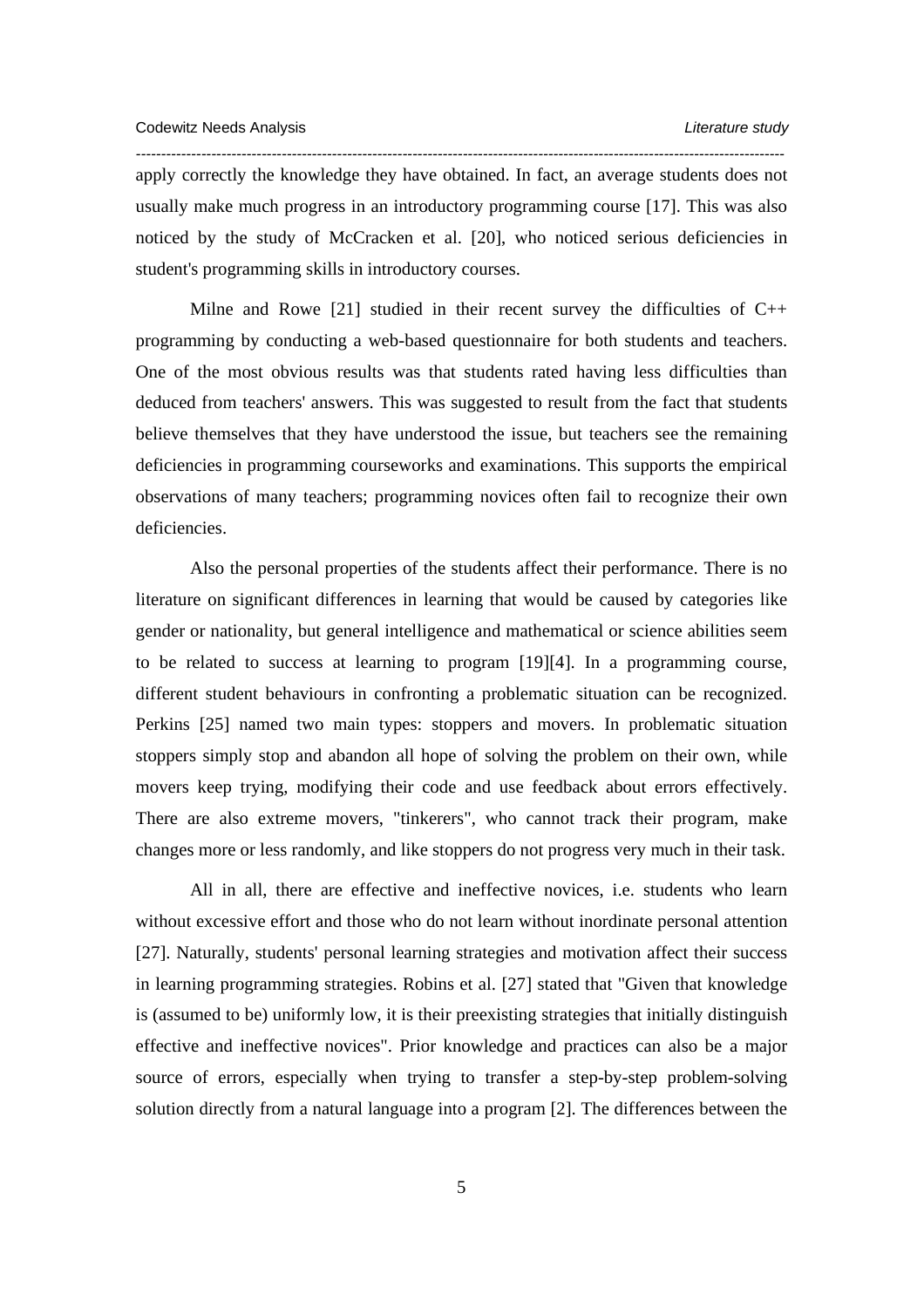natural language and a programming language can easily cause problems. For example, some novices have understood that the condition in a "while" loop needs to apply continuously rather than it is tested once per iteration.

*---------------------------------------------------------------------------------------------------------------------------------* 

# 2.2 Different aspects of programming

Learning programming contains several activities, e.g., learning the language features, program design, and program comprehension. Typical approach in textbooks and programming courses is to start with declarative knowledge about a particular language. However, studies show that it is important to bring also other aspects to the first programming courses.

Several common deficits in novices' understanding of specific programming language constructs are presented in Soloway and Spohrer [29] and collected also by Pane and Myers [23]. For example, variable initialization seems to be more difficult to understand than updating or testing variables. Bugs with especially loops and conditionals are common, and actions that take place "behind the scene", like updating loop variables in "for" loops, are difficult for students. Students have often many misconceptions in their understanding or implementing of recursion. Interestingly, novices were noticed to be more successful at writing recursive functions after learning about iterative functions, but not vice versa [14]. Expressions that are syntactically close to each other or mean different things in different contexts cause often practical difficulties, e.g. "123" and 123, or word "static" in C language. The survey by Milne and Rowe [21] showed that pointers seem to be very problematic, both according to the students and teachers. It was suggested that for this reason also dynamic memory allocation, reference parameters and other issues that need understanding of memory contents and pointers ranked high in the difficulty ratings. Also many other complex language features, like templates, casting, polymorphism and function overloading were considered difficult in the survey.

However, the main source of difficulty does not seem to be the syntax or understanding of concepts, but rather basic program planning [27]. It is important to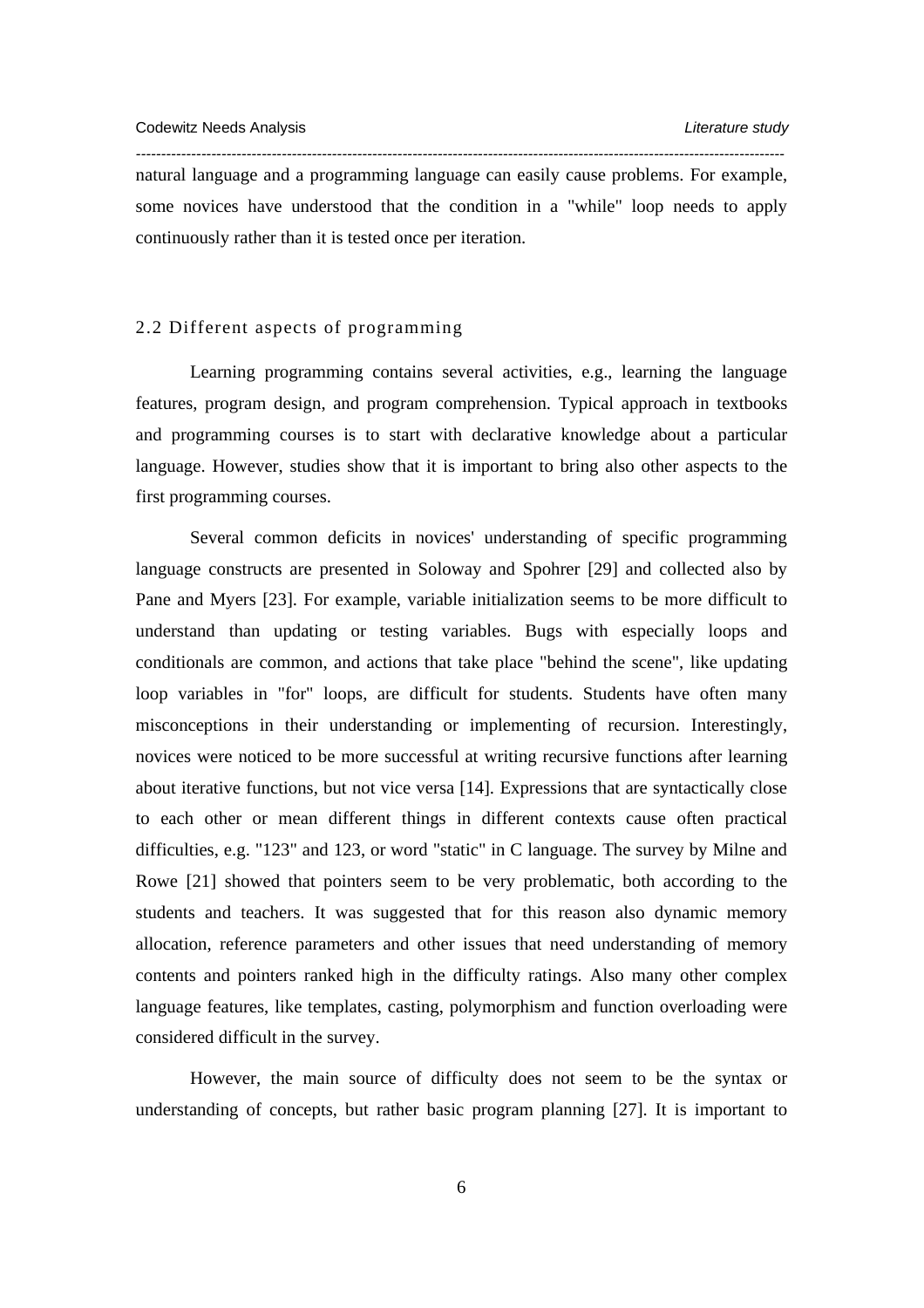*--------------------------------------------------------------------------------------------------------------------------------*  distinguish between programming knowledge and programming strategies [6]. A student can learn to explain and understand a programming concept, e.g., what does a pointer mean, but still fails to use it appropriately in a program. Winslow [32] noticed that students may know the syntax and semantics of individual statements, but they do not know how to combine these features into valid programs. Even when they know how to solve the problem by hand, they have trouble translating it into an equivalent computer program. To help students to learn both concept knowledge and strategies for their use, Deek et al. [7] developed a problem-solving approach for a programming course. In their approach, language features were introduced to students only in the context to specific problems, little by little. This was shown to have positive effects on students' course results and their programming confidence. More discussion on problem-based learning in computer science courses can be found in Kay et al. [13].

Students have often great difficulties in understanding all the issues relating to the execution of a program. Du Boulay [10] stated that "... it takes quite a long time to learn the relation between a program on the page and the mechanism it describes." Students have difficulties in understanding that each instruction is executed in the state that has been created by the previous instructions. He stated that their should be a simple "notional machine", that simplifies the language and the machine so that all the program transformations can be visible. For example, LOGO language is an example of this kind of approach [24], and was commonly used in 80's in introductory programming education. It is based on the fact that all the instructions concern moving a turtle that is drawing on a display, thus making the program state and transformations clearly visible. However, nowadays most of the universities are required to teach programming languages that are at least close to those used in the industry, and only rarely it is possible to select the approach for an introductory programming course based only on pedagogical reasons.

There is often little correspondence between the ability to write a program and the ability to read one. Programming courses should include them both. In addition, some basic test and debugging strategies should be taught [32]. Robins et al. [27] suggest that one more issue that complicates the learning of programming is the distinction between the model of the program as it was intended, and the model of the program, as it actually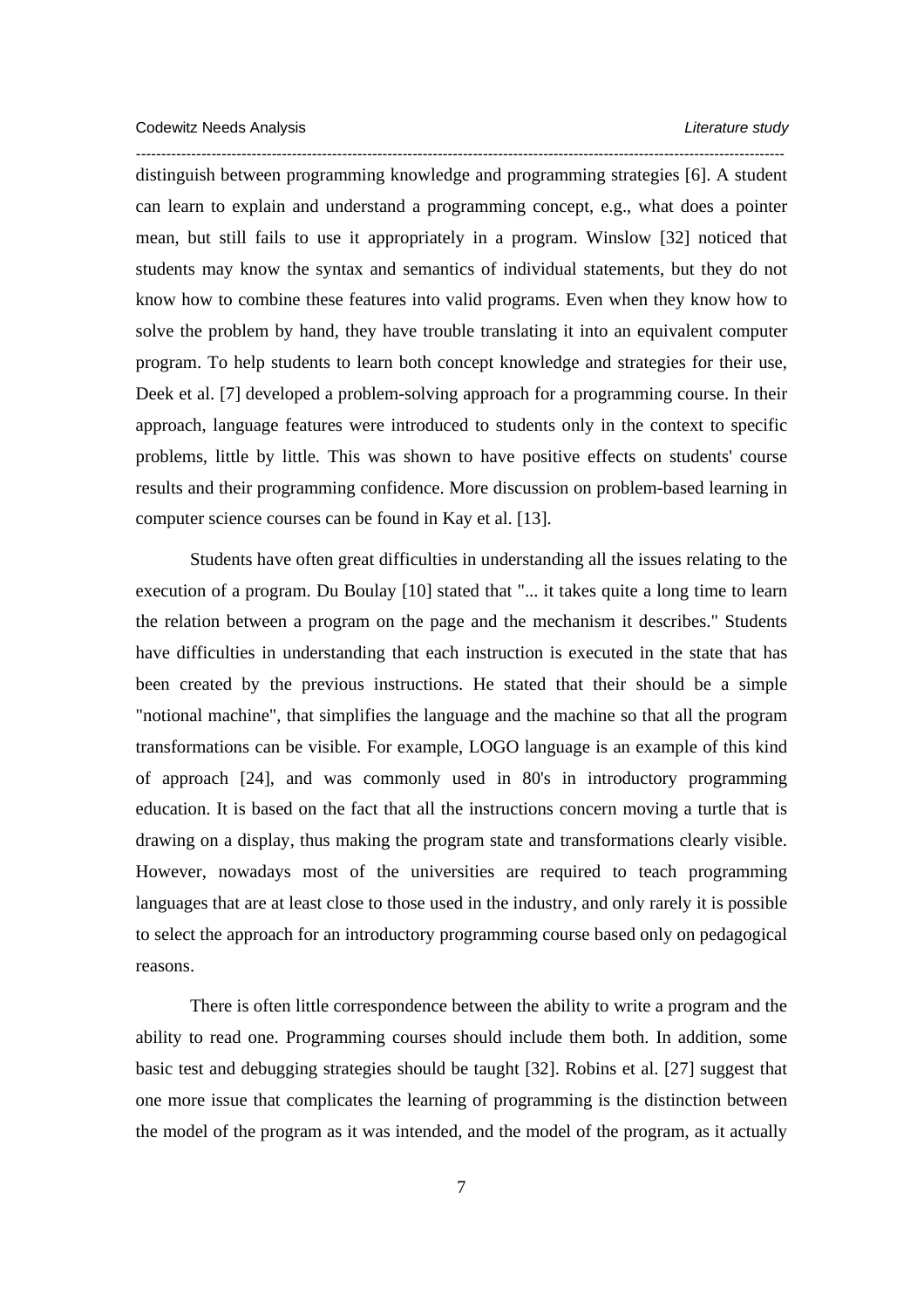is. There are often mistakes in the design and bugs in the code. Also in working life, programmers face daily the need to understand a program that is running in an unexpected way. This requires an ability to track code to build a mental model of the program and predict its behaviour. This is one of skills that could be developed by emphasizing program comprehension and debugging strategies in the programming courses.

*---------------------------------------------------------------------------------------------------------------------------------* 

## 2.3 Object-oriented vs. procedural approaches

One of the claims for object-oriented approach has been that it is the natural way of conceptualizing real-world problems. However, studies do not seem to support that [27]. Rist even suggests that object-oriented programming adds the complexity of class structure to a procedural system [26]. Therefore, teachers using object-oriented approaches should not think that object-orientation is particularly easy for students, or that using OO from the very beginning relieves the teacher from teaching procedural programming issues.

Wiedenbeck et al. [31] studied students' comprehension of procedural and objectoriented small programs. They used programs that were functionally similar, but written either in Pascal/C or C++. Students in two comparison groups studied the programs and then answered questions that tested their understanding of different features and states of the program. The results showed that the distributed nature of control flow and "hidden" actions (e.g. constructor or destructor calls) made it more difficult for novices to form a mental representation of an OO program than of a corresponding procedural program. The class structure of the OO program made it a bit easier to understand program entities [30], but especially program flow and data flow issues were easier to understand from a procedural program.

The study by Milne and Rowe [21], recognized some concept difficulties relating to especially object-oriented paradigm. Both students and teachers considered constructors, virtual functions, and function overriding in inheritance among the most difficult issues in object-oriented programming. Interestingly, students saw virtual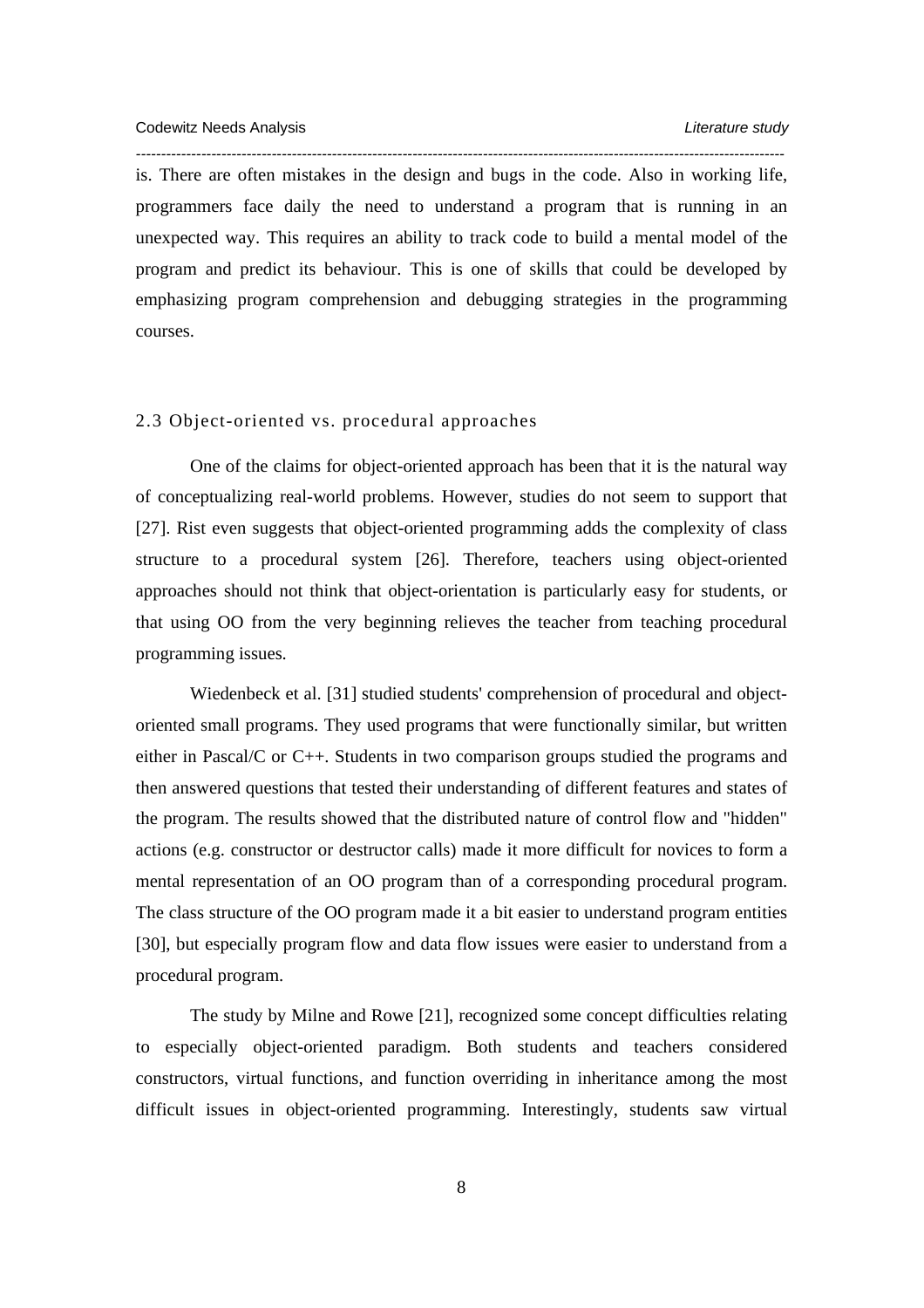*--------------------------------------------------------------------------------------------------------------------------------*  functions as only moderately difficult as opposed to teachers who considered them as the second biggest problem among the concepts listed in the survey. Also, several respondents that were teaching an OO language stated that they believe that OO languages should only be approached once the student has a thorough grounding in procedural programming.

Barr et al. [1] investigated student programming errors in object-oriented Blue environment. Blue language and environment [16] is especially designed to ease students' learning of object-oriented paradigm with a simple language syntax and graphical support for classes and objects. However, also they noticed that students had more problems with higher-level object-oriented areas than syntax and style. Their findings support the already mentioned superficial approach typical for novice programmers; students could point out syntax and indentation errors in a given program but did not notice serious logical errors. This was also noticed in the inability of creating meaningful comments for the programs, often students just wrote a comment verbally describing the operation of a single code statement.

## **3. Visualization approaches for programming education**

Visualizations have been used for long time in computer science education, since they have been considered as beneficial for understanding and learning the abstract and complex concepts of the field. Most of the approaches, however, concentrate on algorithm animation and less emphasis has been given to visualizing the basic structure of programs and their execution. However, since the research on algorithm animation has been carried out for a long time, there are results that can be utilized also in designing approaches for visualizing the basic programming structures.

#### 3.1 Using and designing visualizations

A working group on Improving the Educational Impact of Algorithm Visualization studied the use of visualizations in computer science education with three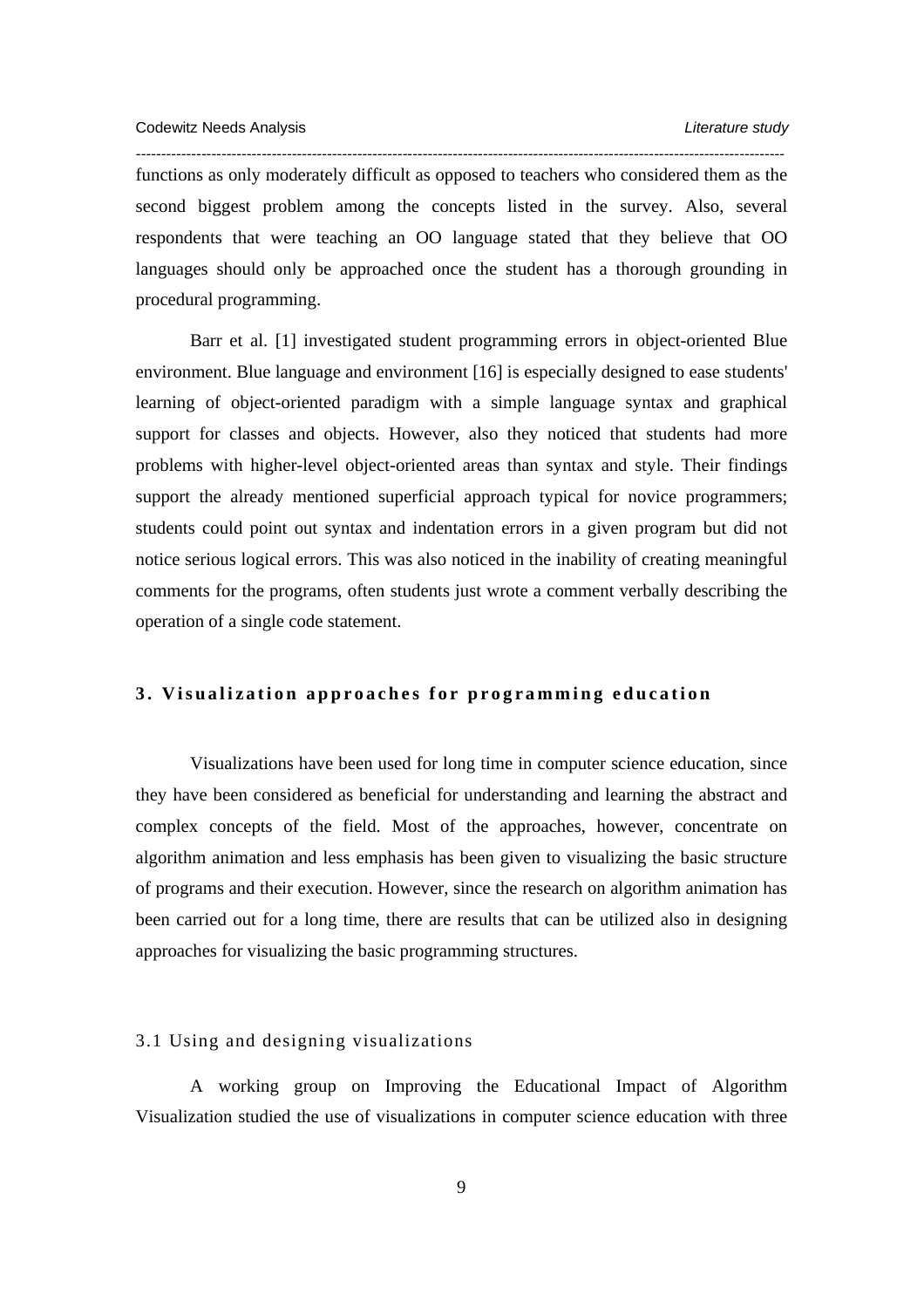surveys and an extensive literature review. The results of the work are published in Naps et al. [22]. Their work, although primarily aimed at algorithm visualizations, contain many interesting notions that can be applied also for designing and using visualizations in more general contexts. In fact, most of the recommendations of the working group seem to apply to the visualization approaches presented in the next subsection.

*---------------------------------------------------------------------------------------------------------------------------------* 

According to the surveys, all respondents were confident that visualizations help students' understanding and learning of concepts. Main statement against visualizations was the amount of time that is required to create visualizations, to install and study the technology involved, and to integrate the visualizations to the courses. The workgroup collected eleven best practices for good educational visualizations. Some of them are already included in the present approach of Codewitz materials, e.g. providing multiple views, flexible execution control and explanations on visualizations. Also the possibility for using input data given by the user was seen important, since it engages the user more to following the visualization. In addition to these, there were also some new proposals, e.g. "Support learner-built visualizations", "Support dynamic questions", and "Support dynamic feedback".

As seen from the mentioned best practices, the active engagement of students was considered very important. Naps et al. state "... visualization technology, no matter how well it is designed, is of little educational value unless it engages learners in an active learning activity." They proposed a taxonomy for different forms of learner engagement with visualization technology: 1. No viewing, 2. Viewing, 3. Responding, 4. Changing, 5. Constructing, 6. Presenting. The categories 2-6 can naturally also be combined. The first category means that there are no visualizations, and the last one means that students have a possibility construct a visualization that they should present and explain to the class. The steps in between describe different states of engagement in increasing order. Step 2 Viewing, including step-by-step execution and multiple views, is a basic requirement for all the higher levels. Examples of the steps 3-5 follow:

3. Responding. Present questions relating to the visualization, e.g. "What is the value of the variable a in line 3?"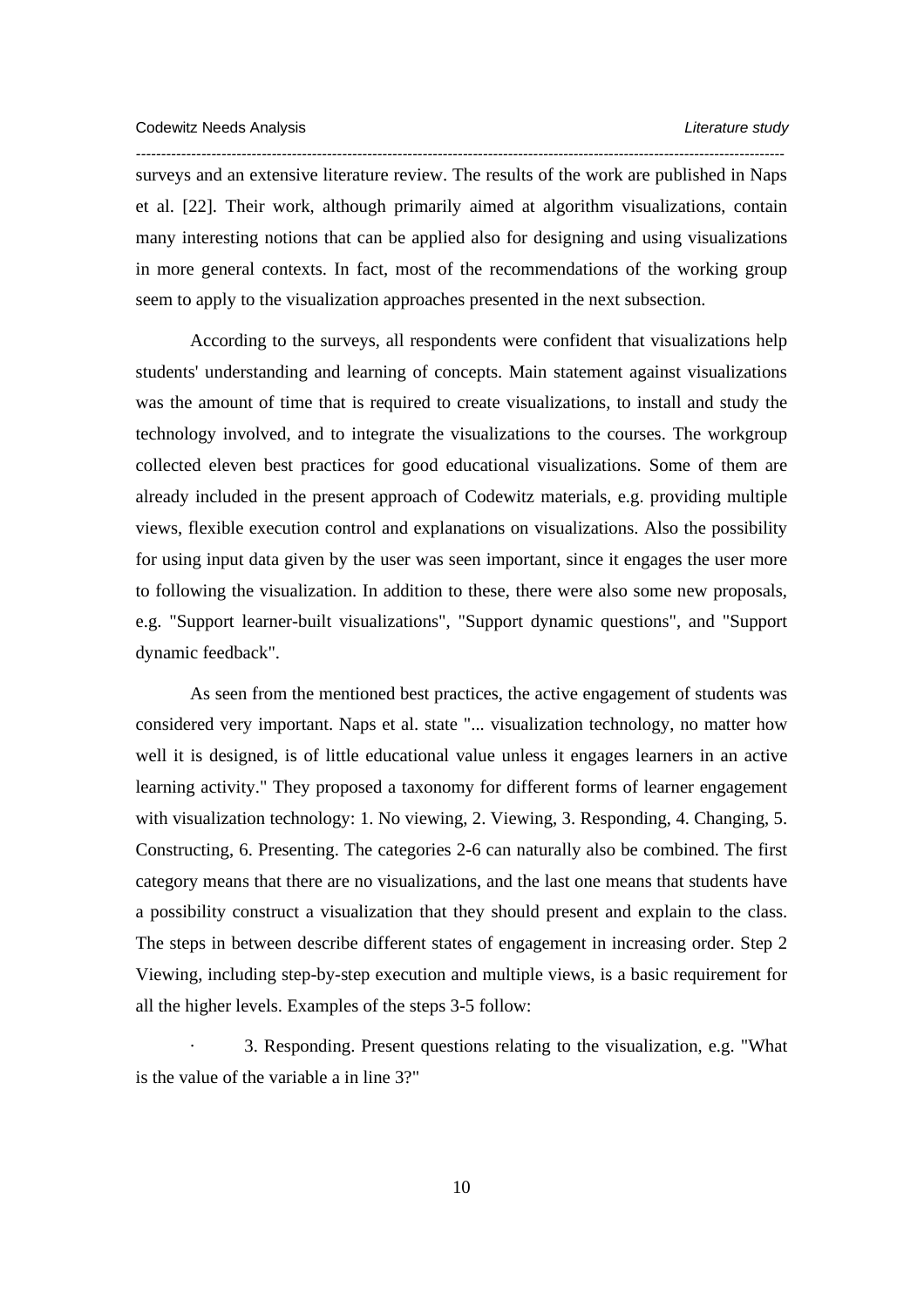· 4. Changing. Give student a chance to change the behaviour of the program, e.g. with different input. This can be also combined to the responding task, e.g. asking for an input to produce a certain output or to cover all possible execution paths.

*---------------------------------------------------------------------------------------------------------------------------------* 

· 5. Constructing. Offer students a possibility to create their own programs possibly according to a given task - and see them visualized.

The strong belief of educators for the benefits of visualization was very interesting, since there are no experimental studies that support the educational effectiveness of visualizations. To support the further research on this field, the workgroup developed a research framework to evaluate the educational effectiveness of visualizations. The basic idea is first to design task specific questions, then use visualizations in teaching and then test student knowledge. When comparing to another group with different teaching approach, it can be measured, whether visualizations have had positive effect to the learning. Similar approach could be used also in Codewitz-Minerva, when evaluating the quality and impact of the visualizations developed in the project.

# 3.2 Visualizations for basic programming concepts

Recursion was the only basic programming concept that has several visualization approached in the literature, e.g. [10] and [29]. In addition, there are many recursion visualizations that work on high level, not showing the actual code. Several tools have been developed to generally visualize program execution line-by-line, e.g. Teaching Machine [4], Thetis [11], and AnimPascal [31] with their traditional approach. PlanAni [30] is an example of a more recent work with an emphasis on the roles of the variables. However, in this section we concentrate on examples that have been developed to be used as teaching materials that introduce only few concepts at a time.

Rowe and Thorburn [28] developed a web-based tool called Vince to help students understand the execution of C programs. Their tool visualizes the workings of a C program step by step, showing the contents of the computer memory and providing user with explanations of each step. Tool display shows similar issues than present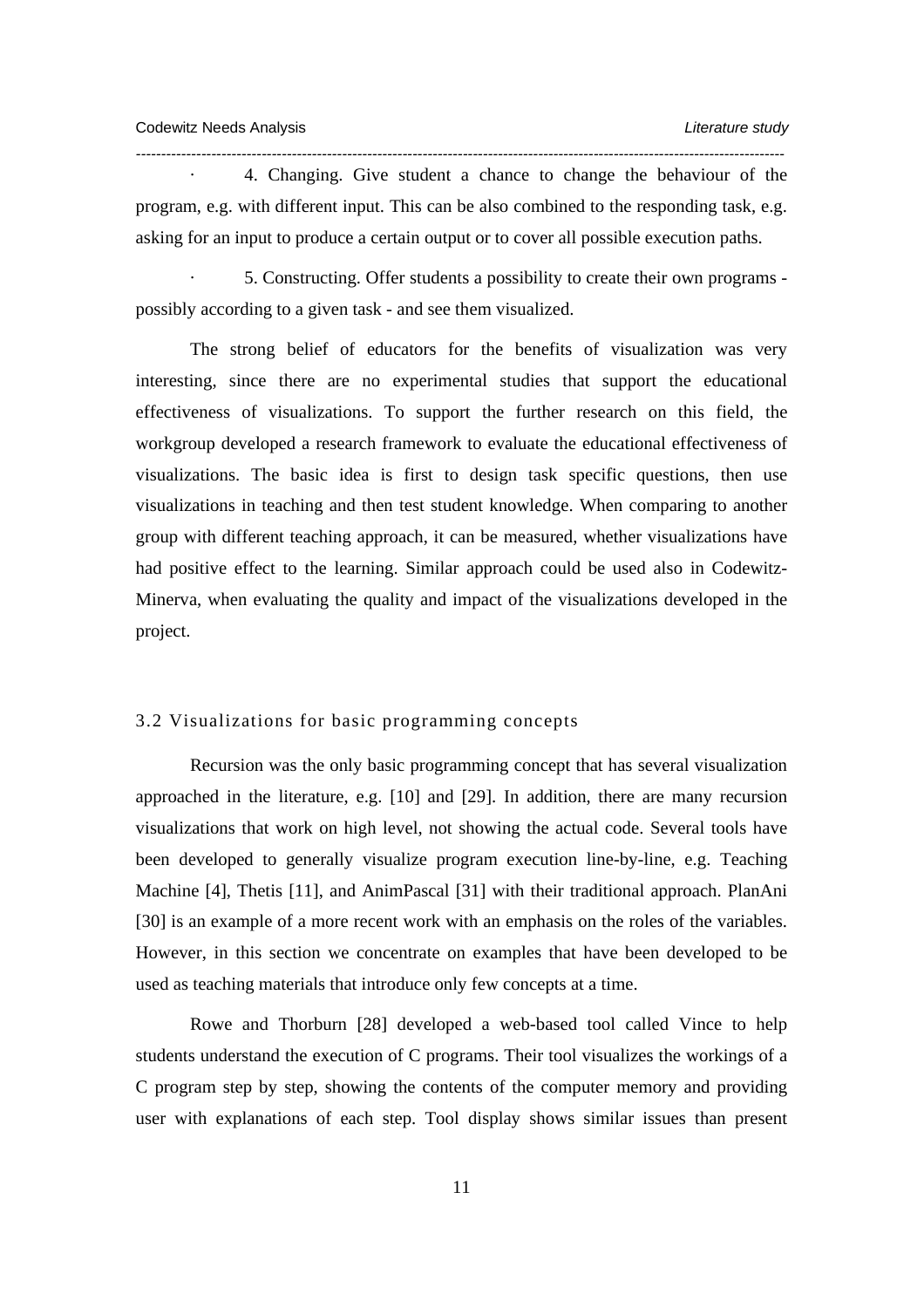*---------------------------------------------------------------------------------------------------------------------------------*  Codewitz materials, but more closely related to the actual execution model of the functions and the physical structure of the computer memory. The idea for the tool came from the program code debuggers, and this can be seen in the interface implementation. In addition to the example programs designed by the teacher, students can also provide their own programs or modify teacher's program, and then see how these programs are executed. The code examples are organized into prepared tutorials that students can study on their own. The study showed that Vince had had a positive effect on students' learning, and it was considered a good supplement for an introductory programming course.

Although not very graphical, another interesting work is published by Elenbogen et al. [11]. They have developed a set of interactive web exercises for learning various features of C++. Students can modify small program templates and check how their code affects the program behaviour. The questions are set so that they ask students about their understanding of the shown code segments, and students can execute the program themselves to find out the answers. On some exercises the execution is shown only by the results of the functions, but in the example of the classic Towers of Hanoi, also the animated towers are presented. Authors state to be satisfied with their solution that enhances the learning in an introductory course. These applets can be also used as automatically assessed laboratory exercises even on large courses.

Nowadays, in the era of e-learning, great emphasis is given to the reusability and portability of learning materials. A concept of learning objects that cover a certain aspect of learning has been introduced and a final version of a standard description for learning object metadata was reached in 2002 [12]. This forms the basis for the working approach of Boyle and his team in London Metropolitan University [18]. Boyle [3] has been developing materials for visualizing certain programming concepts and describes them as pedagogically rich compound learning objects. Each object is designed towards a certain learning goal. The approach composes together several features visualizing the execution of e.g. a "while" loop and giving students questions and tasks relating to the concept. As opposed to larger visualization or learning support systems, the benefit of this approach is that this kind of objects can be easily taken in use and incorporated to education. Independent learning objects also make it possible to develop common repositories for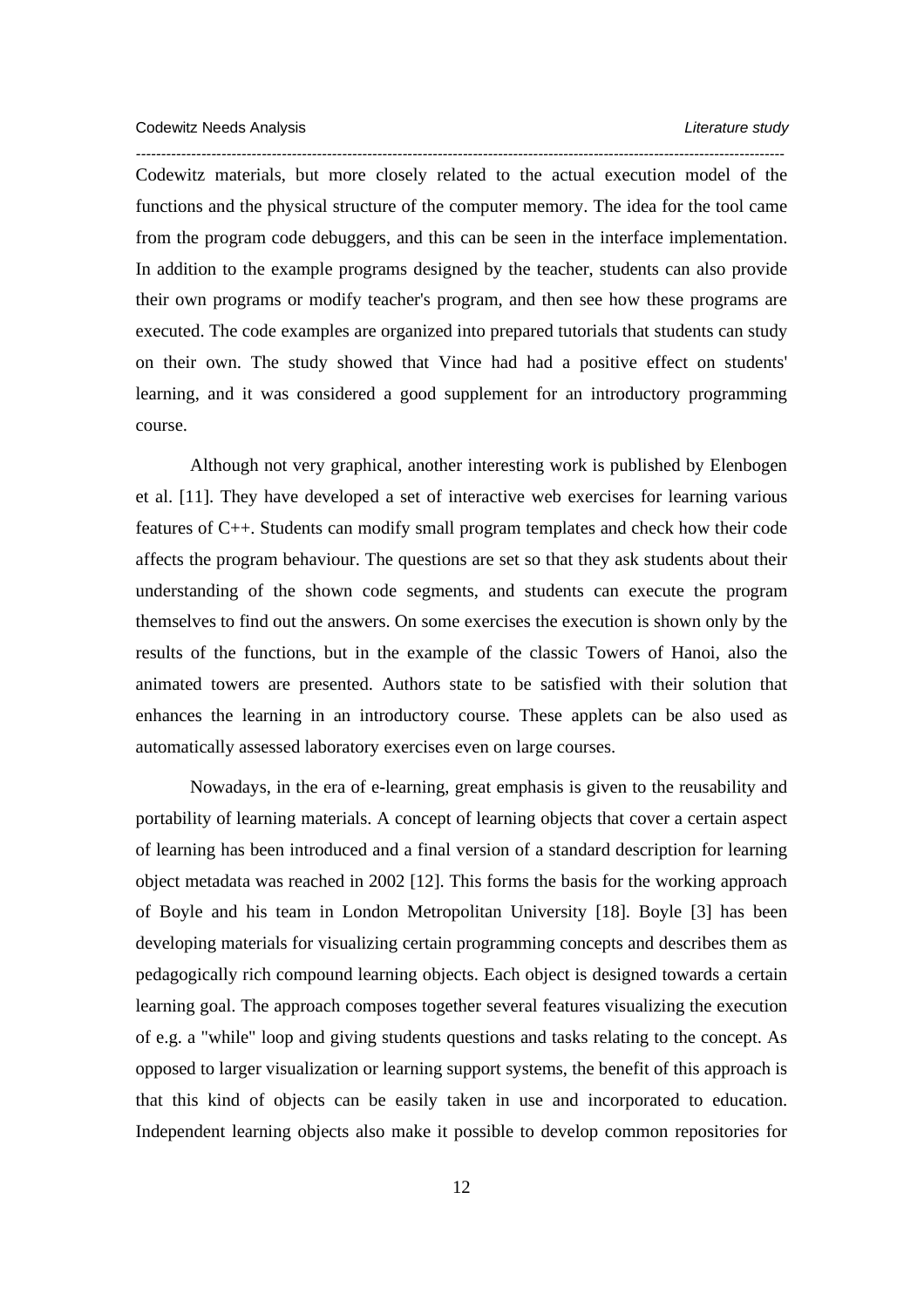reusable and portable learning materials. This is close to the basic principles of the whole Codewitz project.

*---------------------------------------------------------------------------------------------------------------------------------* 

#### **4. Suggestions for the Codewitz project**

Learning to program is a complex task and teachers should design their teaching approaches carefully. The traditional approach of concepts first is common and found to be effective, although also different approaches exist. There are plenty of typical novice programming errors, many of which are well collected into the technical report by Pane and Myers [23]. They present features and issues that should be taken into account when designing support systems for programming novices, and their work is useful also in connection to developing Codewitz materials.

However, the biggest problem of novice programmers does not seem to be the understanding of basic concepts but rather learning to apply them. Robins et al. [27] suggest that teachers should focus more on combination and use of these features, especially on the underlying issues of basic program design. For example, building visualization examples of the basic structures and their combinations in different situations could promote students understanding of different strategies and build a mental "library" of different solution schemas for program design.

Comprehending program states has shown to be difficult already with procedural programming and seems to be even more so when using object-oriented paradigm. Therefore, visualizing the execution of small object-oriented programs and showing a full life cycle of objects, would probably help many students. Since pointers and memory contents cause difficulties with many complicated object-oriented features, visualizations could be especially useful for illustrating program flow with these. Also the complicated inheritance features could be explained with dynamic visualizations, e.g., showing how virtual function calls are resolved or what happens when an object of a child class is instantiated.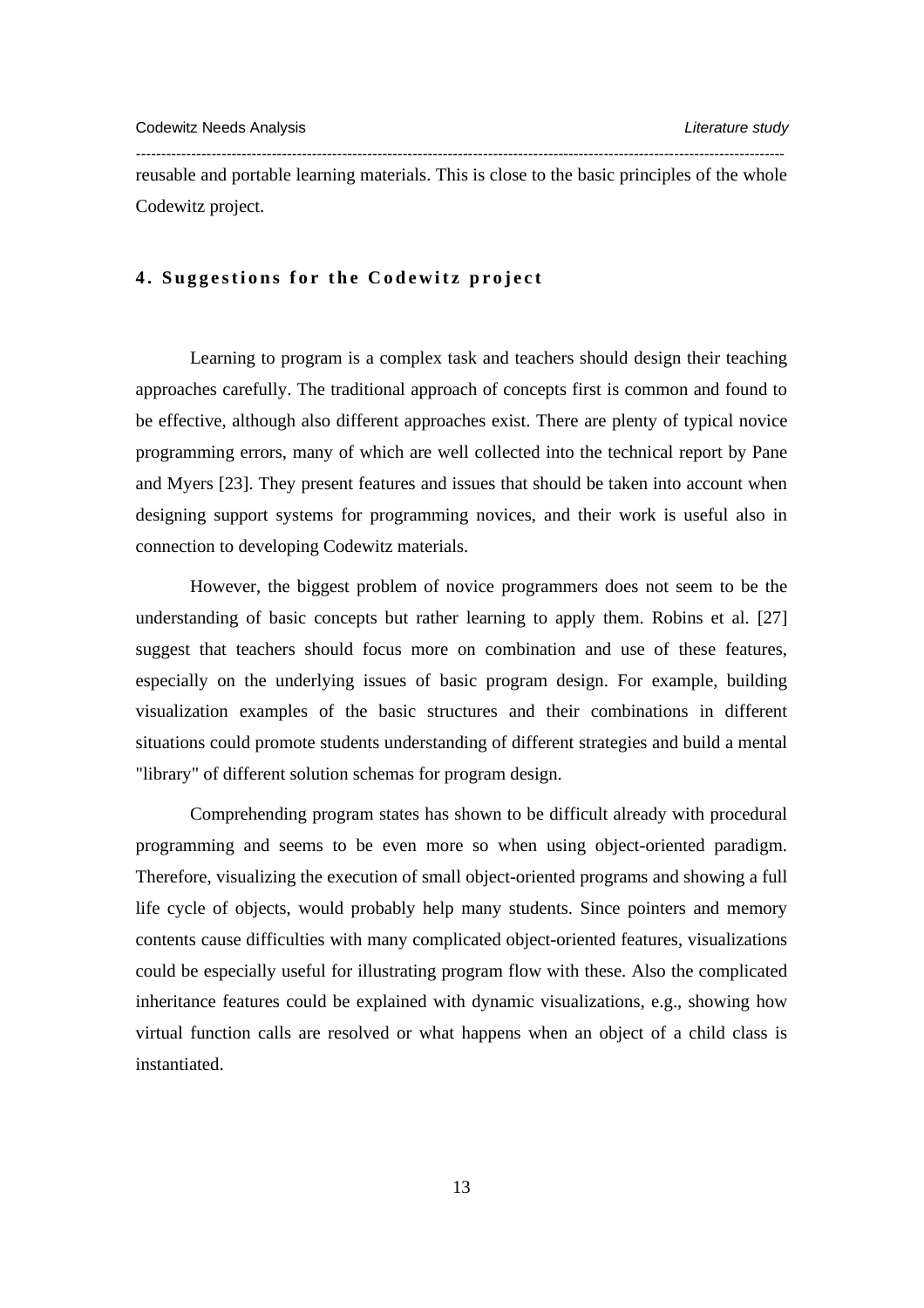*---------------------------------------------------------------------------------------------------------------------------------*  Existing visualization approaches for basic programming structures are good examples also for Codewitz project. Also the research on algorithm simulation and visualization in educational settings can provide important information for developing Codewitz simulations. For example, the framework developed by Naps et al. [22] could be utilized when designing the research approach for evaluating educational effectiveness of Codewitz materials. Since large program execution visualization systems already exist, Codewitz should keep its concentration on developing independent small-scale examples. Small well documented educational entities (i.e. learning objects) that are easily usable and technically portable can be incorporated to the education in many ways without extensive training for teachers or students.

As opposed to the present materials, the partners of the Codewitz-Minerva project could also develop approaches that support more than just comprehension skills. Since learning problems are often connected to more advanced issues than individual concepts, visual applications could be directed to develop program generation, modification and debugging skills. If small examples, emphasizing few concepts at a time, could be developed to support students' active programming skills, they would also better engage the student in the learning situation. Since success in creating a functional program is a major positive force on students' traditional programming work, also visualizations could have more problem-solving nature instead of only representing concepts.

Finally, teachers should always remember that technical tools and visualizations are just learning aids and materials. It is necessary to consider educational issues when designing these technical aids, but however good the materials are, they can still be used either effectively of ineffectively. Teachers need to always thoroughly design their instructional approach to the issues on the course and how the aiding materials are incorporated to the education. Just giving a web address for students and advising them to use the Codewitz materials by themselves, will not reach all the students who would need the support for their learning. Material usage should be carefully designed and the settings should be well documented so that the project results will contain, in addition to the materials, also tested teaching strategies as examples of the use of them.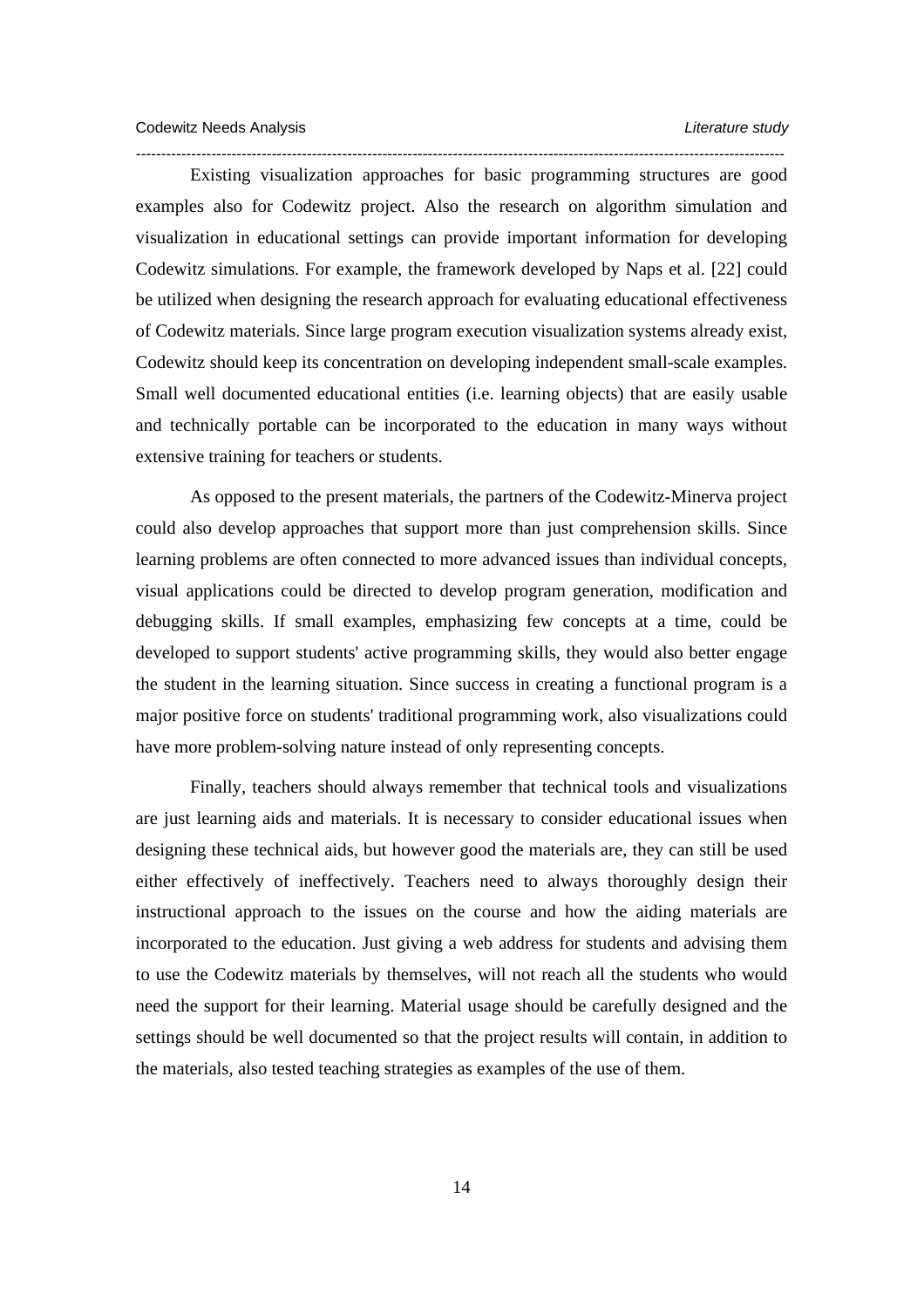#### **5. References**

[1] Barr, M., Holden, S., Phillips, D. & Greening, T. (1999). An exploration of novice programming errors in an object-oriented environment, SIGCSE Bulletin, 31(4), pp. 42-46.

*---------------------------------------------------------------------------------------------------------------------------------* 

[2] Bonar, J. & Soloway, E. (1989). Preprogramming Knowledge: A Major Source of Misconceptions in Novice Programmers, in Soloway & Spohrer: Studying the Novice Programmer, pp. 325-354.

[3] Boyle, T. (2003). Design principles for authoring dynamic, reusable learning objects. Australian Journal of Educational Technology, 19(1), pp. 46-58, available at http://www.ascilite.org.au/ajet/ajet19/boyle.html, referenced 2.12.2003.

[4] Bruce-Lockhart, M. & Norvell, T. (2000). Lifting the hood of the computer: program animation with the Teaching Machine. Proceedings of the Canadian Conference on Electrical and Computer Engineering, vol 2, pp. 831-835.

[5] Byrne, P. & Lyons, G. (2001). The effect of student attributes on success in programming, Proceedings of the 6th annual conference on Innovation and technology in computer science education, pp. 49-52.

[6] Codewitz project. http://www.codewitz.net/, referenced 2.12.2003.

[7] Davies, S. (1993). Models and theories of programming strategy. International Journal of Man-Machine Studies, 39, pp. 237-267.

Deek, F., Kimmel, H. & McHugh, J. (1998). Pedagogical changes in the delivery of the first-course in computer science: Problem solving, then programming. Journal of Engineering Education, 87, pp. 313-320.

[9] Du Boulay. (1989) . Some difficulties of learning to program. In Soloway & Spohrer: Studying the Novice Programmer, pp. 283-300.

[10] Elenbogen, B.S., Maxim, B.R. & McDonald, C. (2000). Yet, more Web exercises for learning C++, Proc. of the 31st SIGCSE Technical Symposium on Computer Science Education SIGCSE Bulletin, pp. 290-294.

[11] Freund, S. & Roberts, E. (1996). Thetis: an ANSI C programming environment designed for introductory use. Proc. of the 27th SIGCSE Technical Symposium on Computer Science Education, pp. 300-304.

[12] George, C. (2002). Using visualization to aid program construction tasks. Proc. of the 33rd SIGCSE Technical Symposium on Computer Science Education, pp. 191-195.

[13] IEEE Learning Technology Standards Committee. Final LOM Draft Standard, http://ltsc.ieee.org/wg12/20020612-Final-LOM-Draft.html, referenced at 2.12.2003.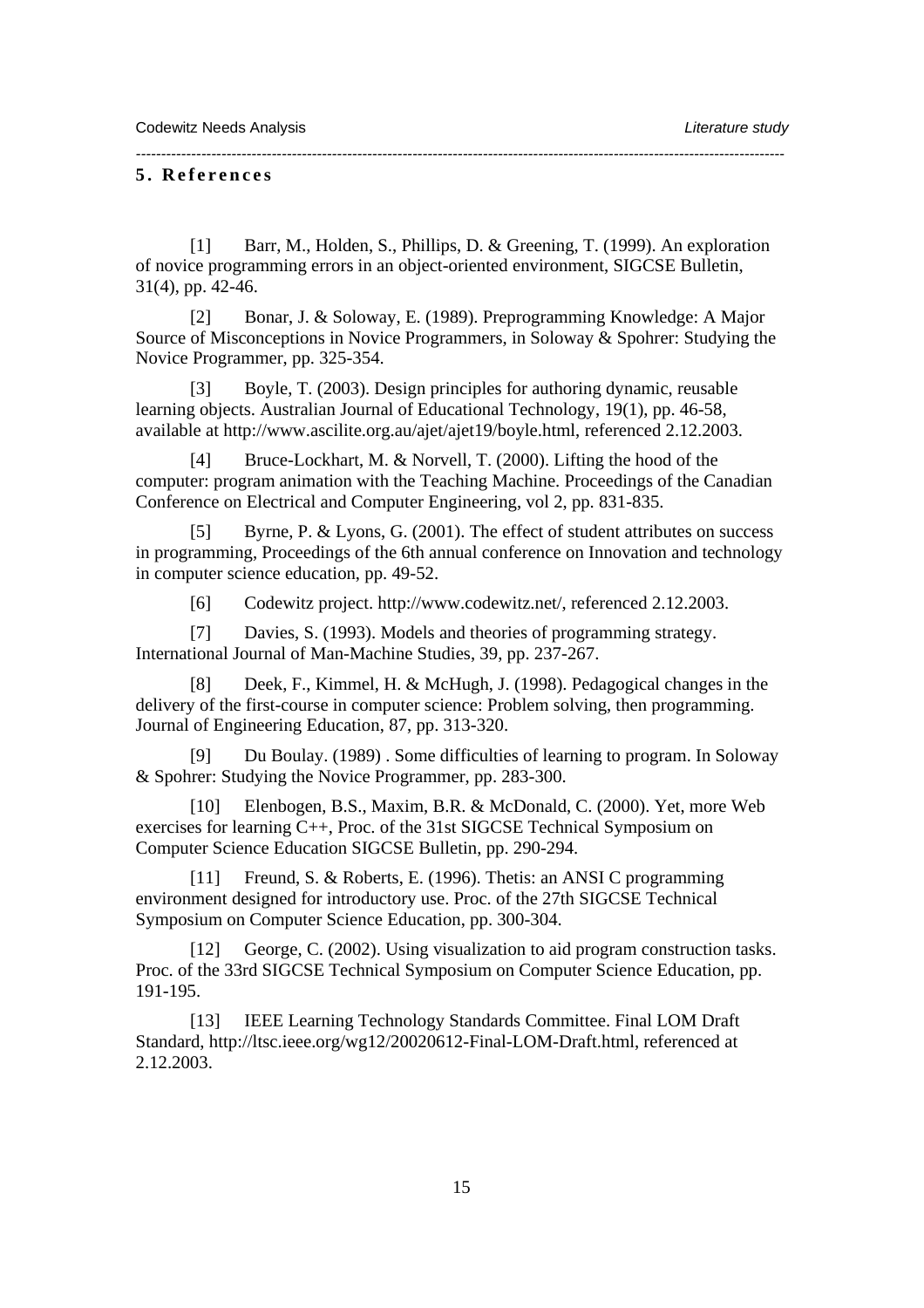[14] Kay, J., Barg, M., Fekete, A., Greening, T., Hollands, O., Kingston, J. & Crawford, K.( 2000). Problems-based learning for foundation computer science courses. Computer Science Education, 10(2), pp. 109-128.

*---------------------------------------------------------------------------------------------------------------------------------* 

[15] Kessler, C. & Anderson, J. (1989). Learning flow of control: recursive and iterative procedures. In Soloway & Spohrer: Studying the Novice Programmer, pp. 229- 260.

[16] Kurland, D., Pea, R., Clement, C. & Mawby, R. (1989). A Study of the development of programming ability and thinking skills in gih school students. In Soloway & Spohrer: Studying the Novice Programmer, pp. 209-228.

[17] Kölling, M. & Rosenberg, J. (1996). Blue - A Language for Teaching Object-Oriented Programming, Proc. of the 27th SIGCSE Technical Symposium on Computer Science Education, pp. 190-194.

[18] Linn, M. & Dalbey, J. (1989). Cognitive consequences of programming instruction. In Soloway & Spohrer: Studying the Novice Programmer, pp. 83-112.

[19] London Metropolitan University. Learning Objects for Introductory Programming. http://www.unl.ac.uk/ltri/learningobjects/index.htm, referenced 2.12.2002.

[20] Mayer, R., Dyck, J. & Vilberg, W. (1989). Learning to program and learning to think: what's the connection? In Soloway & Spohrer: Studying the Novice Programmer, pp. 113-124.

[21] McCracken, M., Almstrum, V., Diaz, D., Guzdial, M., Hagan, D., Kolikant, Y.B., Laxer, C., Thomas, L., Utting, I. & Wilusz, T. (2001). A multi-national, multi-institutional study of assessment of programming skills of first-year CS students, SIGCSE Bulletin, 33(4), pp. 125-180.

[22] Milne, I., Rowe, G. (2002). Difficulties in Learning and teaching Programming - Views of Students and Tutors, Education and Information Technologies, 7(1), pp. 55-66.

[23] Naps, T.L., Rößling, G., Almstrum, V., Dann, W., Fleischer, R., Hundhausen, C., Korhonen, A., Malmi, L., McNally, M., Rodger, S. & Velázquez-Iturbide, J.Á. (2003), Exploring the role of visualization and engagement in computer science education, SIGCSE Bulletin, 35(2), pp. 131-152.

[24] Pane, J. & Myers, B. (1996). Usability Issues in the Design of Novice Programming Systms, School of Computer Science Technical Reports, Carnegie Mellon university, CMU-CS-96-132, available at http://www.cs.cmu.edu/~pane/ftp/CMU-CS-96-132.pdf

[25] Papert, S. & Solomon, C. (1989). Twenty things to do with a computer. In Soloway & Spohrer: Studying the Novice Programmer, pp. 3-27.

[26] Perkins, D., Hanconck, C., Hobbs, R., Martin, F. & Simmons, R. (1989). Conditions of learning in novice programmers. In Soloway & Spohrer: Studying the Novice Programmer, pp. 261-279.

[27] Rist, R. (1996). Teaching Eiffel as a first language. Journal of Object-Oriented Programming, 9, pp. 30-41.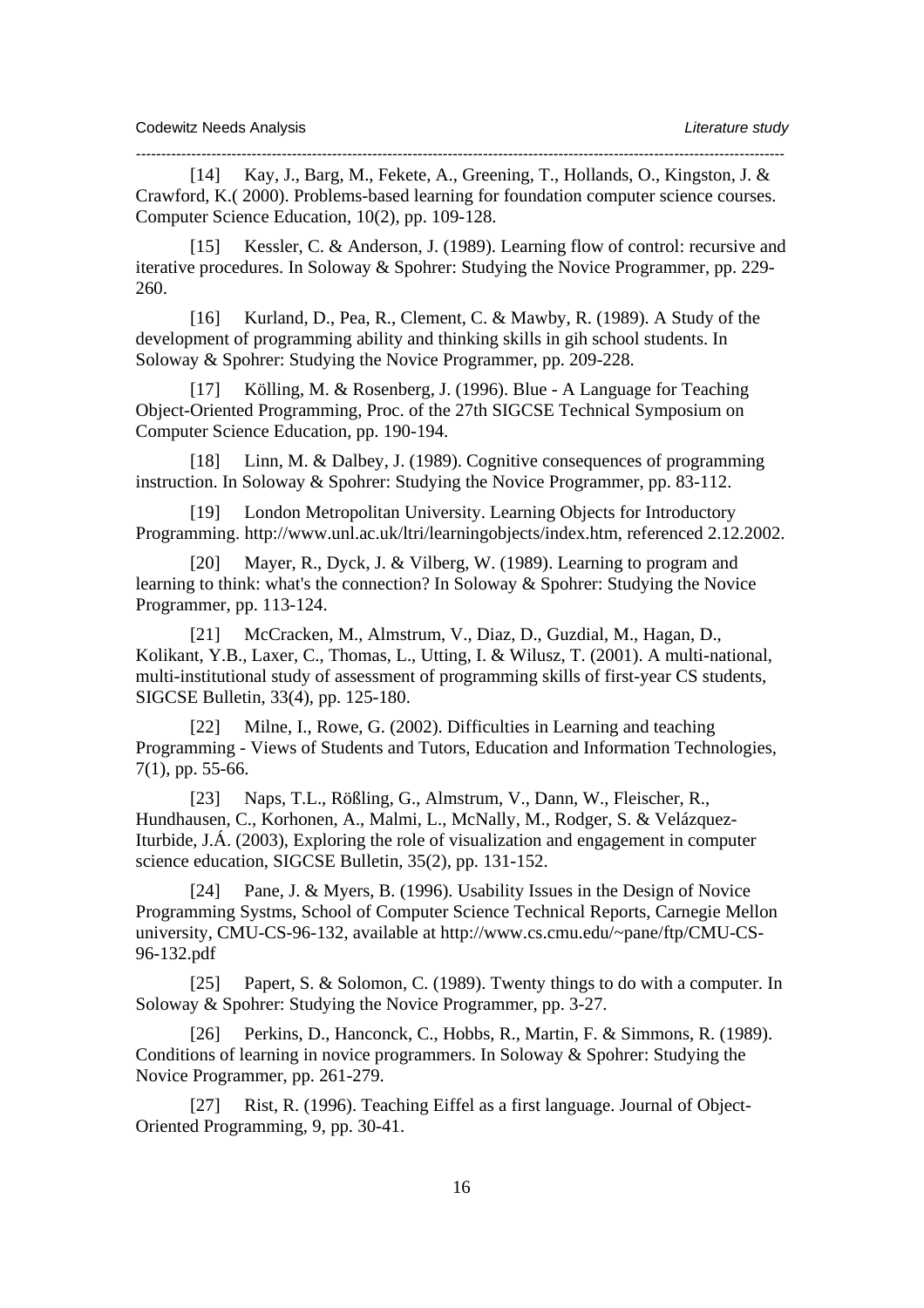[28] Robins, A., Rountree, J. & Rountree, N. (2003). Learning and Teaching Programming: A Review and Discussion, Computer Science Education, 13(2), pp. 137- 172.

*---------------------------------------------------------------------------------------------------------------------------------* 

[29] Rowe, G., Thorburn, G. (2000). VINCE - an on-line tutorial tool for teaching introductory programming, British Journal of Educational Technology, 31(4), pp. 359-11p.

[30] Sajaniemi, J. & Kuittinen, M. (2003). Program Animation Based on the Roles of Variables. Proceedings of the ACM 2003 Symposium on Software Visualization, pp. 7-16.

[31] Satratzemi, M., Dagdilelis, V. & Evagelidis, G. (2001). SIGCSE Bulletin, 33(2), pp. 137-140.

[32] Soloway, E. & Spohrer, J. (1989). Studying the Novice Programmer, Lawrence Erlbaum Associates, Hillsdale, New Jersey. 497 p.

[33] Tung, S.-H., Chang, C.-T., Wong, W.-K. & Jehng, J.-C. (2001). Visual representations for recursion, International Journal of Human-Computer Studies, 54(3), pp. 285-300.

[34] Wiedenbeck, S. & Ramalingam, V. (1999). Novice comprehension of small programs written in the procedural and object-oriented styles, International Journal of Human-Computer Studies, 51(1), pp. 71-87.

[35] Wiedenbeck, S., Ramalingam, V., Sarasamma, S. & Corritore C. (1999). A comparison of the comprehension of object-oriented and procedural programs by novice programmers. Interacting with Computers, 11(3), pp. 255-282.

[36] Winslow, L.E. (1996). Programming pedagogy - A psychological overview. SIGCSE Bulleting, 28(3), pp. 17-22.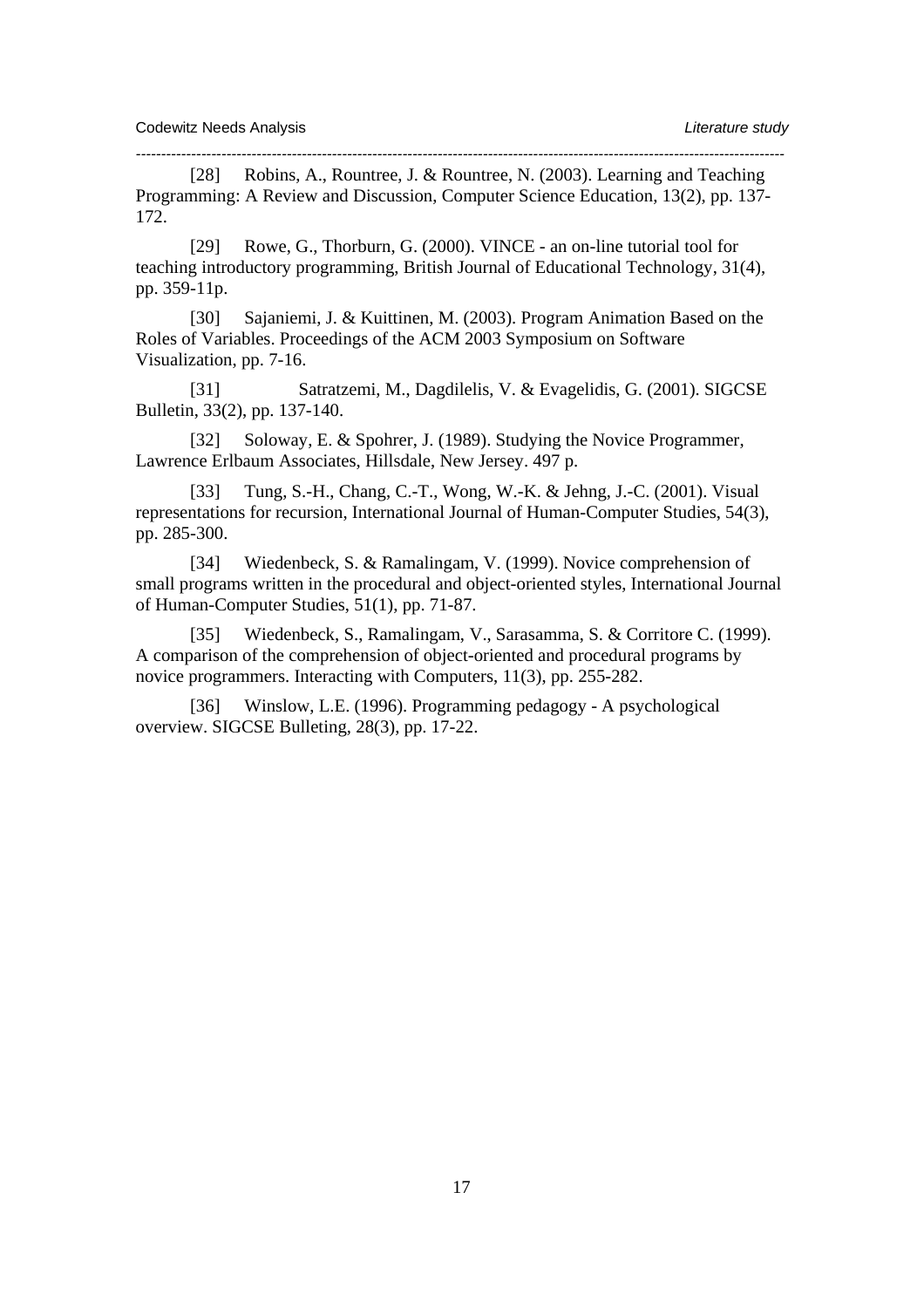#### **TAMPERE POLYTECHNIC**

*---------------------------------------------------------------------------------------------------------------------------------* 

Esa Kujansuu, School of Technology and Forestry, Tampere Polytechnic, Finland Email: esa.kujansuu@tamk.fi

# **1. Introduction**

There are three schools in Tampere Polytechnic: School of Technology and Forestry, Business School and School of Art and Media. Following questionnaire was organised by School of Technology and Forestry. The coordination of Codewitz project is also implemented by School of Technology and Forestry.

In School of Technology and Forestry programming is taught mostly in the degree program of computer systems engineering. In some other degree programs there are basic courses available as well as in optional studies and in Open and Virtual Polytechnic. Computer system engineering program has four specialisation options: Computer Engineering, Software Engineering, Telecommunications Engineering and Electronics.

The students taking part in this survey were all from Computer System Engineering degree program. Every year there are about 600 new students beginning their studies in School of Technology and Forestry. In the degree program of the Computer System Engineering there are every year 125 new students. Computer System engineering is a four-year program.

# **2. Questionnaire to the students**

In this summary we focus on the results of the students from Tampere Polytechnic and on the results of other students in this survey. We also take a look at if there are differences between the results of teachers and students. The comparisons are made according to the average values of the answers.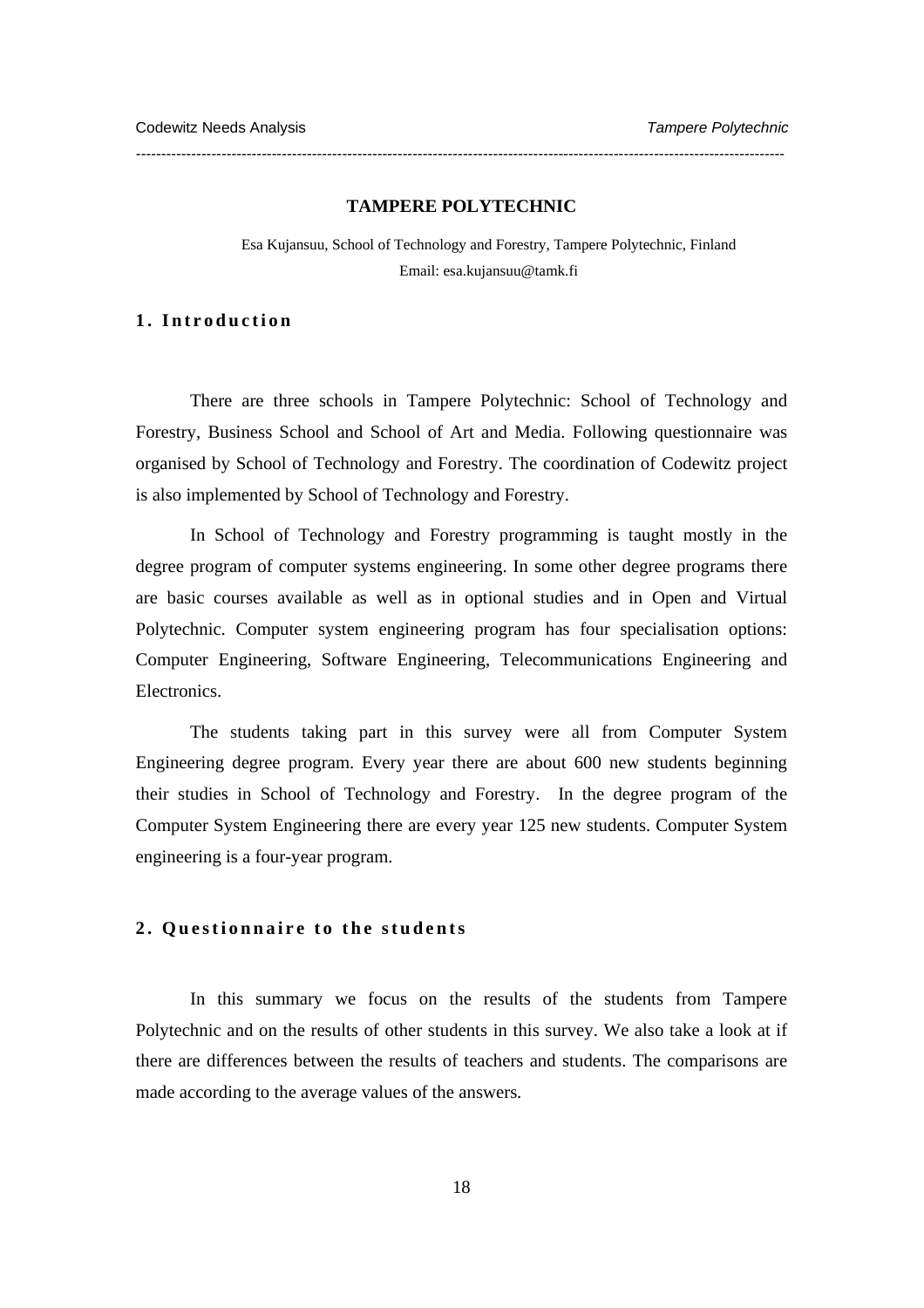#### 2.1. Results from Tampere Polytechnic

About one hundred students took part in this survey  $(N=106)$ . The most of these students were second year students. These students have already learned the basics and they should not have yet forgotten what was difficult last year. About 50% out of these students had earlier programming experience before they started their studies in Tampere Polytechnic. However, the most of these students thought they had low programming skills before studies. The most of the students of Tampere Polytechnic study with the computer at home.

*---------------------------------------------------------------------------------------------------------------------------------* 

Programming development environment and access to computers were found easy. The level of difficulty of understanding programming structures and learning the syntax was found easy or average. The most difficult areas in the course contents were the design of a program to solve a problem, the division of procedures into functions and classes as well as finding bugs in one's own programs.

In programming structures or concepts the students considered the basics like variables, selection and loops to be easy. Average difficulty or above they had experienced in the areas of recursion, arrays, parameters, structured data types, abstract data types and input or output functions. The most difficult areas were pointers and references, error handling and the use of language libraries.

The students felt they learn best through the exercises or in practical session, whereas learning was most difficult in lectures. The students thought that example programs and interactive visualizations offer the best help in learning. The programming course book was the least helpful in the learning process. However, only 25% of the total 106 students had seen or used visualization materials. Opinions about the best ways to use these materials varied almost equally to each possible selection. Using them individually during practical sessions had the highest amount of hits (19).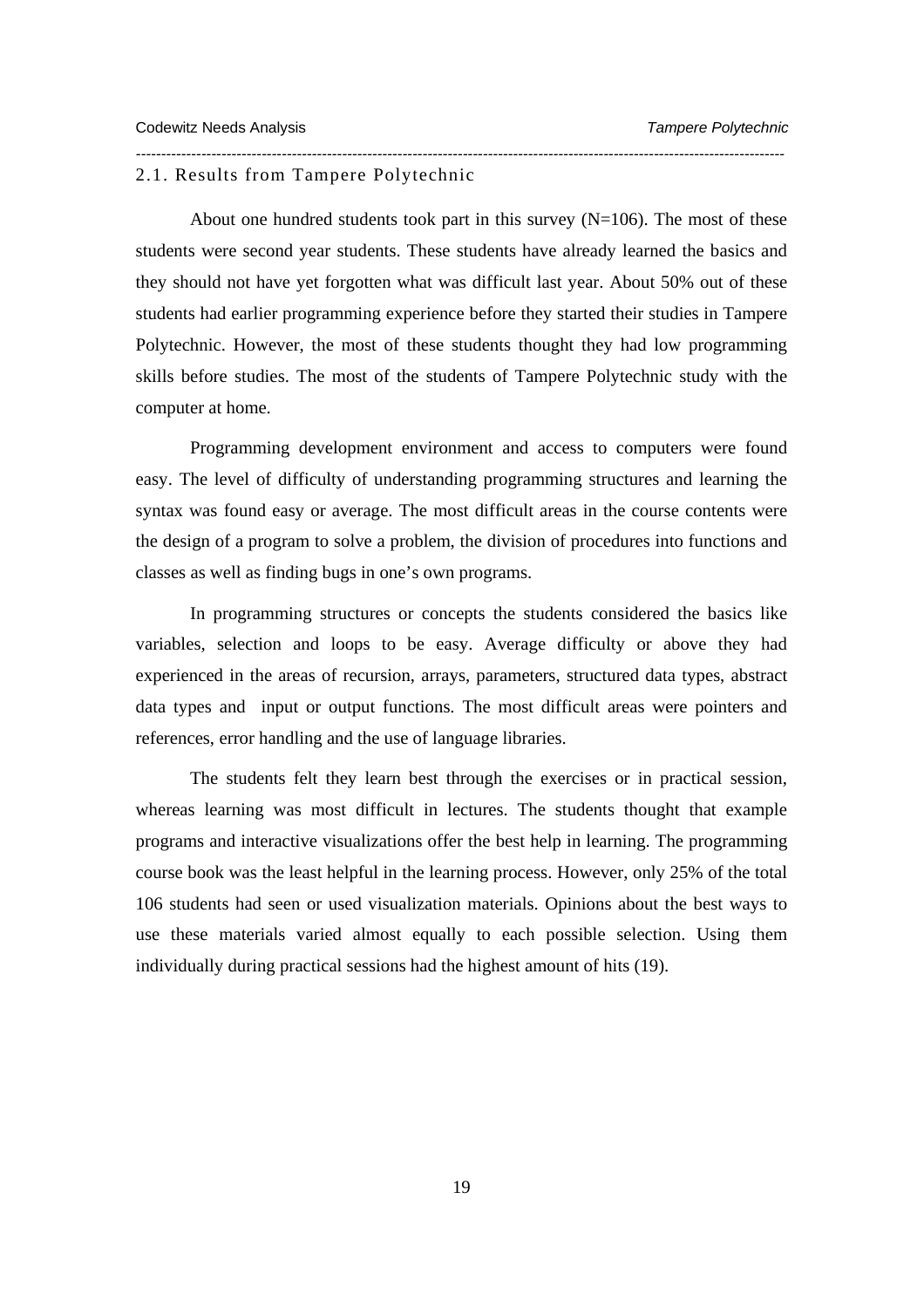2.2. Differences in the teachers' answers compared to the students' answers

*---------------------------------------------------------------------------------------------------------------------------------* 

There were only four (4) teachers answering to this questionnaire, but as there are only six (6) full-time programming teachers working in School of Technology and Forestry in Tampere Polytechnic they present the majority of the programming teachers. Because of the tight schedule we were not able to get Business School to join this survey. Teachers who took part in the survey teach a variety of courses from basics to advanced level courses.

In the area of difficult issues in learning programming the answers from teachers were almost equal to the students. Only difference was that the teachers thought these topics would be slightly more difficult than the students in general had indicated, but the emphasis was similar.

In the area of course contents the most significant difference between students and teachers was again the level of difficulty in general, but now there were some differences in the emphasis. The students do not think recursion to be as difficult as the teachers do. Also there is a big difference in the opinion of difficulty of using language libraries. Teachers think the use of language libraries is much easier than the students indicated. In other areas the answers from students and teachers were quite similar.

Both teachers and students think that learning happens best in practical sessions. Also teachers and students agree the least effective learning situation is during lectures, and that the best learning resources are example programs and interactive visualizations.

2.3. Differences between Tampere Polytechnic and general Student Results (Tampere Polytechnic excluded)

The whole amount of answers was 565 and about 19 % of the students' answers were from Tampere Polytechnic. In general, the results of Tampere Polytechnic students follow the results from other universities. There are minor differences in certain topics, but basically the results are similar to the other universities.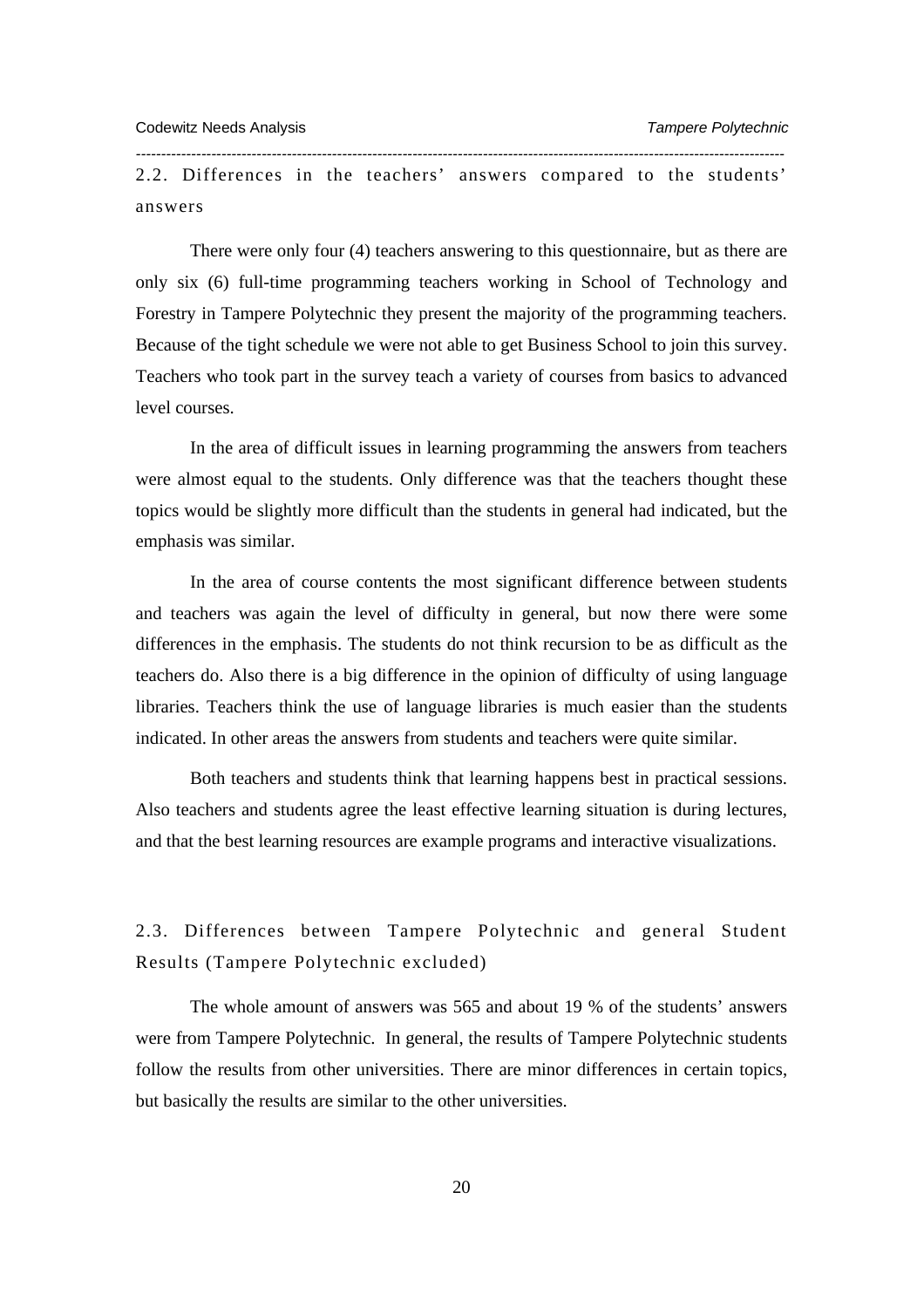In course contents the students of Tampere Polytechnic found dividing functionality into functions slightly more difficult than the average result of other students in this question. In programming structures our students found all aspects of programming structures represented in the questionnaire more difficult than the students of other universities. Nevertheless, the emphasis was similar.

*---------------------------------------------------------------------------------------------------------------------------------* 

In learning and teaching situations, the students of Tampere Polytechnic had some small differences in comparison to other universities. They felt they learn better than others through exercises and during discussions in small groups, but they felt they learn a bit less than others while studying and working by themselves.

Tampere Polytechnic students found interactive visualizations more helpful than others though only 26 of them said yes when asked if they had seen or used Codewitz materials.

#### 2.4. Conclusions concerning the questionnaire

We can see in the survey that the same topics are difficult for Tampere Polytechnic students as for the other students. We were expecting more differences as most of the students taking part in the survey were second-year students and they had learned the basics structures last year. During the second year of their studies they are learning object-oriented programming.

The most interesting result in Tampere Polytechnic can be found in the situations where to learn programming, as well as in the conception of the difficulty level of the recursion. Surprisingly both teachers and students think they learn less during lectures. This can be caused by the need of abstract thinking in programming which is hard to absorb by only receiving information during lectures. This result can also appear when both groups think the practical programming tasks are the goal instead of the theoretical knowledge of programming.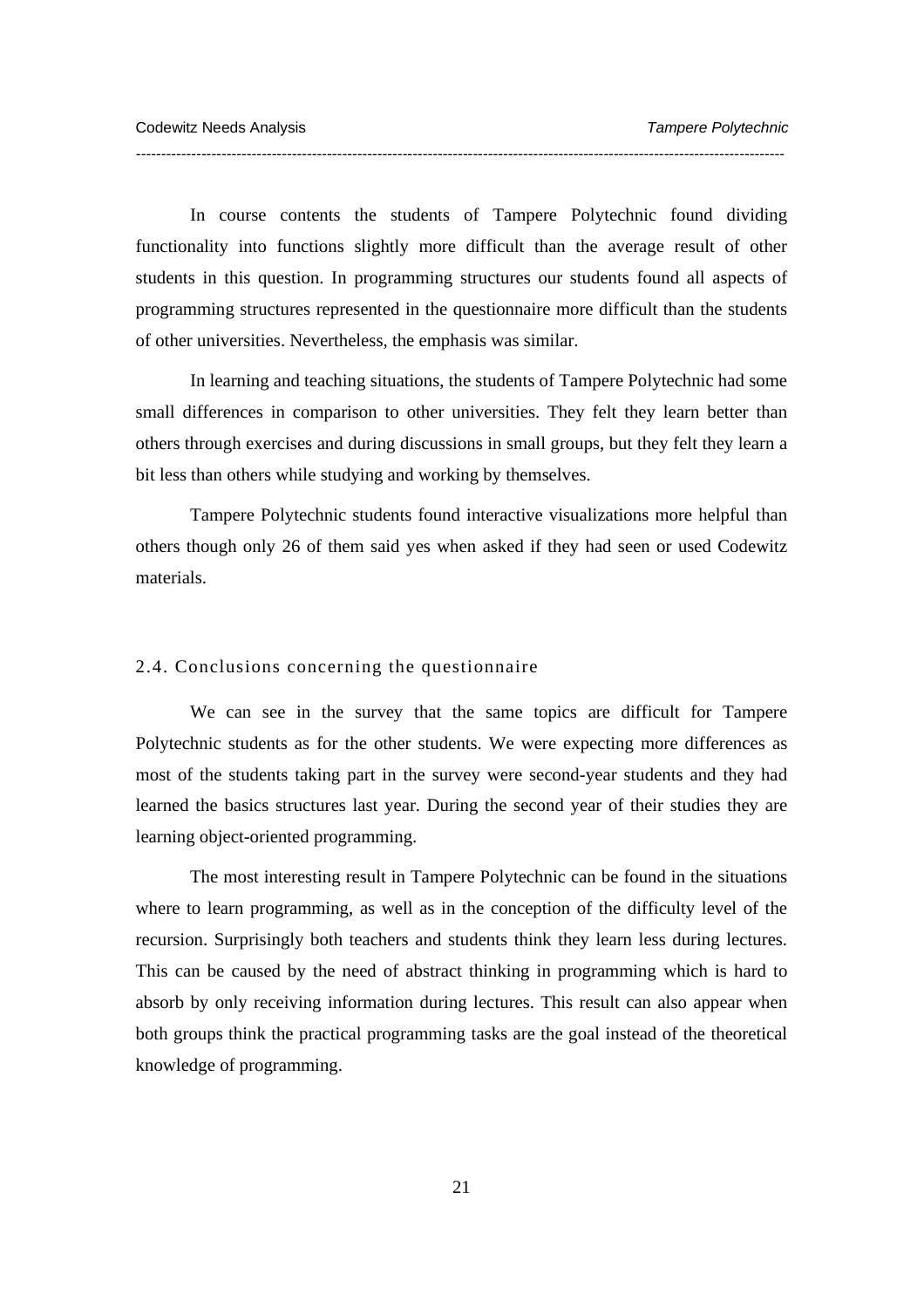The teachers in Tampere Polytechnic think recursion is a more difficult topic than the students consider it to be. The students do not think it would be easy, but the teachers rated the difficulty level of recursion higher. This came up probably because recursion is a difficult task for teachers to present during lectures so that students would learn it.

*---------------------------------------------------------------------------------------------------------------------------------* 

From the questionnaire we should take the most difficult topics for students and develop helpful interactive materials for topics where the average of answers were above average difficulty. These topics are for example pointers and references, error handling and recursion.

# Tampere Polytechnic Summary

In this summary list titles are written in the order of difficulty:

# **Difficult in Course Content**

- The design of a Program to solve a problem
- The division of procedures into functions and classes
- Finding bugs in one's own program

## **Difficult in Programming Structures**

- Pointers, references
- Using language libraries
- Error handling
- Recursion

## **3. Review of existing material**

The following review is based on existing material in the Codewitz Material Bank (CMB) on November 2003. All the materials at the moment in CMB are developed by Tampere Polytechnic. This is also the reason, why we have experience in using the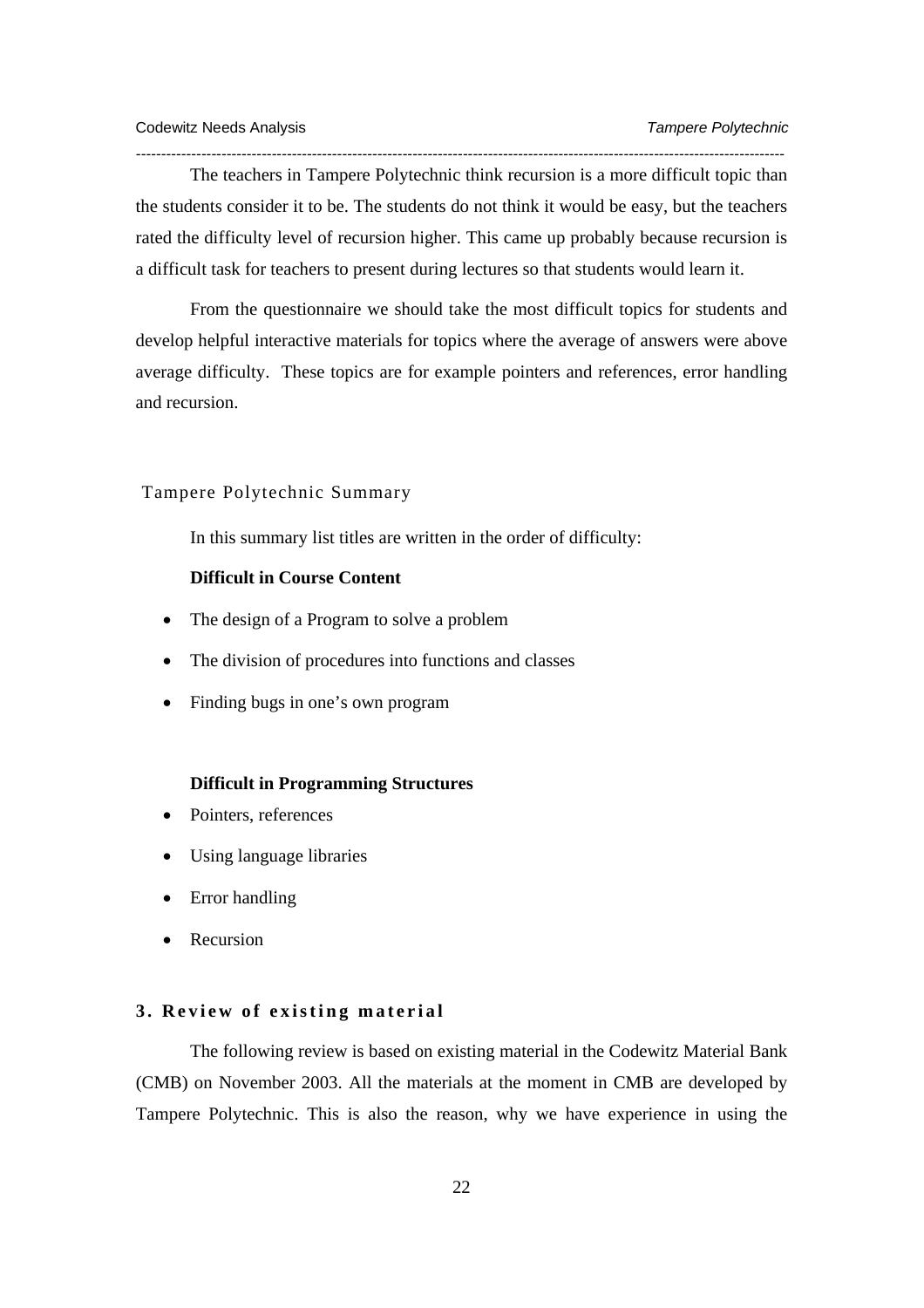materials in courses. The following review is thus based on the experiences of using materials in teaching. The Codewitz materials have been used in traditional courses (classroom teaching). We have also tested these materials in partly virtual courses in Tampere Polytechnic.

*---------------------------------------------------------------------------------------------------------------------------------* 

The existing material in the CMB at the moment is planned for the first courses of Java and C++. The majority of the examples and exercises are about understanding loops. According to the questionnaire, students find the difficulty of loops easy or average. The loops are not the most difficult part in the first programming courses, but many students have found loops to be the first difficult topic in learning programming. In a basic programming course arrays normally follow the loops in the teaching schedule. Arrays can mostly only be used by loops. In this sense if the loops are not understood properly, the next topic will be more difficult to learn. Due to this, the amount of the exercises about loop can be justified to be the greatest after the first year of the three-year development period.

As a result of this questionnaire we have to emphasize the topics, which were found the most difficult while learning to become a programmer. These topics were pointers and references, error handling and using language libraries.

In the following chapters there are excerpts from the material collection.

# 3.1. Examples

As a result of the use of the examples during lectures and in practical sessions following examples have served best the lecturer's interests. These examples have a visual graph of the situation, which is difficult to present on the blackboard. These were chosen because they also match quite well with the results of this survey.

# Sorting Integer Array

In this example the idea of the sorting algorithm is visible by showing how the assistant variable is used when the values in the array must change place. The idea is shown below as steps of the visual presentation dealing with the changing places of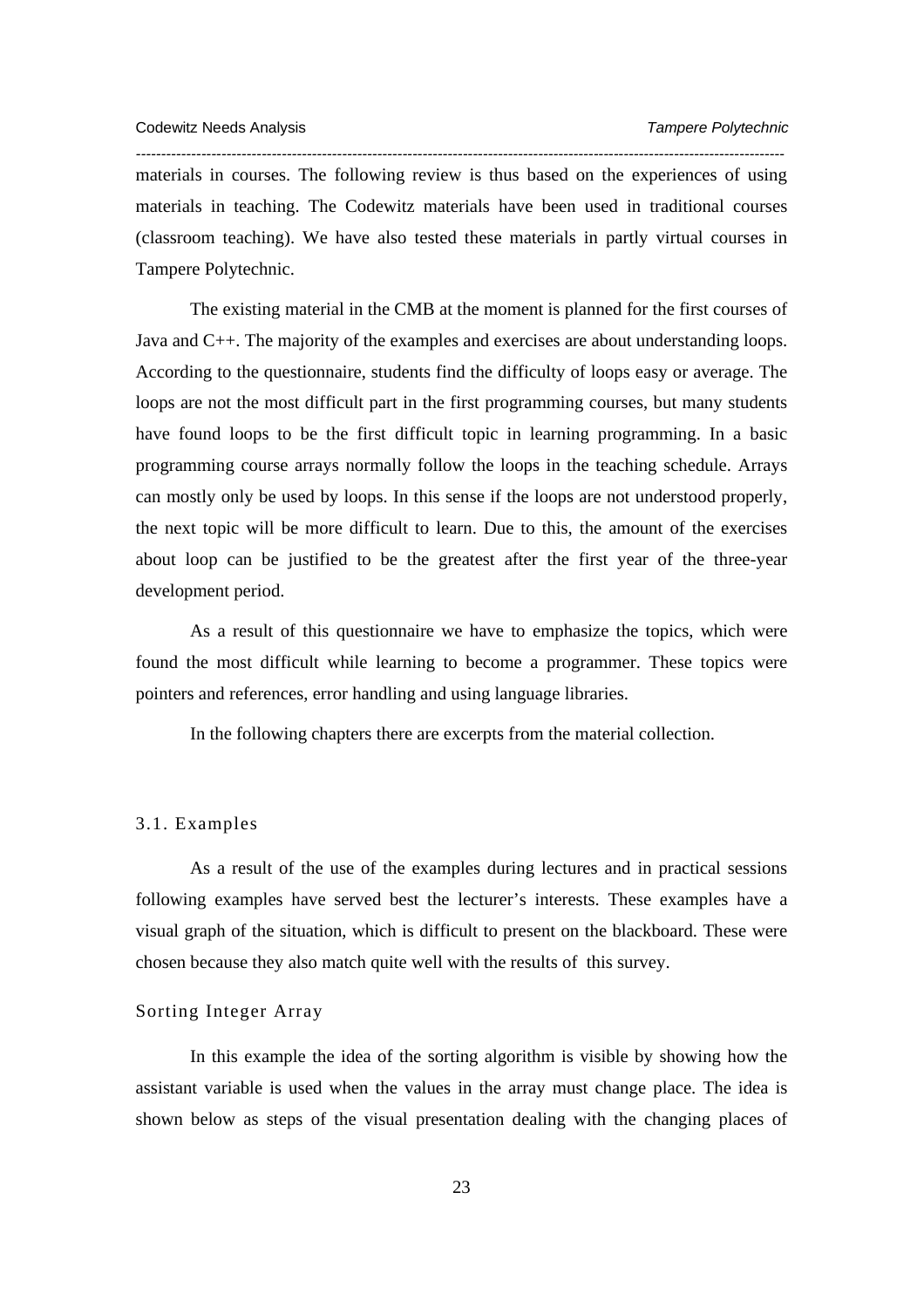Codewitz Needs Analysis *Tampere Polytechnic* 

 $\,$   $\,$ 

*--------------------------------------------------------------------------------------------------------------------------------*  values in array. A student can follow through the whole process of sorting the array as presented here:

```
// sortingfor (int i=0; i{<}nmb-1; i++)\{for (int j=i+1; j{m:b; j++)₹
      if (numb[i] > numb[j])\{ \begin{array}{ll} \texttt{\{ext = numb[i]};} \end{array}\texttt{numb[i]} = \texttt{numb[j];}numb[j] = ext;\}\}
```
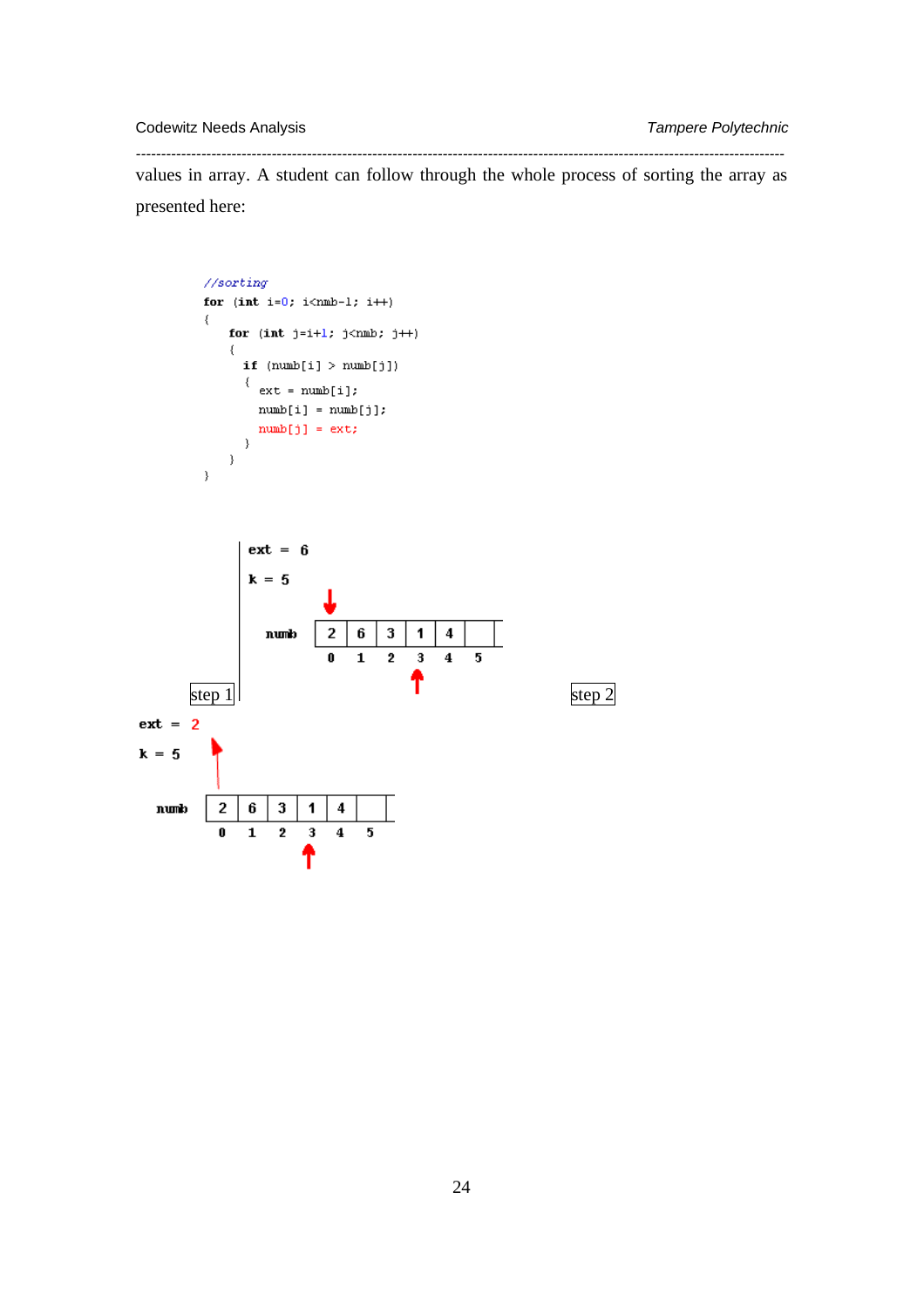

Visualizing the idea of sorting as visualized above has been found helpful among the students and teachers at Tampere Polytechnic. In the future, it could be useful to visualize the most commonly used sorting algorithms like this, because there exists only one example about this topic at the moment.

#### Pointers as parameters of a function

In this example there are two separate programs. The one shows the use of pointers as parameter variables and as well as the ground for the change of values of main function variables. The other is similar with only one exception: the parameter variables are not pointers. The other program is to show to a student why a function can't affect variables of main function if pointers or references are not used.

With pointers: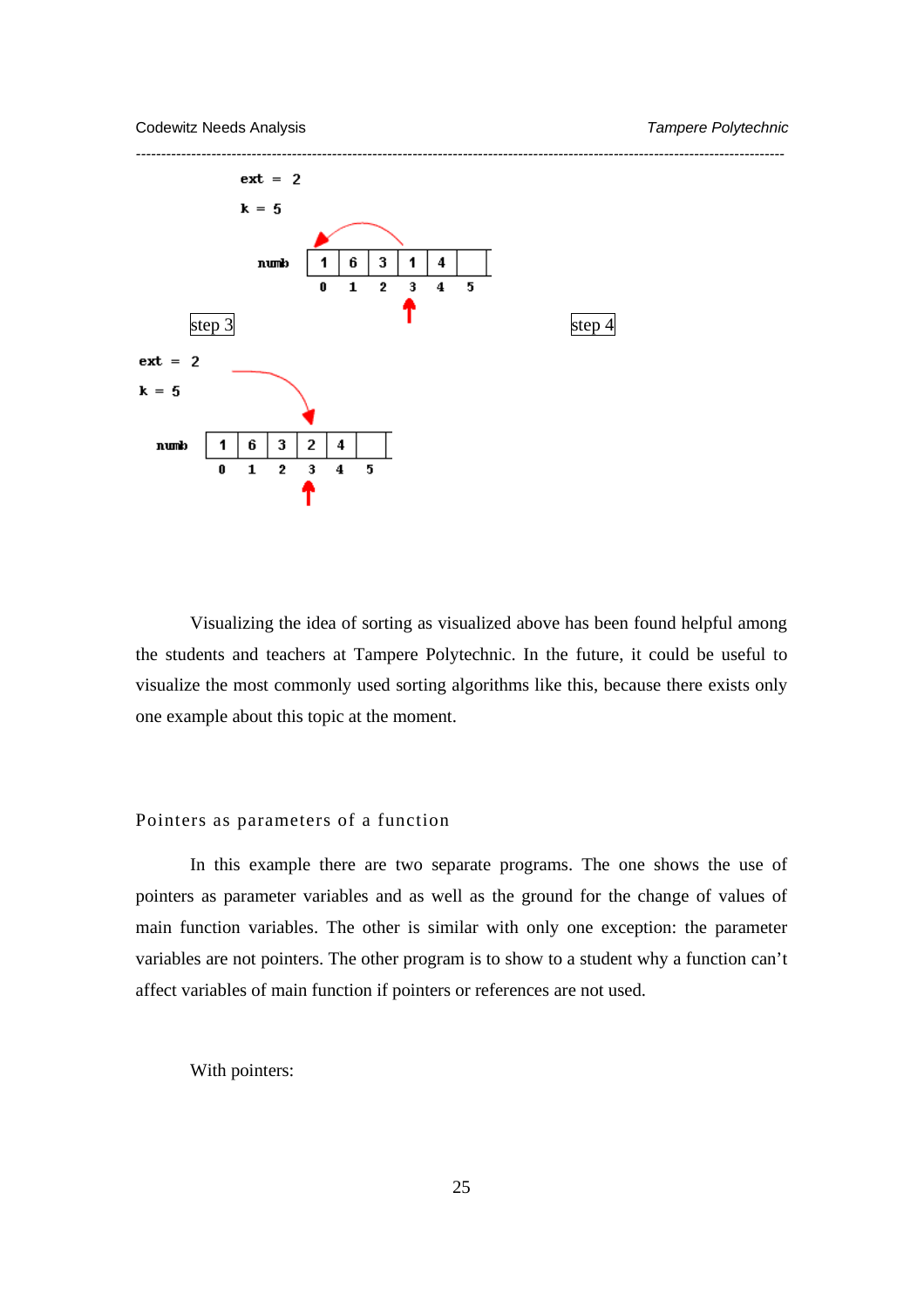Codewitz Needs Analysis *Tampere Polytechnic* 

```
--------------------------------------------------------------------------------------------------------------------------------- 
          void change(int *a, int *b)
          €
               int aux;
                aux = *a;
                *a = *b;nb = aux;\}variable address
                                   <sub>contents</sub></sub>
                    0x15e729b2
                                       \overline{2}aux\sim0x15e729e0
                    0x15e729c4
             \mathbf b0x15e729e2
                    0x15e729c6
             a
             numb2 - 0 \times 15e729e03
             numb1 0 \times 15e729e2\overline{2}
```
## Without pointers:

```
void change(int a, int b)
₹
      int aux;
      aux = a;a = b;
      b = aux;\}variable address
                            contents
           0x15e729b2
                                \overline{\mathbf{2}}aux
           0x15e729c4
                                \mathbf{3}\boldsymbol{\mathsf{b}}\overline{2}0x15e729c6
   \overline{a}numb2 0x15e729e0
                                3
  numb1 0x15e729e2
                                \overline{2}
```
This example has proofed to be useful and helpful among students. In the survey pointers were considered to be one the most difficult topics in programming. At the moment there are only three pointer examples in CMB and there are no examples about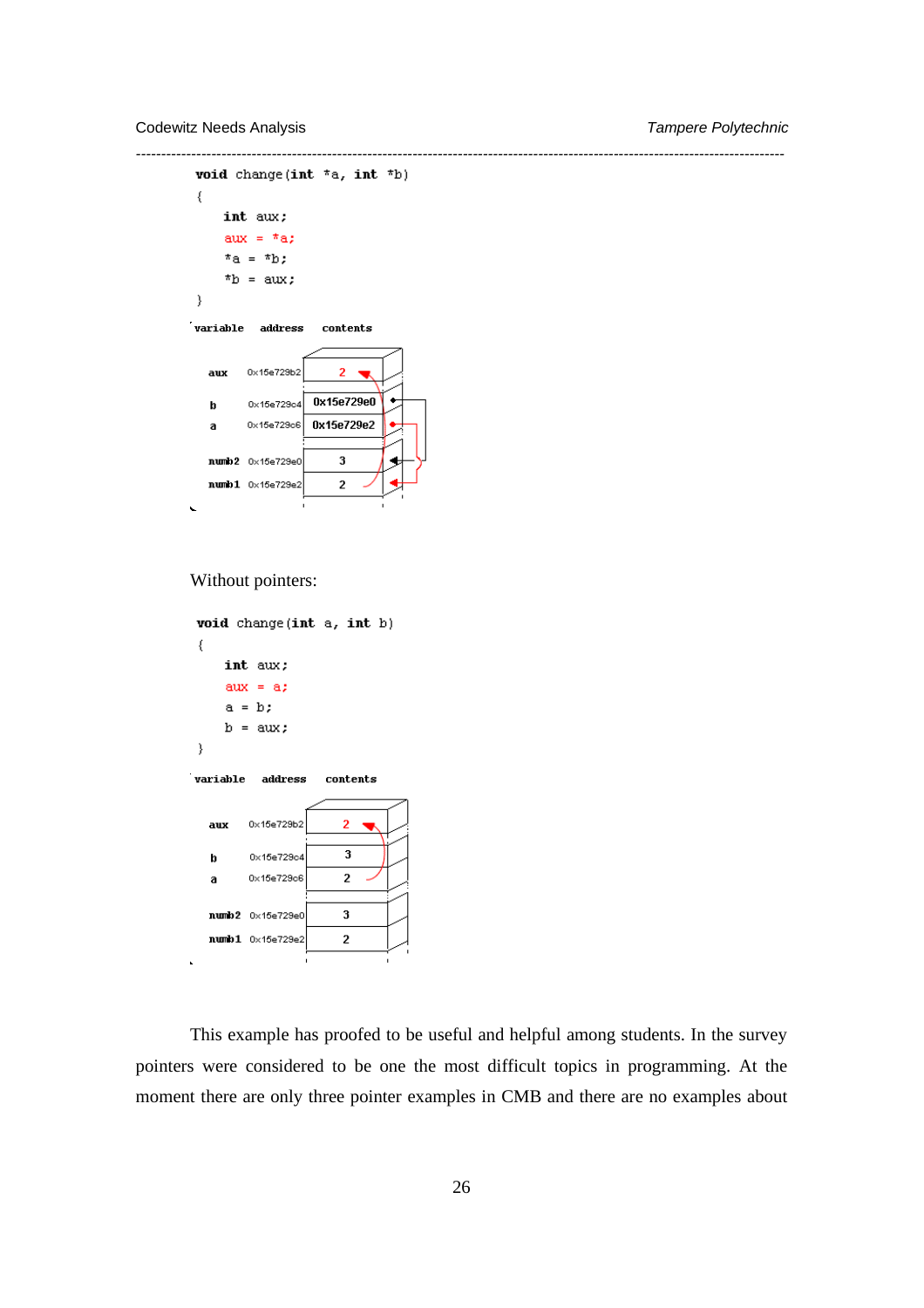new operator. We should concentrate on pointers in the future work. Examples of the new operator should be taken under development.

*---------------------------------------------------------------------------------------------------------------------------------* 

#### Calculating the power using Recursion

Recursion was one of the difficult topics according to the survey. There is only one example in CMB at the moment. There should be more recursion examples available. The focus should be on the examples about the actions, which are not possible to be done without recursion. The following example could be implemented also without recursion.

In this example the goal is to show how the recursive function calls actually work. The method of visualization can be seen below.



# 3.2. Exercises

In the exercises students need to fill in the missing values of the program code according to the given task and program output. These exercises have been planned on the loops. On other areas the exercises have not met the goals we had. We at Tampere Polytechnic have found it troublesome to find the correct level of difficulty in exercises. Many of those are too easy whereas some are even too hard for students. The level and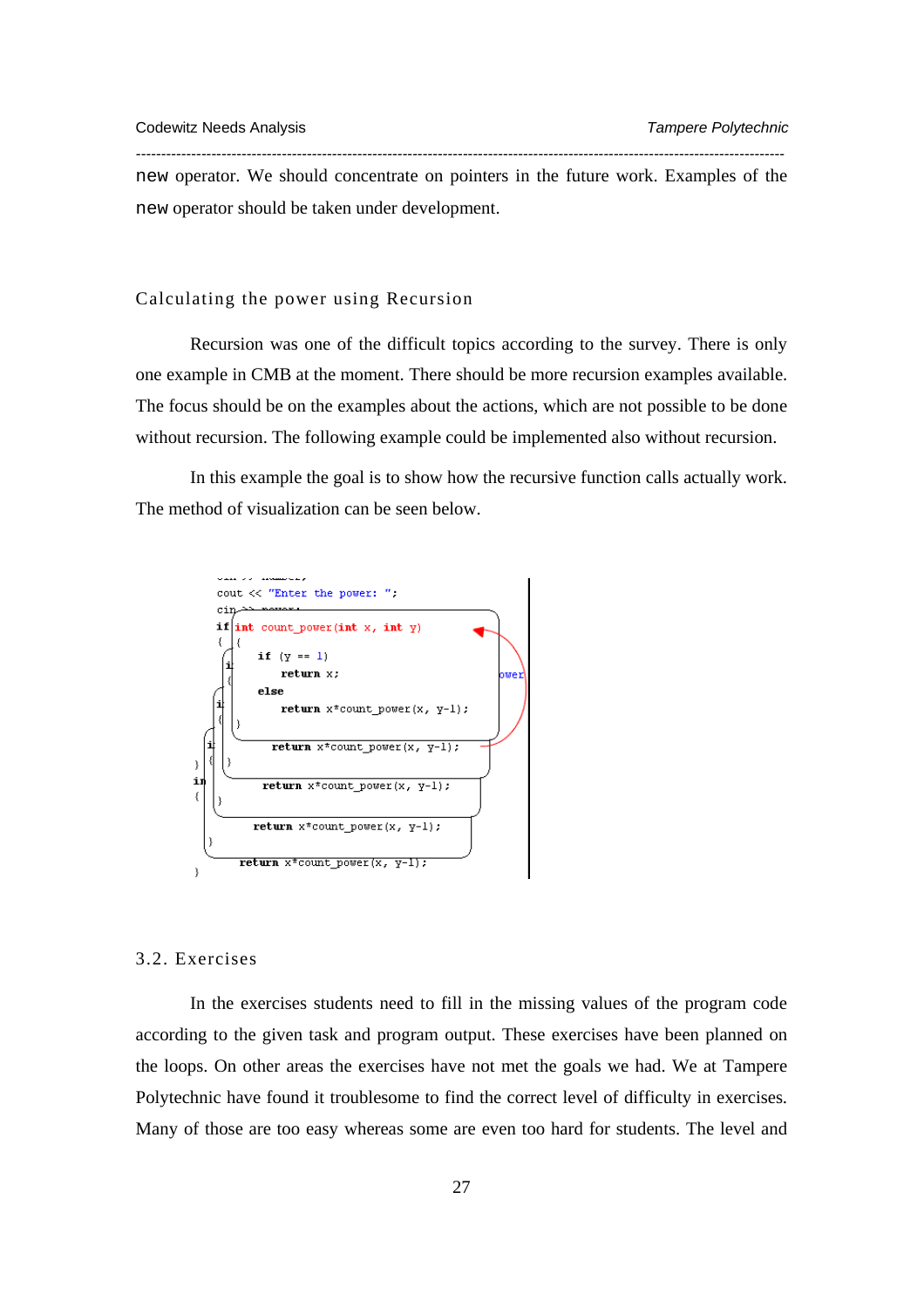the way of giving feedback is also a complex task to figure out. During the years we have had more failures than successes in the topic of making exercises. In the future work of exercises we need to figure out what would be a good way to make exercises or whether we should only concentrate on examples.

*---------------------------------------------------------------------------------------------------------------------------------* 

The power of exercises has been seen on loops. The students who have had trouble in understanding the work of loops have found these exercises helpful. When students use these exercises they have understood the meaning of condition and they have adopted the idea of how to calculate the amount of loops needed to complete the task. Below is one exercise in which we at Tampere Polytechnic think the level of difficulty is at the most appropriate level.

| The code                                                                                                                                                             | Task                                                                                                                                                                                      |  |  |  |  |
|----------------------------------------------------------------------------------------------------------------------------------------------------------------------|-------------------------------------------------------------------------------------------------------------------------------------------------------------------------------------------|--|--|--|--|
| #include <iostream.h><br/><math>int</math> main()<br/>₹<br/>int i = <math>3</math>, number = <math>6</math> ;<br/>while <math>(i &lt;  7 )</math><br/>€</iostream.h> | Give a starting value for the variables 'i' and<br>'number', and fill in the condition so that the<br>program prints out the following:<br>60<br>70<br>80<br>110 120 130 140<br>90<br>100 |  |  |  |  |
| cout << number*i << " ";                                                                                                                                             | Feedback                                                                                                                                                                                  |  |  |  |  |
| $i++$ ;<br>}<br>return 0.<br>)                                                                                                                                       | The value for the variable i was too small.                                                                                                                                               |  |  |  |  |
|                                                                                                                                                                      | The value for the variable number was too<br>small.                                                                                                                                       |  |  |  |  |
|                                                                                                                                                                      | The value for the condition was too<br>small.                                                                                                                                             |  |  |  |  |
|                                                                                                                                                                      |                                                                                                                                                                                           |  |  |  |  |
| Program output                                                                                                                                                       |                                                                                                                                                                                           |  |  |  |  |
| 18<br>24<br>36<br>30                                                                                                                                                 | <b>New</b><br>Check                                                                                                                                                                       |  |  |  |  |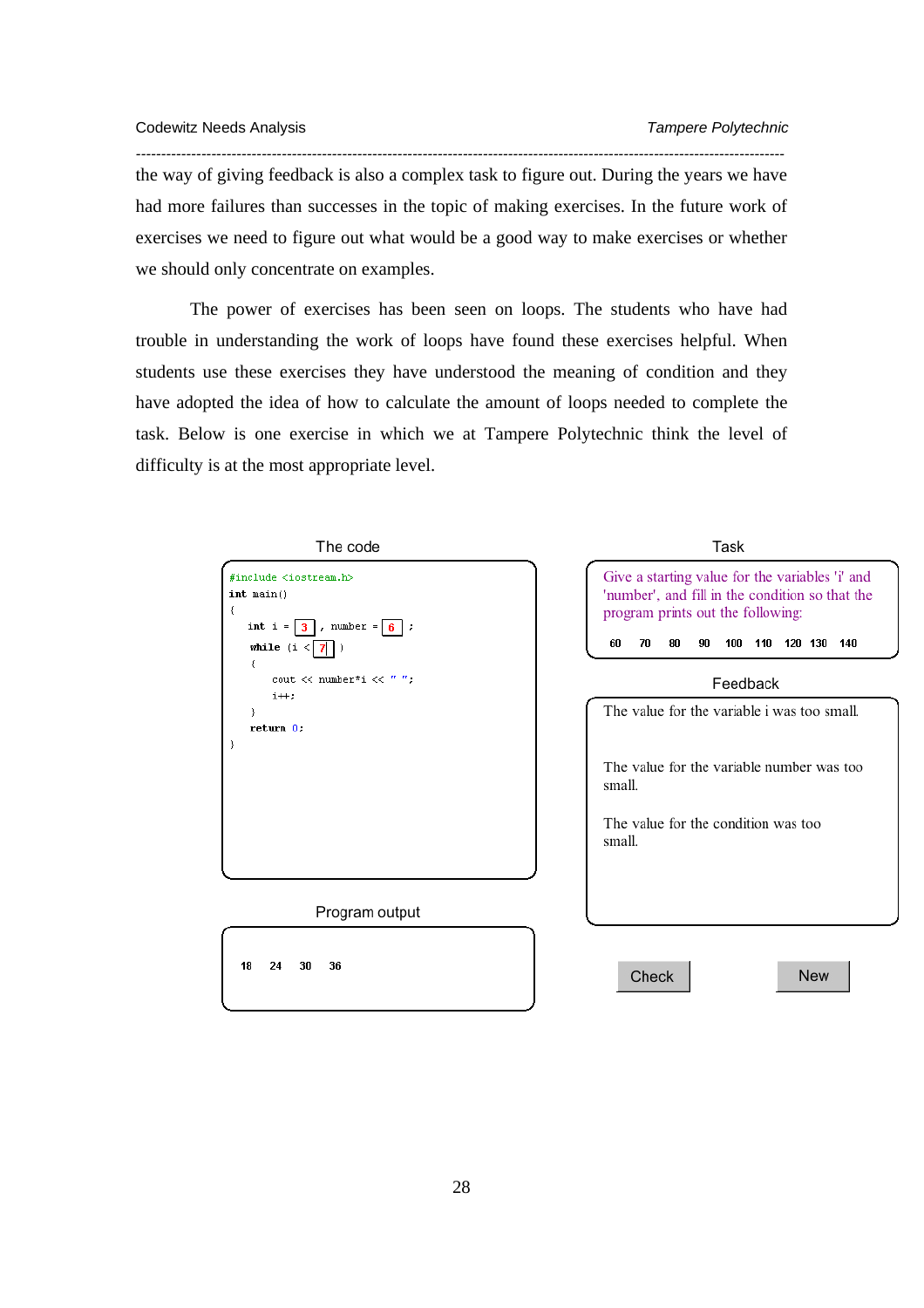In CMB there are both examples and exercises, which we consider not to be successful. We have however stored these materials into CMB. The partners of the Codewitz project can now decide themselves, which are the examples and exercises to be used as learning resource for the students. Not so successful learning objects can also be good examples of useless work. Thus having them in CMB can reduce the time spent on useless work.

*---------------------------------------------------------------------------------------------------------------------------------*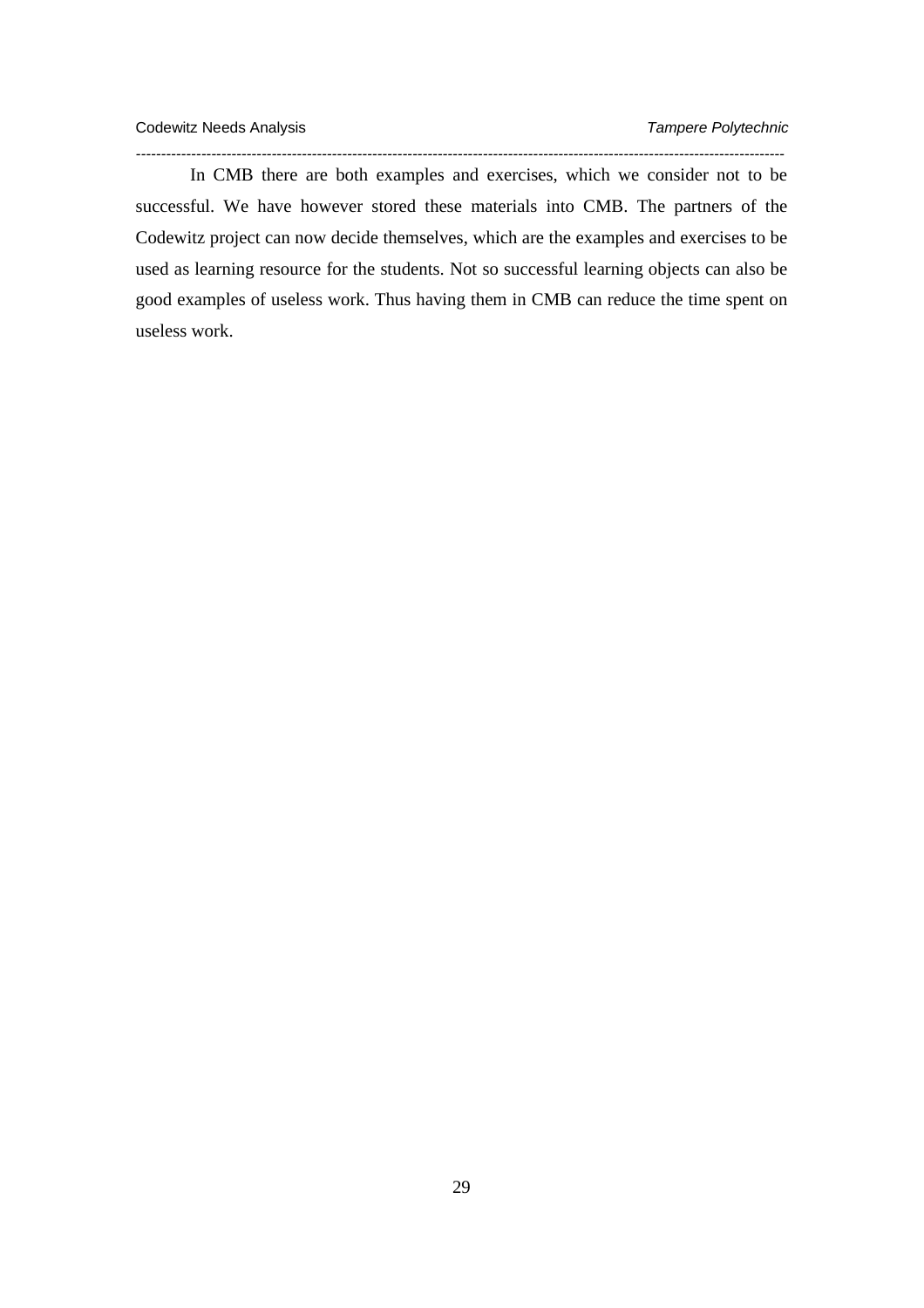#### **UNIVERSITY OF APPLIED SCIENCES IN FURTWANGEN**

*---------------------------------------------------------------------------------------------------------------------------------* 

Harald Gläser and Friedbert Kaspart, Faculty of Computer Science, University of Applied Sciences in Furtwangen, Germany

Email: harald.glaeser@fh-furtwangen.de, friedbert.kaspart@fh-furtwangen.de

# **1. Introduction**

The survey has been carried out in the Faculty of Computer Science at the University of Applied Sciences in Furtwangen (FHF). The Faculty of Computer Science consists of two directions for study: General Computer Science (AI), with focus on software development and Computer Networking (CN) with focus on network technologies. The studies in each direction last 8 semesters, i.e. 4 years. The students graduate to "Diplominformatiker". The 3. and 6. semesters include practical training, normally in the industry. In the 8. semester the students do their diploma theses, which takes 4 to 6 months. The studies of 8 semesters consist of two semesters of basic studies and six semesters of major studies.

The capacity per year and per study direction is 70 students, which means that every semester about 35 students in AI and CN alike begin their studies of computer science. These numbers may however vary, for example this winter there have been 50 beginners in CN.

The structure of the basic education in programming is the same for AI and CN. In the first semester there is an obligatory course in programming in Java (4 hours of lectures per week and 4 hours practice) and in the second semester the students of AI and CN have to take the course programming in  $C++$  (2 hours of lectures per week and 4 hours practice per week). The groups for practice should not exceed 20 participants. This means that several groups for one course are necessary. There are some courses related to programming in the first year, i.e. software engineering and databases.

After the first two semesters the offer of courses in respect of software development is bigger for students of AI than for those of CN. The students of AI in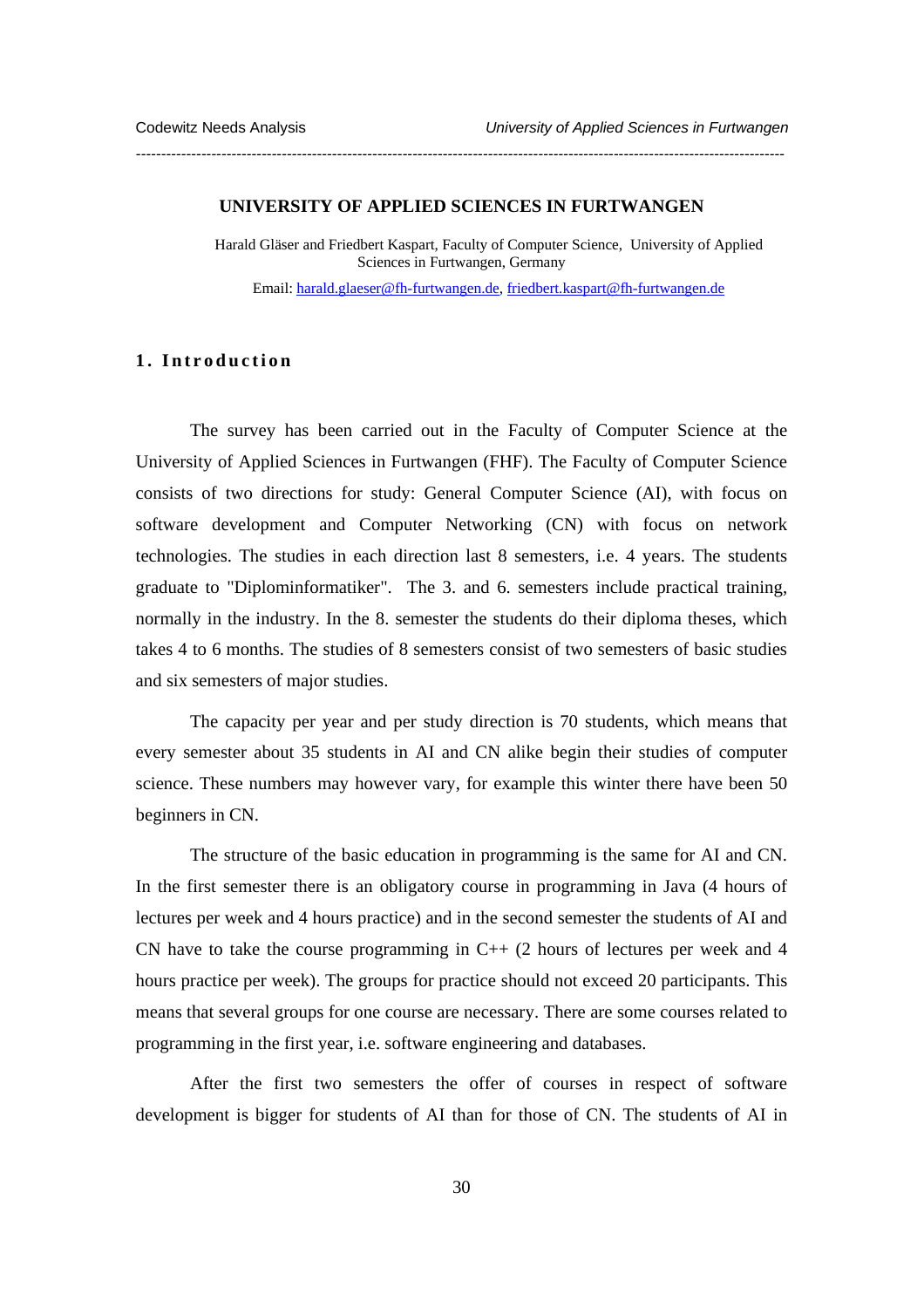general also choose more software-oriented themes for their practices in the industry. The overlap between AI and CN in the major part of the study is mainly in the development of distributed applications, i.e. middleware.

*---------------------------------------------------------------------------------------------------------------------------------* 

#### **2. Analyzing the survey**

Our survey begins by explaining the situation with our students before they enter the FHF. Then it discusses the problem areas of the students while learning programming. It continues with the discussion of the preferred learning situation. Here a small side step is made to make some remarks about the optimal degree of freedom in the students' learning situation. We examine the relationship between the students' view reflected in the data and the teachers' opinion about the students. We discuss the situation of the computer infrastructure and where the students mainly do programming. Some remarks follow about eventual inconsistencies in the details of the raw data. The analysis is finished by the conclusions, i.e. what did we learn from an e-learning tool like Codewitz.

# 2.1. "Conditioning" of FHF students before entering university course

Approximately 76% of the students entering a university course at the FHF have already experience with at least one programming language. They consider their programming skills at this beginning to be low or moderate. On the other hand, the rest of the students have no experience with programming languages at all. This results in an extremely inhomogeneous level of the beginners. Any course in this situation should pay attention to this fact. The contents of the course must be aligned according to the needs of the real beginners. Nevertheless the already advanced students should not be bored. During a lecture this cannot be achieved. Due to the different knowledge background (and intellectual capacities), the students have different "understanding velocities". Understanding velocity is the rate, at which a student is able to understand programming concepts. Teaching velocity on the other hand is the rate, at which a teacher is teaching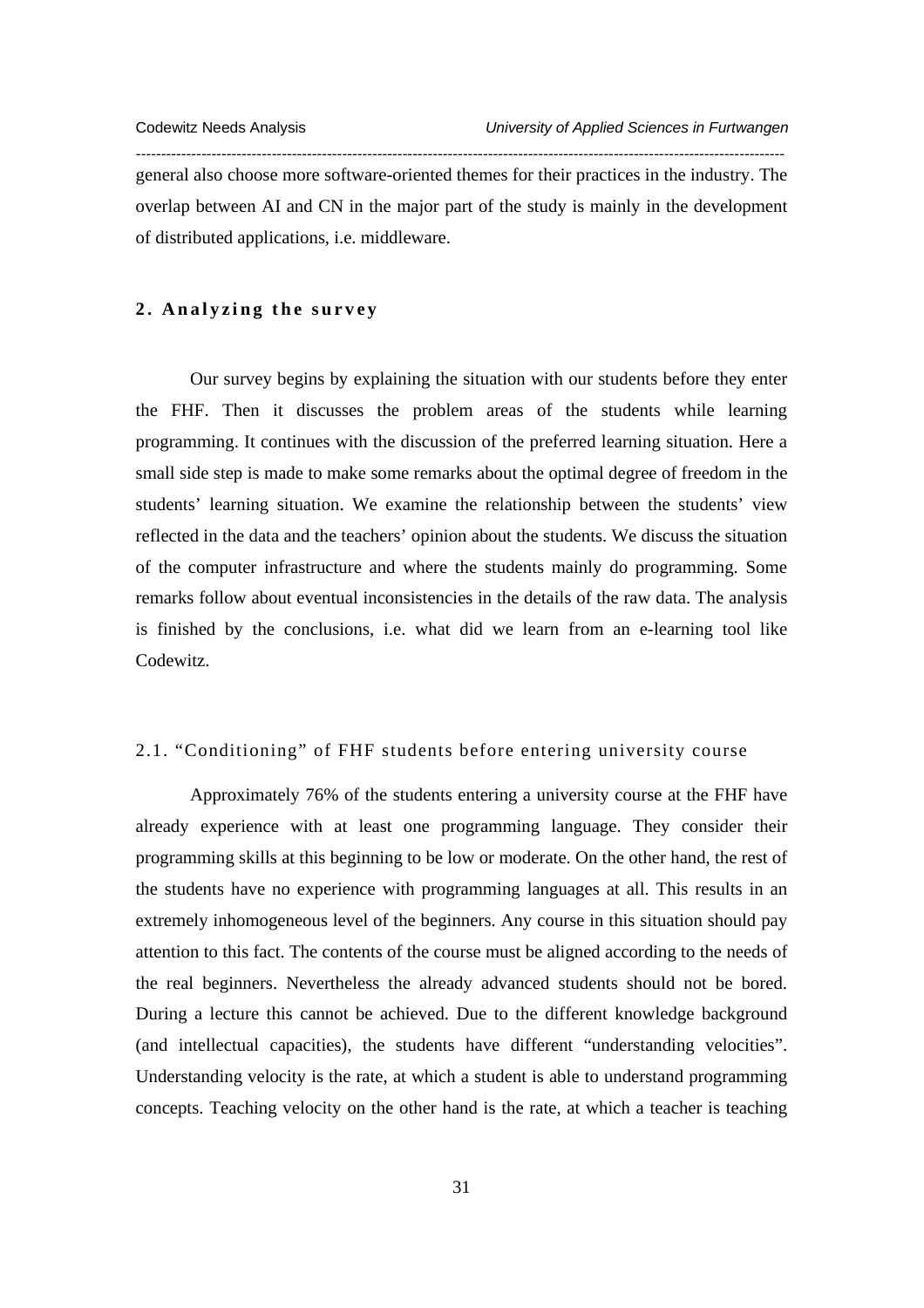these programming concepts. Best learning is achieved, when the understanding velocity of the student is equal to the teaching velocity of the teacher.

*---------------------------------------------------------------------------------------------------------------------------------* 

In case the teacher is able to adjust his teaching velocity to the learning velocity of an average student about one half of the students cannot follow, because their understanding velocity is too low. The other half is bored, because their understanding velocity is not used fully by the teaching velocity of the teacher. With the restriction, that the teaching velocity should be adapted to the needs of the beginners, in case of FHF about 76% of the students will be bored, because they are not beginners. We will return to this point in our conclusion.

## 2.2. Problem areas of students while learning programming

The students of FHF altogether seem to have problems with some very distinct programming concepts. All students have identified the following areas as "difficult":

- pointers
- recursion
- structured data types
- classes
- error handling
- **libraries**

These are the more advanced programming concepts in comparison to the more basic concepts as "if" and "loop". "if"and "loop" have been rated as "easy" as well as variables and arrays. Nevertheless, if the division between beginners and advanced students is made, another picture appears. Advanced students rate the problem to "Understanding how to design a program to solve a certain task" as "average", whereas the beginners rate it as "difficult". Similarly, "variables", "if" and "loops" have been rated significantly more difficult by the beginners in comparison to the advanced students. It is interesting to observe, that this relation is inversed in case of "pointers", "abstract data types", "error handling", "libraries". This may confirm an old finding, that the advanced concepts of object oriented programming are more easily learned by total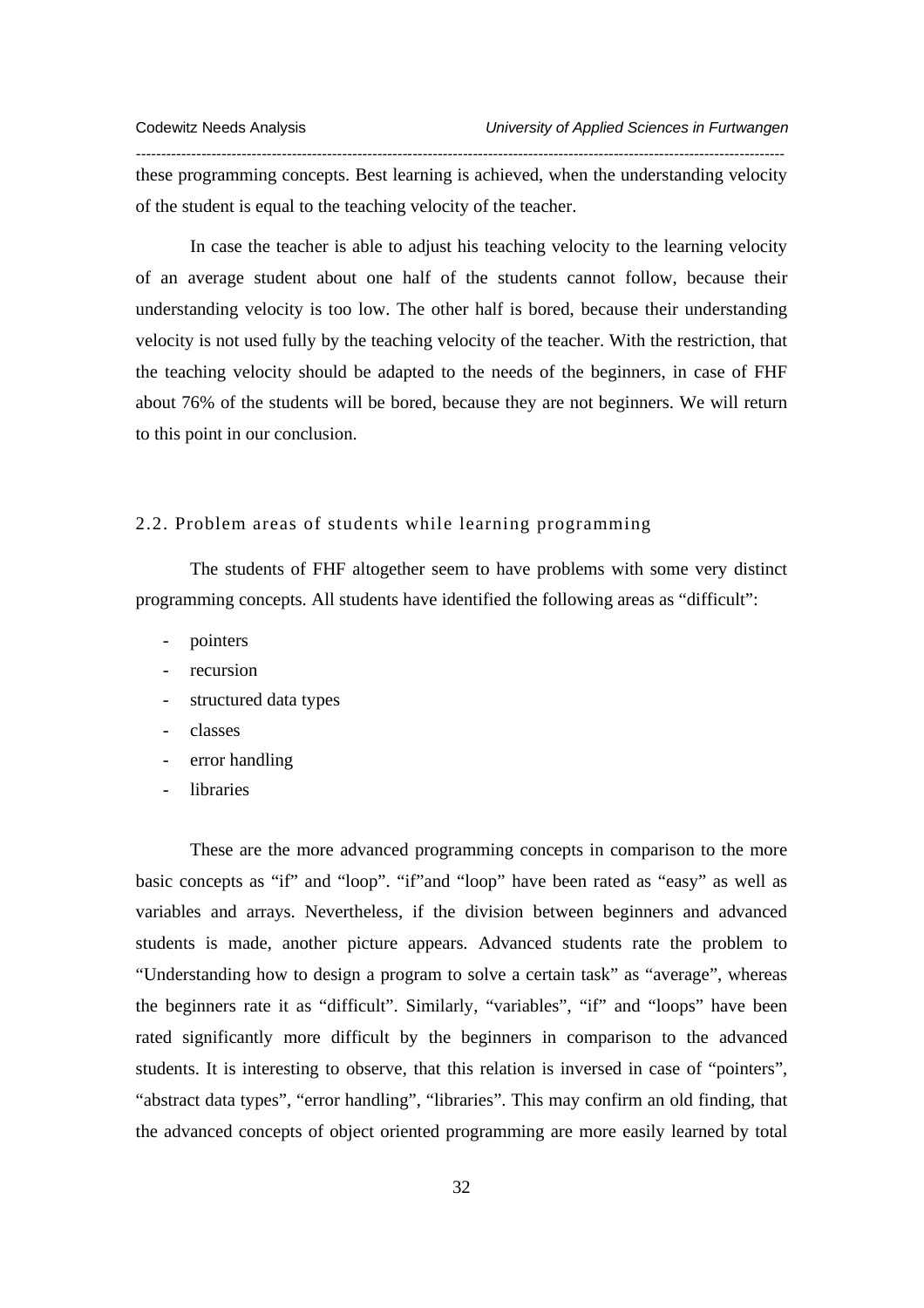novices in programming than by students already accustomed to procedural programming.

*---------------------------------------------------------------------------------------------------------------------------------* 

|                                         | Using<br> program<br>development<br>environment,<br>compiler,<br>leditor etc. | Gaining<br>enough<br>access to<br>computers/ne structures<br>tworks | Understanding<br>programming | syntax | Learning the<br>programming<br>language | Understanding<br>how to design a into<br>program to<br>solve a certain<br>∣task | and/or<br>classes | Dividing<br>functionality<br>procedures,<br><b>functions</b> |  |
|-----------------------------------------|-------------------------------------------------------------------------------|---------------------------------------------------------------------|------------------------------|--------|-----------------------------------------|---------------------------------------------------------------------------------|-------------------|--------------------------------------------------------------|--|
| n <sub>o</sub><br>prior prog.<br>skills | 2,15                                                                          | 2,62                                                                |                              |        | 2,62                                    | 3,62                                                                            |                   | 3,31                                                         |  |
| with<br>prior<br>prog.skills            | 2,14                                                                          | 2,12                                                                | 2,93                         |        | 2,71                                    | 3,24                                                                            |                   | 3,02                                                         |  |
|                                         |                                                                               |                                                                     |                              |        |                                         |                                                                                 |                   |                                                              |  |

| finding bugs from<br>my own program | variables<br>(lifetime, scope) | selection<br>structures, (if,<br> switch | loop<br>structures<br>(while, for,<br>$ $ do-while $ $ | recursion | arrays |
|-------------------------------------|--------------------------------|------------------------------------------|--------------------------------------------------------|-----------|--------|
| 3,77                                | 2,46                           | 2,46                                     | 2,38                                                   | 3,38      | 2,54   |
| 3,29                                |                                | 1,83                                     | 1,83                                                   | 3,17      | 2,43   |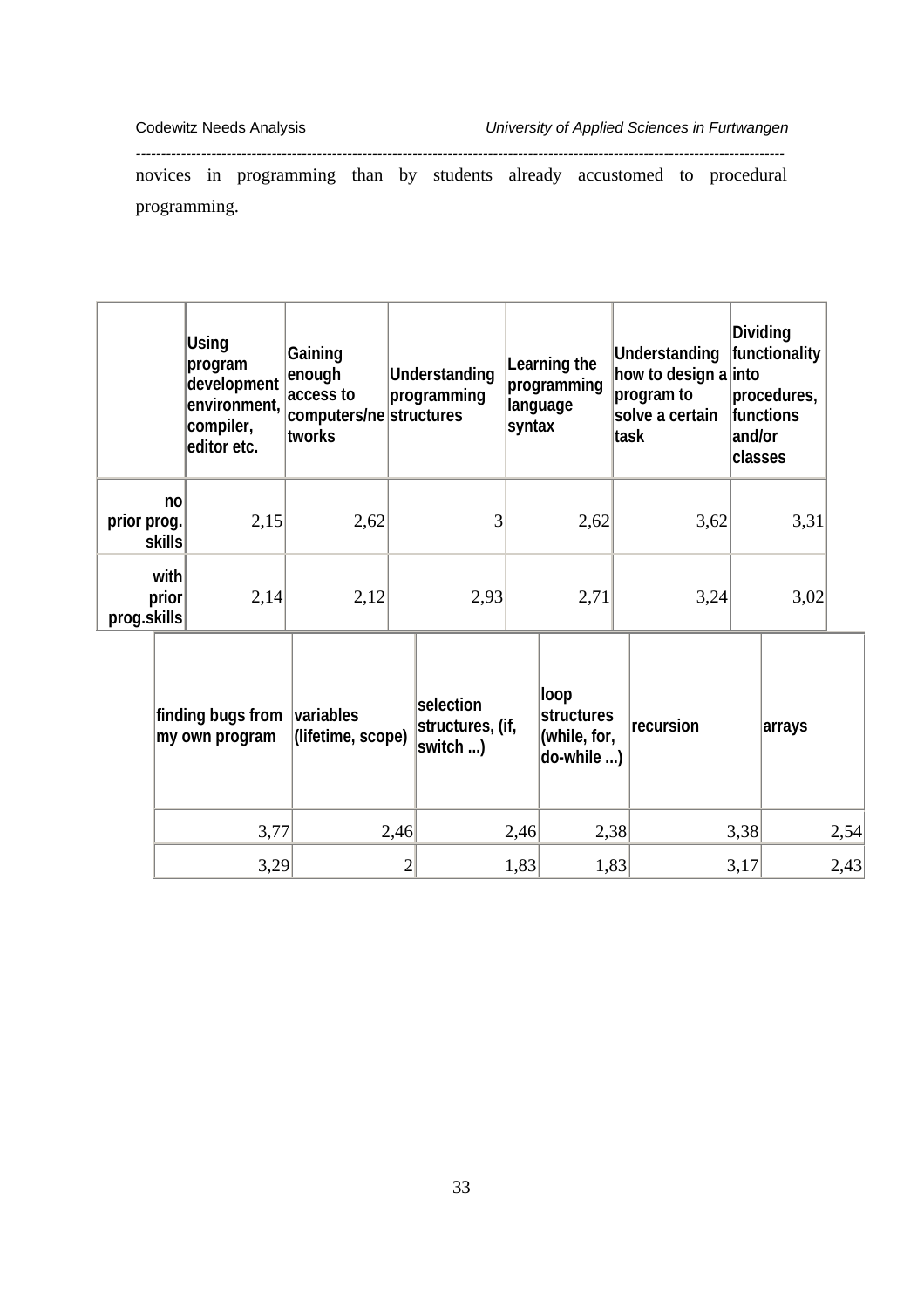|                              | pointers,<br>references | parameters | structured<br>data types<br>(e.g.<br>records,<br>structs) | abstract<br>data types<br>(e.g.<br>classes) | input/output<br>functions, file<br>handling | lerror<br>handling<br>(by<br>program<br>flow,<br>, etc.) | using<br>language<br>libraries (e.g.<br>$STL$ in $C_{++}$ ,<br>exceptions Java libraries) |
|------------------------------|-------------------------|------------|-----------------------------------------------------------|---------------------------------------------|---------------------------------------------|----------------------------------------------------------|-------------------------------------------------------------------------------------------|
| no<br>prior prog.<br>skills  | 3,15                    | 2,69       | 3,92                                                      | 3,08                                        | 2,92                                        | 3,4                                                      | 3,5                                                                                       |
| with<br>prior<br>prog.skills | 3,74                    | 2,93       | 3,62                                                      | 3,69                                        | 3,21                                        | 3,6                                                      | 3,69                                                                                      |

Table 1: Rating 1 = very easy, rating 2 = easy, rating 3 = average, rating 4 = difficult, rating  $5 = \text{very difficult}$ 

Every programming concept has been rated at least as "average" (2.5 to 3.5) by at least one group of the students with and without prior programming knowledge.

What has been rated as "very difficult"  $(\leq 3.5)$ ? "Understanding how to design a program to solve a certain task", "Finding bugs from my own program", "structured data types", have been rated "very difficult" by beginners. This rating was given to "pointers, references", "abstract data types (classes)", "error handling" by the students with prior knowledge. "using language libraries (e.g. STL in C++, Java libraries)" was rated difficult by both.

## 2.3. Preferred learning situation

In the following table the answers of FHF students to the question "When do you feel that you learn issues about programming, personally?" is summarized.

| ın               | ın           | in        | while       | while      |
|------------------|--------------|-----------|-------------|------------|
| <b>llectures</b> | exercise and | practical | studying by | working by |
|                  |              |           |             |            |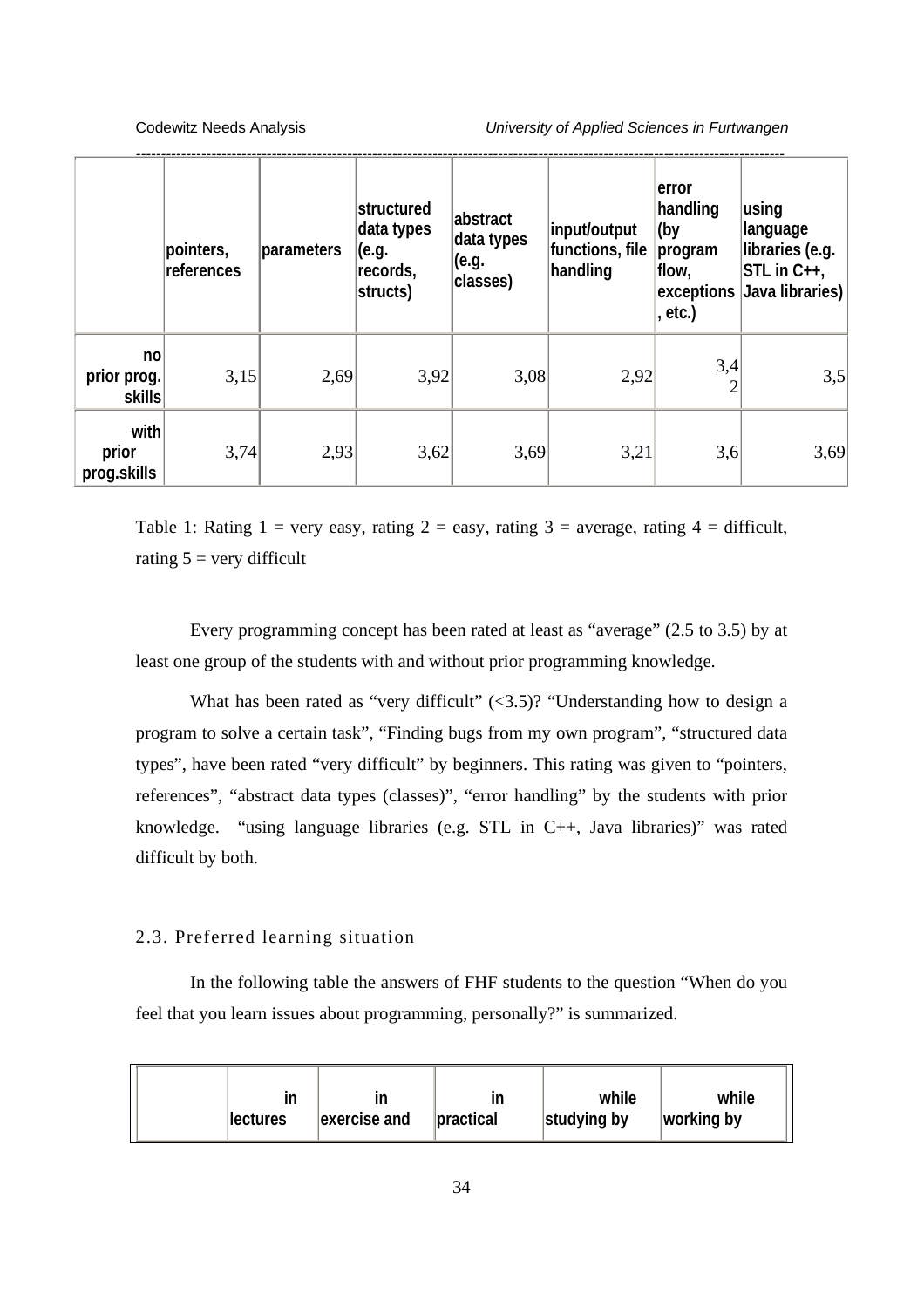|                              |      | discussion<br>sessions in<br>small groups | sessions (in<br>computer<br>room) | myself with<br>teaching<br>materials | myself on<br>programming<br>courseworks |
|------------------------------|------|-------------------------------------------|-----------------------------------|--------------------------------------|-----------------------------------------|
| no<br>prior prog.<br>skills  | 2,69 | 3,46                                      | 3,69                              | 3,31                                 | 3,46                                    |
| with<br>prior<br>prog.skills | 2,9  | 3,57                                      | 3,6                               | 3,83                                 | 3,71                                    |

Table 2: the numbers have to be read as follows: 5= almost always, 4=often, 3=sometimes, 2=a couple of times, 1=never.

The practical sessions have been rated as very effective, regardless whether the students had prior knowledge in programming or not. The lectures have been rated the worse, but still with "sometimes". The students without prior knowledge seem to have somewhat more difficulties with the lectures than the students with prior knowledge. This strengthens the above argument with the different understanding velocities of these groups of students. The most prominent difference between students with prior knowledge and without prior knowledge appears in situations, where the students work for themselves. This situation has been rated quite good ("sometimes" to "often") but even higher by the students with prior knowledge. It seems that the absolute novice needs some help in the beginning. After that he is more and more able to learn by himself.

# The right degree of freedom

Let us interpret the results found above in terms of degrees of freedom. The situation with the least degree of freedom is the lecture. The highest degree of freedom has the study of teaching material, i.e. books, etc. The optimum seems to be in between. Steering of the learning process is necessary, the lectures serve to define the material to learn. Consequently, we don't want to skip lectures, but we know that we need more for success. We know that the students use books but we also know that we have to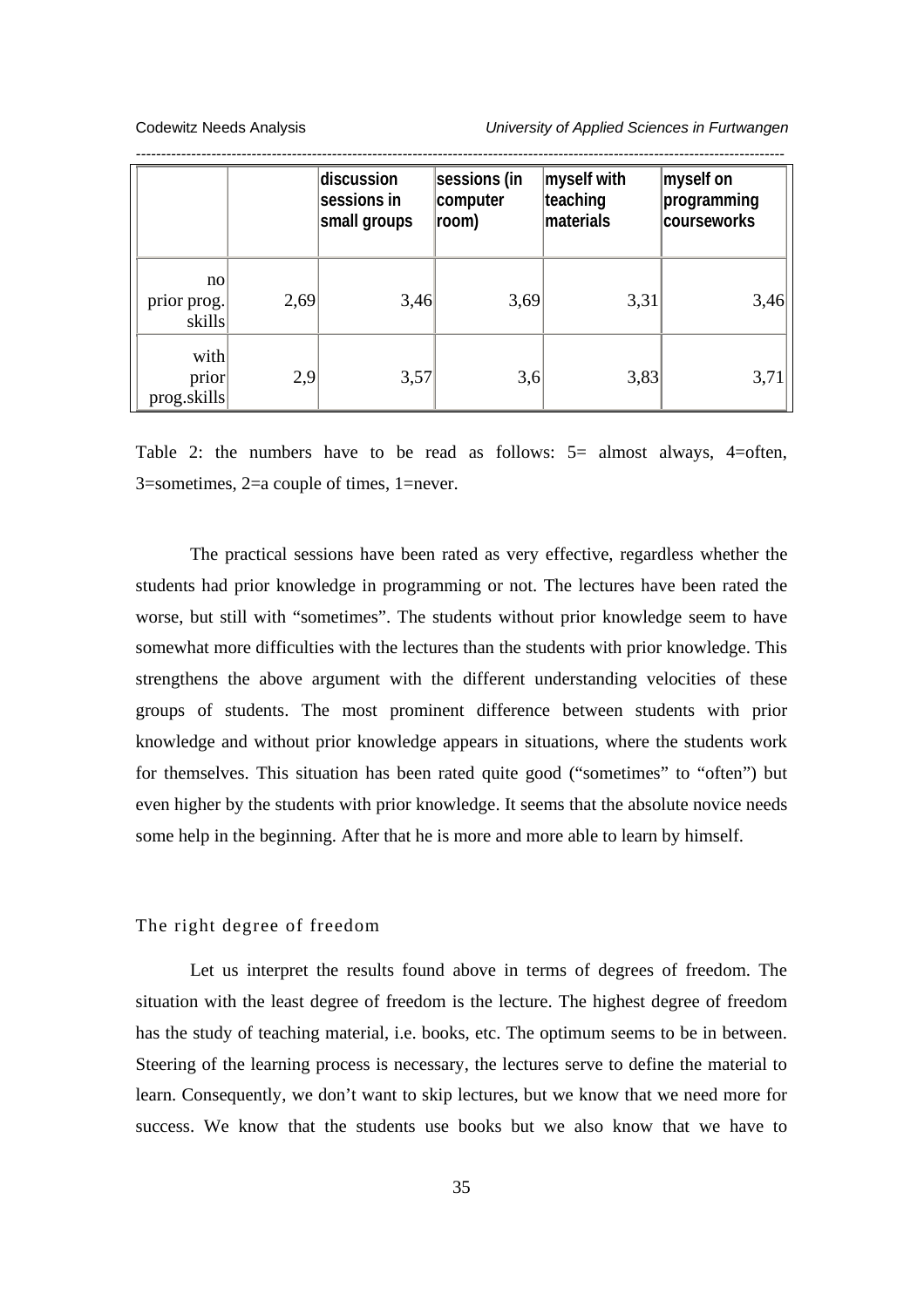*--------------------------------------------------------------------------------------------------------------------------------*  challenge them to read in the book. We ask them to do some programming work and they look in the book or script for the details, which are needed to be able to fulfil the task. We steer the learning process by defining a programming task. Hence the centre of motion (and of motivation) is the challenge, and that the students have the right feeling. The data reflect that the students know: all is necessary and the most important part is the work on programming course work. The Codewitz material has to fit in this environment. The students, which have deficiencies, must be able to orient themselves in the Codewitz material to find the training material, which helps them to fill the knowledge gaps. We as teachers may be the advisors to tell the student which part of the training material to work with in order to cure the deficiencies. When we look for ideas to complete the Codewitz material, we may look through our programming course works and identify parts as components, the construction of which can be trained by Codewitz material.

#### 2.3. Students view versus teachers opinion

When we compare the ratings of the students on how difficult the different topics appear to them, with the opinion of the teachers in respect of the degree of difficulty, there is no significant difference observable. It seems that the statements of the students about their difficulties in respect of the considered topics agree with the teachers' view. This is what we expected. We think, that we know our students very well. The lessons take place in rather small groups. The size of a group for programming exercises is normally not larger than 20 students. The programming assignments are normally defined and attended by the lecturer. As a result, the teachers are in tight contact with the students. Beyond that, written exams are corrected by the teacher, which enables the teachers to have direct feedback on the topics that have been understood by the students and to what degree.

Furthermore, in respect of the opinion what is the most effective learning style for our students we see a consensus between the answers of the students and the teachers on the one hand and our opinion about students on the other.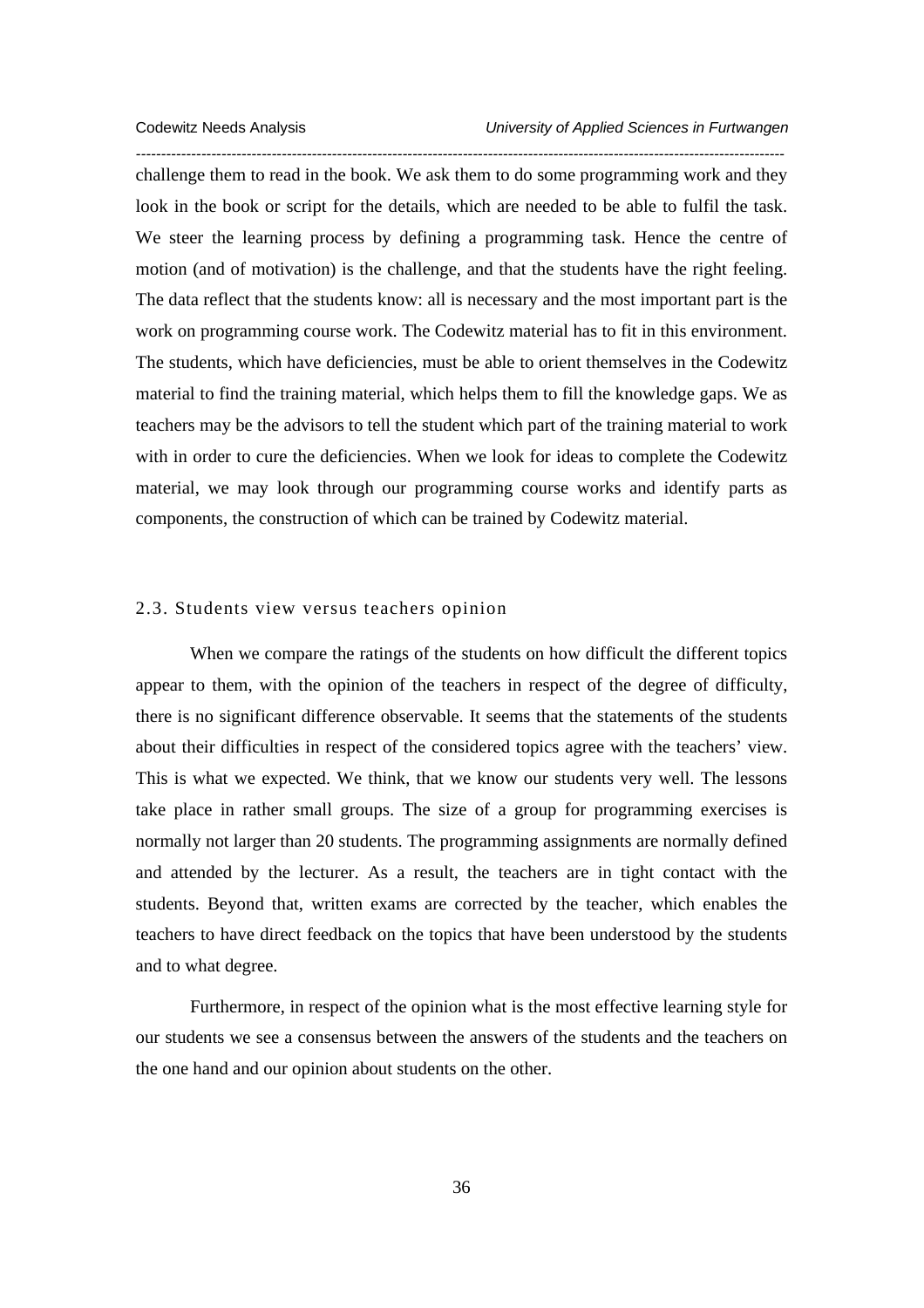#### 2.4. Infrastructure and where students do programming

Our university is a small institution and in our faculty the students and teachers know each other. There is a rather familiar atmosphere. Therefore it is possible to leave the PC and workstation rooms open and unattended from the morning till the evening during the working days. In fact, the students themselves take care of the PCs. Hence the students have easy and little regulated access to this infrastructure and this is reflected in the data. On the other hand, the infrastructure is not updated very frequently due to the limited budget. The offered computers are therefore partly rather outdated. The (rare) statements that the access to computers is difficult, reflects in our opinion the last mentioned fact. In the PC rooms there is a broadband Internet access, which is attractive to the students. We observe that more and more students have a notebook of their own, which they bring to the PC rooms in order to get network access. Consequently, more and more students use their own notebooks in nearly all programming practices. We estimate that more than 90 % (eventually all) of the students in the second or higher semester own a PC or a notebook. As we were aware of these facts, we knew that students do a lot of programming work at home on their own computers. Nevertheless we have been astonished how unique the answer was, showing that the programming work is done most frequently at home even in the first semester. The clear conclusion is that our students have to have access to all training material from home. Many of the students also have Internet access from home, so they are able to access training material from the Internet. However, many students have to pay for the time spent in Internet. Therefore the training material has to be designed to be usable offline from home.

*---------------------------------------------------------------------------------------------------------------------------------* 

# 2.5. Details of data and reliability

In general the analysis of the data gives reasonable results. The results of the data analysis are in accordance with what is expected and can be explained well with the existing situation. However we avoided to exaggerate with the interpretation of the data or to try to figure out smaller details. We have been for example astonished that some of our students stated to have experience with Codewitz or similar data. We did not yet offer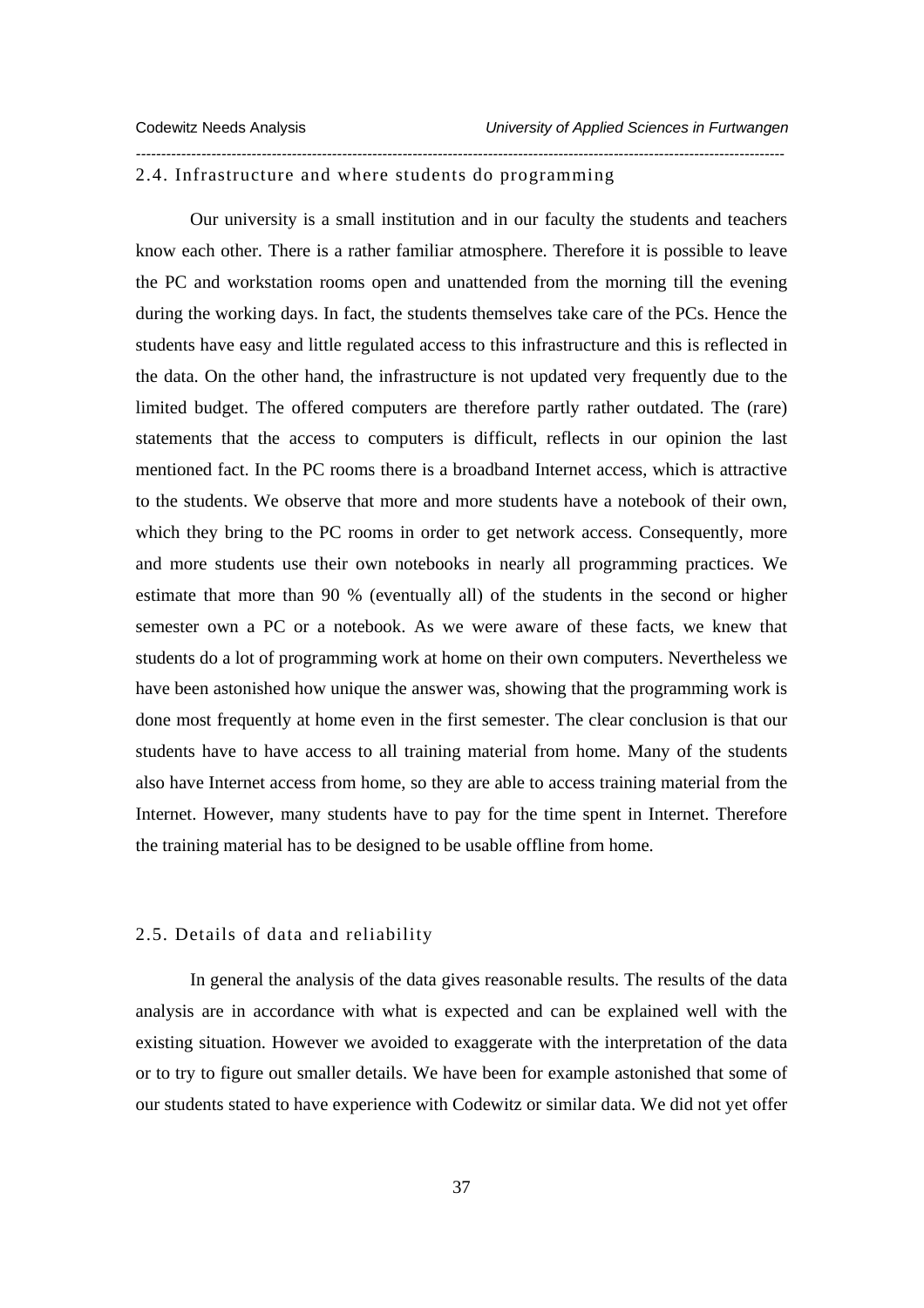such material to our students, and we did not hear of any experiences of our students with such kind of material. When digging deeper into the raw data we found that there exist records with an entry CN1 for the semester but with an answer different to FHF to the question "what is your university". And this seems to be a contradiction because CN 1 should be specific for our university. So in our opinion it is possible that these answers are caused by some student error or misunderstanding.

*---------------------------------------------------------------------------------------------------------------------------------* 

#### **3. Conclusions for a learners tool**

The extremely inhomogeneous background of the students in a beginners' course causes a broad spectrum of understanding velocities within the students. This makes lectures an inappropriate tool for learning, at least for the "advanced" beginners. A much better learning situation is self-learning – but one must not leave the students with a course book alone. It must be guided self-learning and it must be more guided for the novice beginners than for the "advanced" beginners. In this context computer aided learning tools like Codewitz come into play. With such tools every student can adapt the learning velocity to his/her individual understanding velocity. They cannot replace a course book but can be an additional help during self-learning. It should be integrated in an individual learning environment for every student, consisting of:

- a) Course book,
- b) computer aided exercise tools (Codewitz)
- c) bigger programming tasks
- d) discussion sessions with teacher and other students

Point b) is meant as smaller exercises, which addresses a single programming problem e.g. pointers or loops. Point c) addresses the big problem of "Understanding how to design a program to solve a certain task". This problem goes beyond the scope of a restricted problem area, but brings together all the basic techniques to write a program. Also a computer can aid such exercises. A concept of such a computer-aided tool can be to present "rudimentary" programs, and the student has to make them run, by completing them. This concept has three advantages: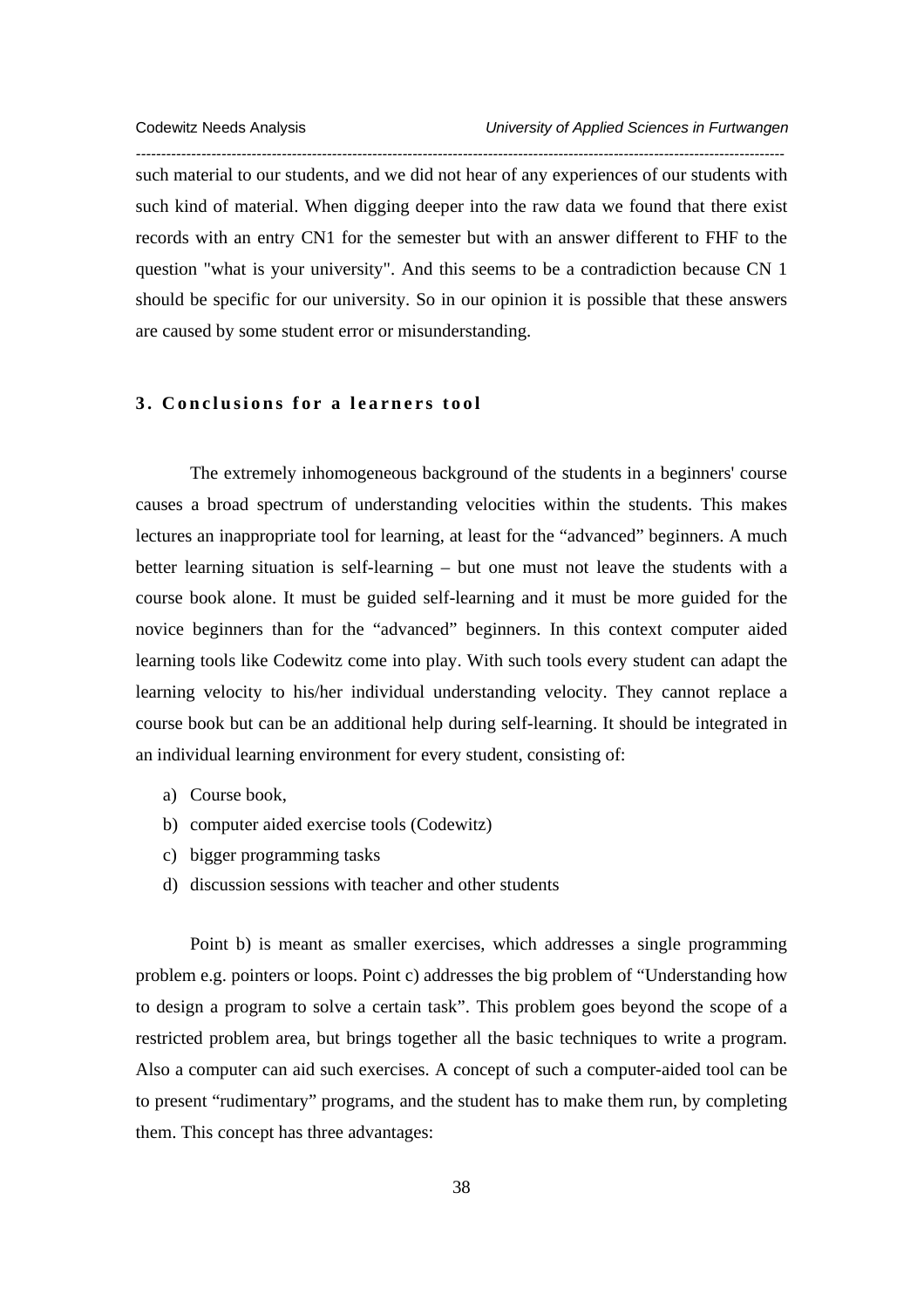a) It makes the step from learning single programming concepts like "if" and "loop" to writing whole algorithms easier. This can be achieved by using different degrees of completeness of the presented programs. The beginner is confronted with nearly perfect programmes – he has only to add a few things, and the program is running. The more the student advance, the less complete are the programmes he has to make running. In the extreme form, the student has to write the program from the scratch.

*---------------------------------------------------------------------------------------------------------------------------------* 

- b) It addresses the issue "finding bugs". The programs not only can be incomplete, but also faulty. A beginner must find theses faults to make the program run correctly.
- c) It is a known fact, that a programmer can learn a lot by reading programs from other programmers. This is achieved by presenting programs (even if they are rudimentary) to the students. E.g. it is possible to show a special technique for using libraries. The students have rated using libraries "difficult".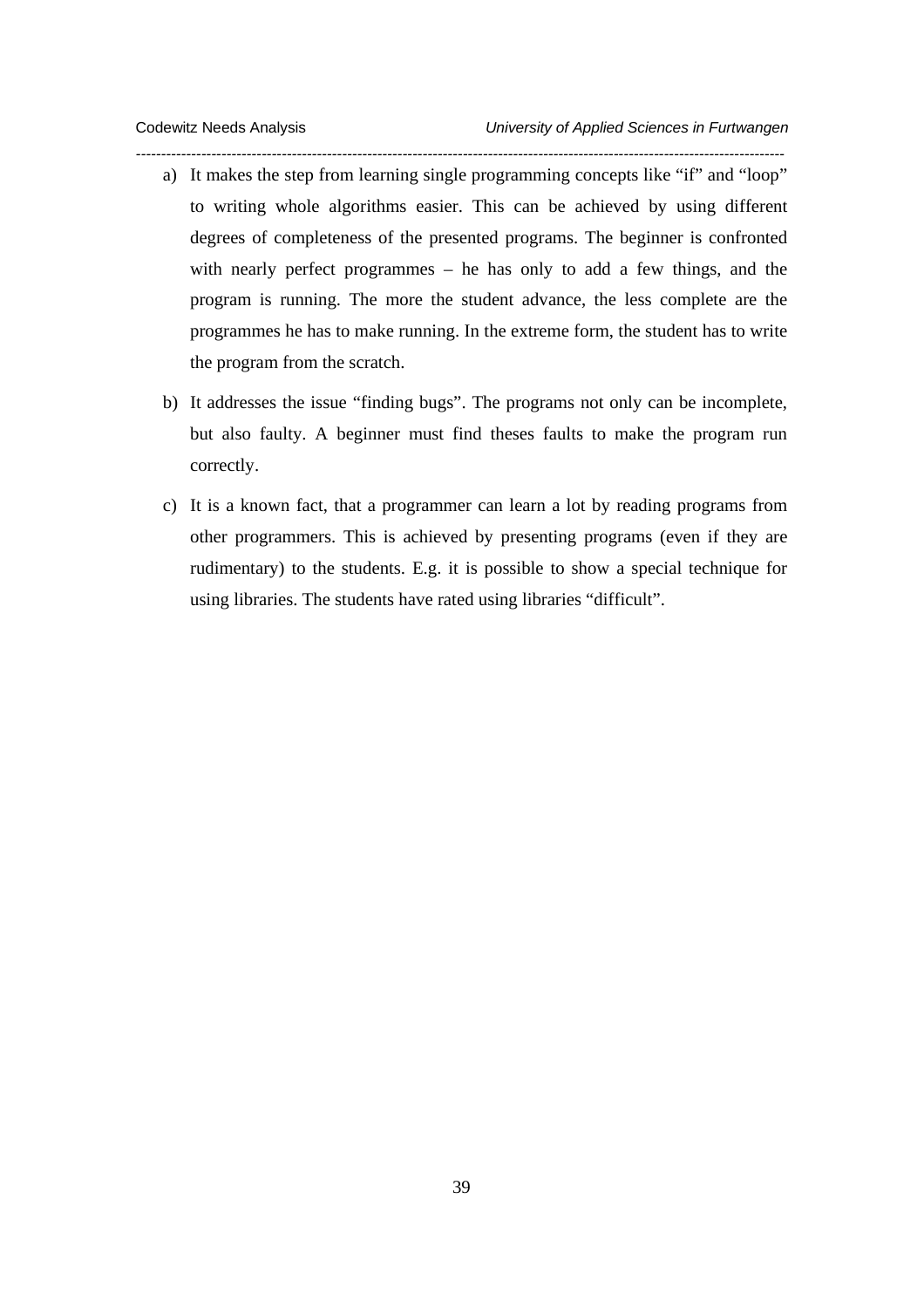#### **TAMPERE UNIVERSITY OF TECHNOLOGY**

*---------------------------------------------------------------------------------------------------------------------------------* 

Essi Lahtinen, Institute of Software Systems, Tampere University of Technology, Finland Email: essi.lahtinen@tut.fi

#### **1. Introduction**

Tampere University of Technology (TUT) differs from the other universities participating in Codewitz/Minerva-project by the amount of students and the size of teaching groups. There are every year almost 1000 students who take a beginner course in programming and the basic programming lectures are held in lecture rooms for at least 250 students at a time. The teaching is very impersonal and there are not enough resources to keep contact with all the students.

In addition to the mass lectures there are exercise sessions in smaller groups, usually with 20-30 students in a group. The exercises are in general held in a normal class room, not in a computer class. The exercises consist of working in small groups and solving programming problems on paper and pen. The students do the practical work on computer by themselves. They have to return homework assignments that will be corrected either automatically or by an assistant depending on the course and assignment. The difference between the group size and the learning situations in TUT and the other universities participating in the survey, should be considered when comparing the results.

There were only 114 answers from students from TUT. This is probably due to the fact that the timing of the survey was not in line with the timing of our basic programming courses. 114 answers are sufficient to receive a rough picture of the learning difficulties of our students. Most of the students who took part in the questionnaire were already studying the course "Programming 2". The beginner course was only handling "if"-structures at the time of the survey, so the students did not know what most of the terms in the questions meant.

It is difficult to say, to what extent the results of the survey reveal the learning difficulties in our basic teaching, as 70% of the students who took part in the questionnaire had programming experience before starting the studies at TUT. On the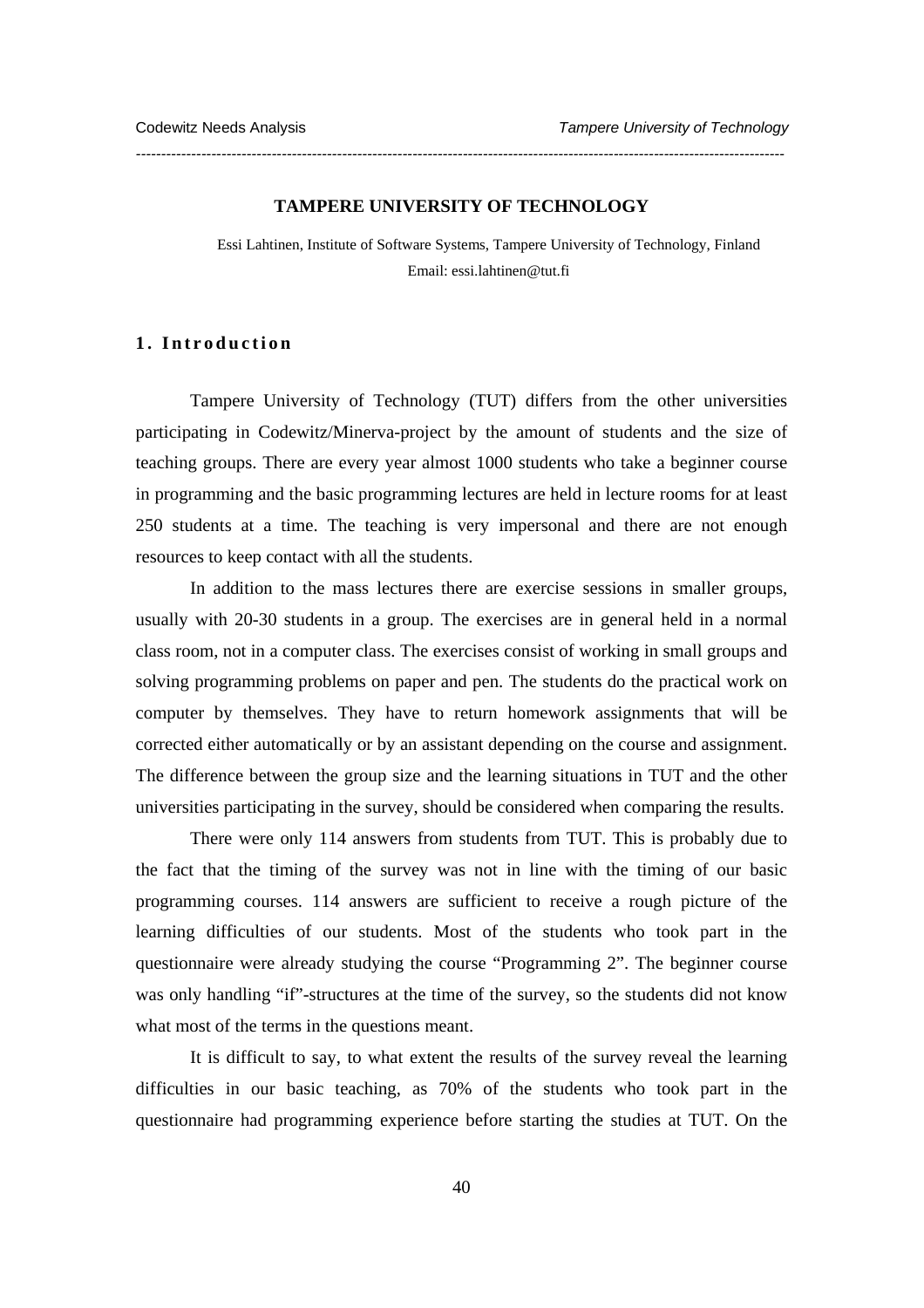other hand, more than half of the students with earlier programming experience have estimated their programming skills to be low or very low. Consequently, only 28% of the students participating in the survey had moderate or better programming skills prior to the studies at TUT.

*---------------------------------------------------------------------------------------------------------------------------------* 

#### **2. Issues in learning programming**

The issues that students in TUT found difficult in learning programming, were more practical than in the other universities. The only issues in which TUT had slightly higher average than the average of all the universities were "using program development environment, compiler, editor etc." and "finding bugs form their own programs". Issues demanding theoretical thinking and/or understanding of concepts (such as understanding programming structures, the language syntax, designing a problem to solve a certain task or dividing the functionality), were found easier by the students in TUT than was the average of the whole group.

Due to the large teaching groups on the basic programming courses, it is not possible to take the students to a computer room to teach there. Instead the teaching concentrates in the theory and the students learn the computer functionalities by themselves when doing the homework assignments. This causes practical difficulties in the beginning.

The third practical question "gaining access to computers/network" was found much easier in TUT than the average, which implies that the practical difficulties must be only because of the lack of personal advice when using computers. This is a thing that cannot be helped with visualized exercises and examples. Furthermore, more then 98% of the students rated their computer using skills at least moderate. 87% of them also has a computer home and most commonly work there so the lack of computers is not the reason for the practical programming problems. The difficulties on the practical issues were not significantly bigger in TUT though there are no exercises in the computer rooms.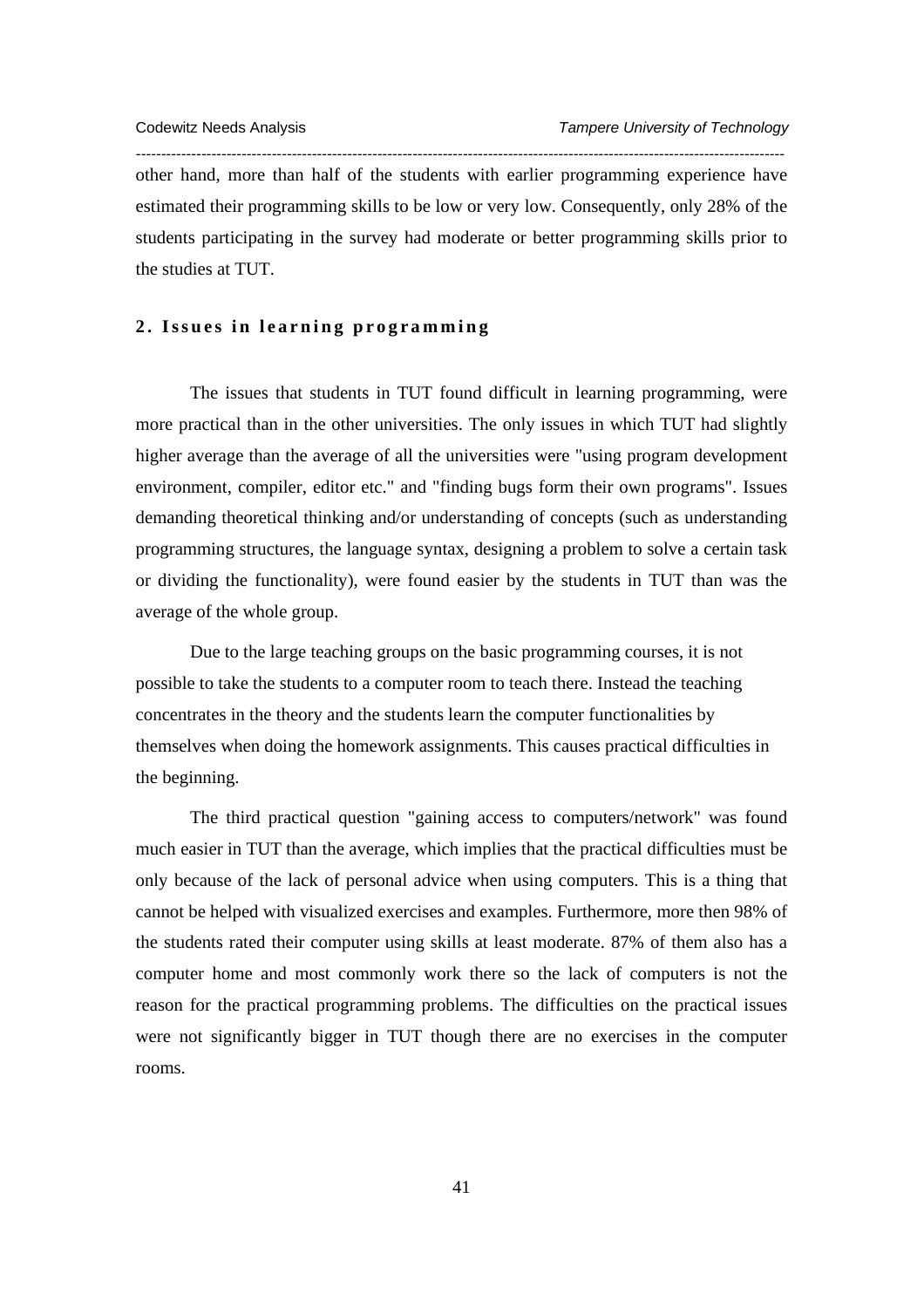As teachers normally, the teachers in TUT thought that most of the issues are more difficult for the students than the students themselves had indicated. The only issue that the students in TUT found more difficult than the teachers in TUT, was learning the language syntax. This might also have some connection to the fact that there is no teaching in the computer rooms, because teaching on computers usually concentrates on compiling the program and correcting the syntax errors. The teachers do not realize the difficulties the students have with the syntax as they do not work with the students in the computer rooms.

*---------------------------------------------------------------------------------------------------------------------------------* 

# **3. Programming structures/concepts**

 Compared to the average of all the students, the TUT students seem to rate their difficulties in understanding the programming structures smaller. So do the TUT teachers compared to all the teachers. This is surprising, because large teaching groups and lack of personal contact to the teacher usually cause more difficulties in learning.

 Furthermore, TUT teachers rate the learning difficulties bigger in all of the structures/concepts than the TUT students. The three structures that the TUT students rated almost as difficult as the TUT teachers, were variables (lifetime, scope), arrays and structural data types. Either the students think that these structures are difficult or the teachers do not think they are too difficult. Arrays and structural data types are easy to draw in a teaching situation, which leads to the question whether visualization can help in such an extent?

 Maybe the greatest difficulties that the students face with arrays are the indexes. It is very unintuitive to begin indexing from zero instead of one. Indexing is also difficult to visualize, due to the fact that human eye intuitively says the first box in a line is the first and not the zeroth. It is easy to write the indexes under the boxes when one draws a picture of an array, but does it help to give the right impression and to keep it in mind when writing arrays in the code?

 Making small visualizations about structural data types is not difficult. To make a visualization that actually uses the benefits of structural data types for something sensible is more difficult because of the amount of code needed for that. The concepts,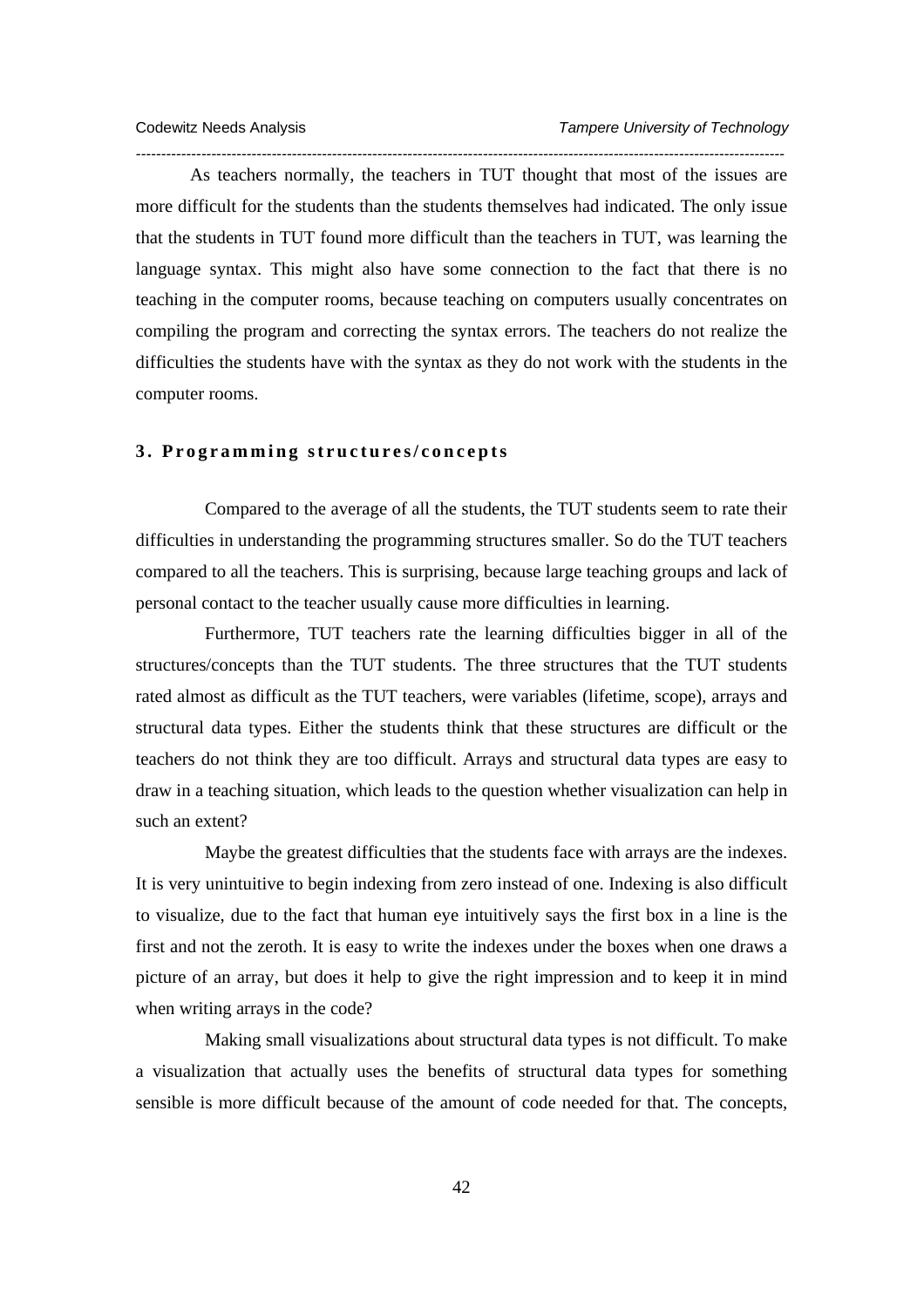*--------------------------------------------------------------------------------------------------------------------------------*  that were the most difficult for TUT students, were pointers and error handling. Both of these are easy to be visualized with a simulation and there are already visualizations about data structures built with pointers. Pointers are the kind of concepts that require a lot of thinking and concentration when being used. It can be that the students understand the basic idea of a pointer but it is still difficult to use pointers oneself. It is difficult to say, whether there is a need for simpler pointer visualizations than the data structure visualizations are.

 The difficulties in error handling relate to the fact that the program execution jumps from one place to another when an exception is being used and it is difficult for the students to follow, what happens during the jump. The next difficult things to learn were recursion, arrays, abstract data types, input and output handling and using language libraries.

# **4. Learning and teaching situations**

 When TUT students were asked about the learning situations and materials, the standard deviation in "learning in practical sessions in computer rooms" and the standard deviation in "using interactive simulations as the learning material" are so extensive that the average values are not credible for comparing these issues. The reason for this might be, that the students do not know exactly what is meant with these two questions, as they have not used interactive simulations or practical sessions in computer rooms in their studies.

 The students in TUT rank "working by themselves" more useful for learning than the students in other universities. The values from the other learning situations do not differ very much. Because of the large teaching groups in TUT, the programming projects, which the students have to do themselves are usually extensive and require sometimes up to 100 hours of working by themselves. This is why self-working is stressed. The fact that the lectures are held in such big groups might also have influence on this matter.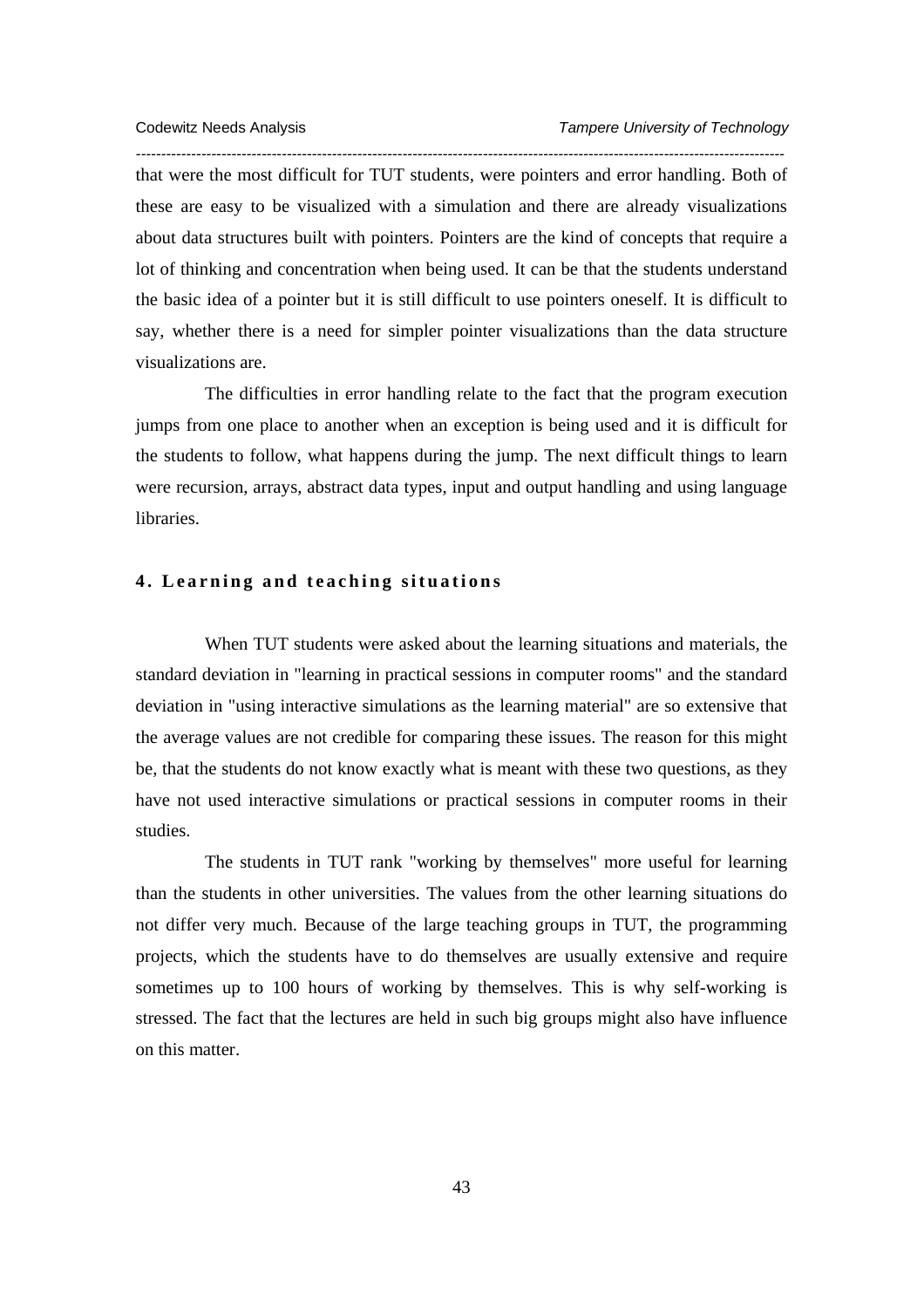Only a fraction of students who answered the question about using visualizations in learning thought that the visualizations would be best to be presented in lectures. In the lectures the interactive functions of the visualizations are though not useful. Maybe the students would find them more beneficial in self-learning if there were more of them available in an easier format.

*---------------------------------------------------------------------------------------------------------------------------------* 

# **5. Conclusions**

 The students in TUT need guidance in similar programming concepts as the students in other universities. More guidance than in other universities is needed in practical computer work, but this cannot be helped with Codewitz visualizations.

 Maybe the fact that the difficulties in learning programming concepts are rated smaller in TUT than the other universities, is because the students are used to making effort on finding the information themselves due to the fact that they do not have that much personal guidance available. In this case there is certainly use for interactive visualizations because they can support the self-learning when teacher is not available.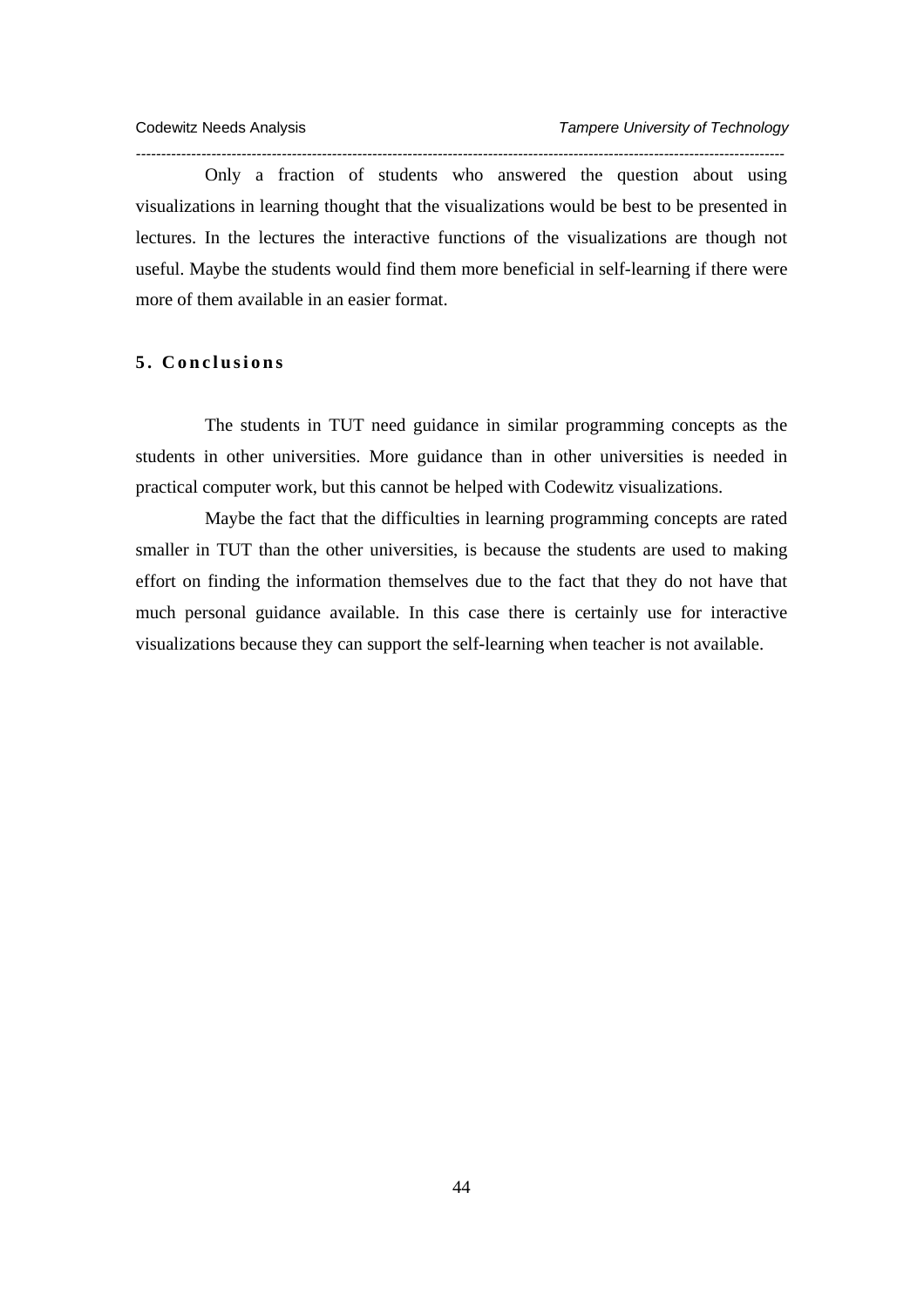# **REYKJAVIK UNIVERSITY**

*---------------------------------------------------------------------------------------------------------------------------------* 

Ásrun Matthíasdóttir, School of Computer Science, University of Reykjavik, Iceland Email: asrun@ru.is

# **1. I n t r o d u c t i o n**

There are three schools operating within Reykjavík University (RU): the School of Law, the School of Computer Science and the School of Business. In addition, the Executive Education program at RU offers various innovations in the fields of management, business and technology. RU has 105 staff members. The total number of students at RU during the academic year 2002-2003 was 1390. The Computer Science Department has 17 full-time faculty members and 20 part-time teachers. 12 staff members are directly involved with open distance learning (ODL). The total number of students registered in the department during the academic year 2002-2003 is 535; 190 of those are ODL students.

From the foundation of the University, the School of Computer Science has emphasized distance education. For students who cannot attend a traditional study program, the School of Computer Science offers Distance Learning or University Study while Working (HMV). In 2002 – 2003 approximately 31% of the students are enrolled in "Distance Learning" and "University Study while working" programs. More than 50% of new students in 2003 are enrolled in "Distance Learning" and "University Study while working" programs; therefore the importance of ODL is growing.

#### **2. Results of questionnaire for RU students**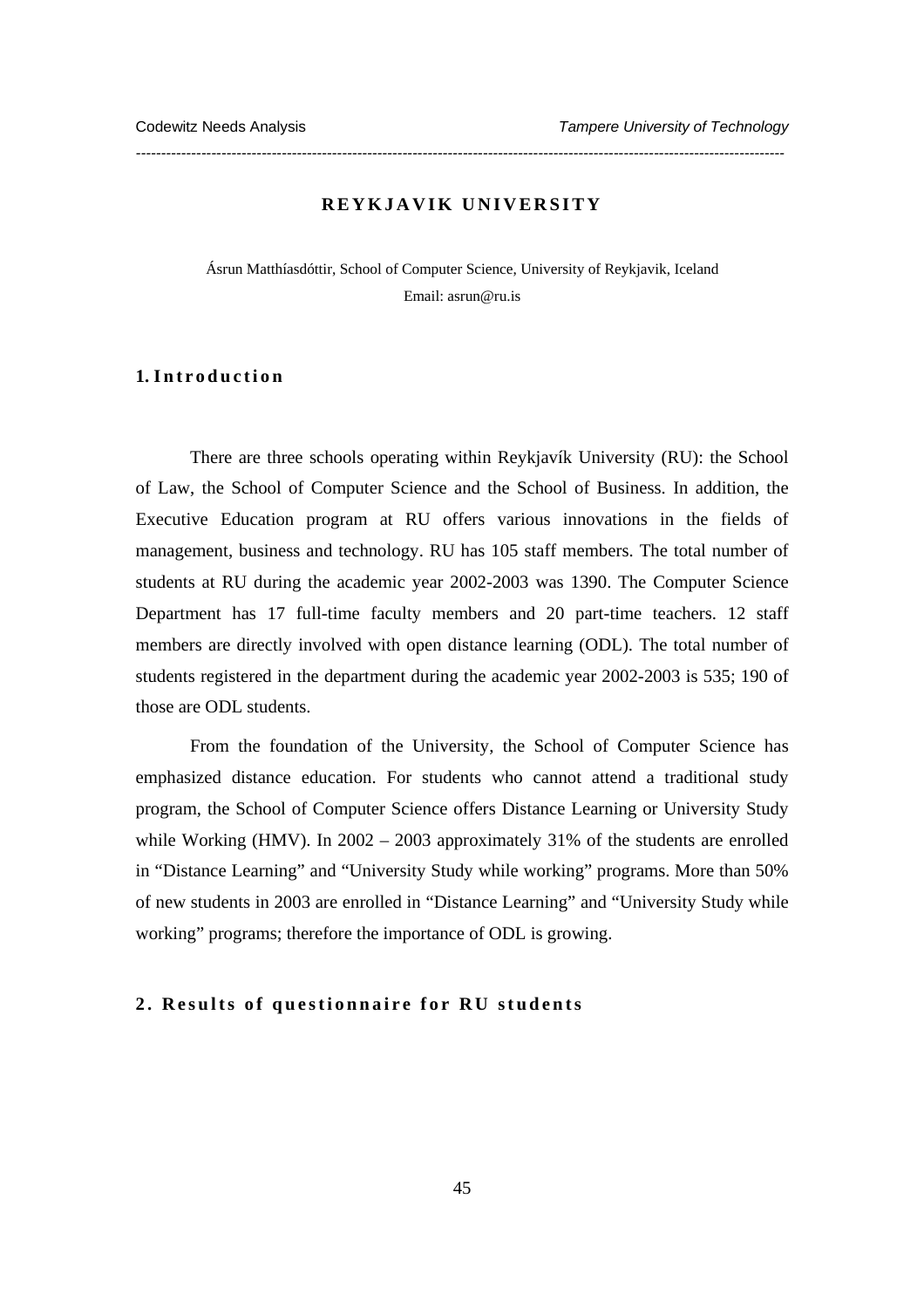#### 2.1. Students

The survey was conducted electronically in November 2003 with the help of web site. Altogether 151 students from Reykjavík University participated. Only 20% (n=30) of them had used themselves or seen visualization materials from the Codewitz project. Well over half (63%) of the students had programming experience before they started their study in RU and 55% rated their programming skills (regardless which programming language) before starting in RU as very low or low. About half of the students have been studying programming for 1 year or more as figure 1 shows.

*---------------------------------------------------------------------------------------------------------------------------------* 





Most (83%) of the RU students describe their computer using skills as good or expert and they do most commonly work on computers at home (48%), at university (26%) or elsewhere (23%) but the library is rarely used (3%).

Students have different attitude toward what is difficult in learning programming and when they were asked the RU students replied as shown in Table 1. Gaining enough access to computers/networks is least difficult and understanding how to design a program, how to solve a certain task and how to find bugs from own program were the most difficult issues for the RU students in learning programming.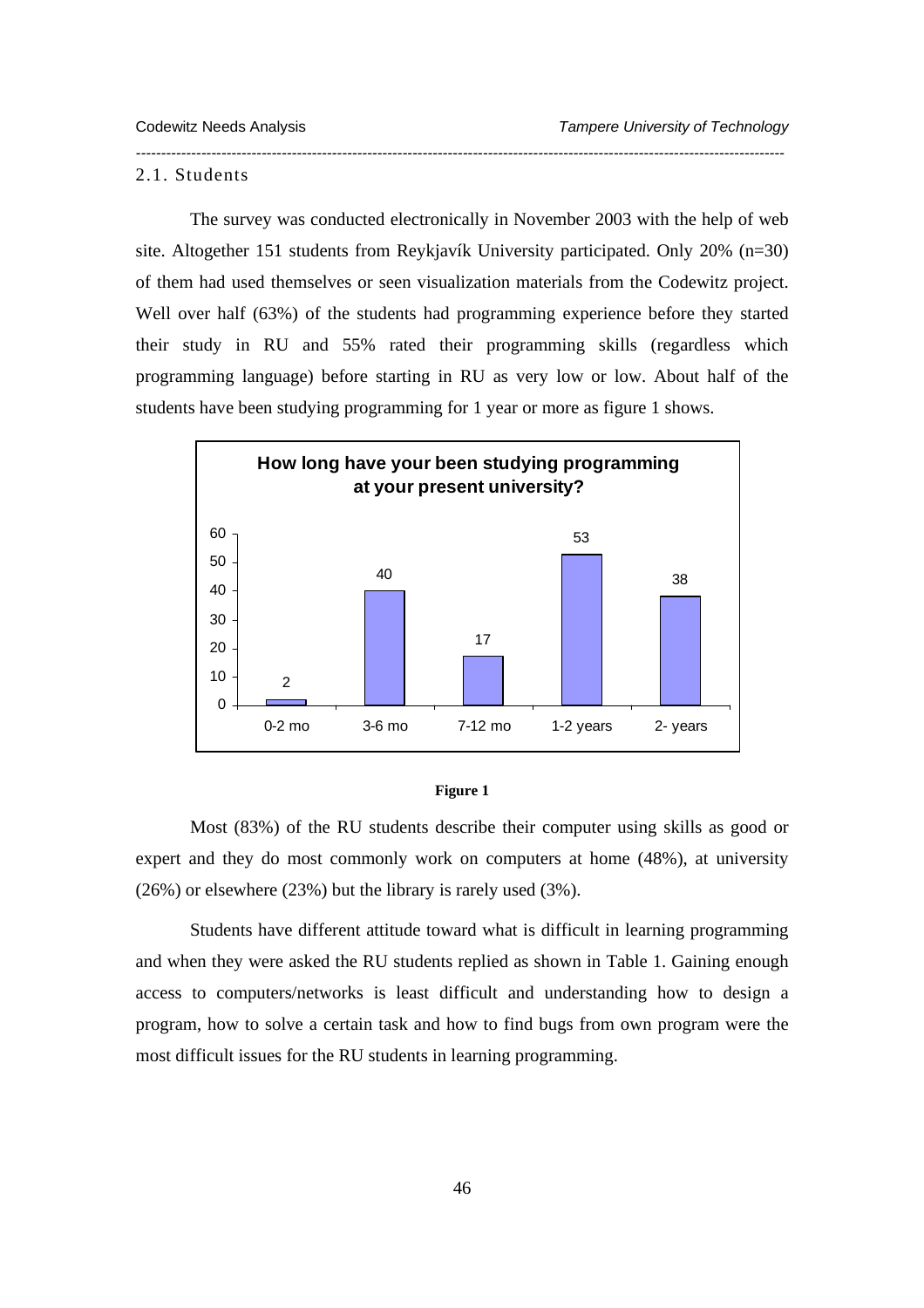# **Table 1**

| What kind of issues you feel difficult in learning<br>programming?  | Average |
|---------------------------------------------------------------------|---------|
| Using program development environment, compiler,<br>editor etc      | 2,41    |
| Gaining enough access to computers/networks                         | 2,09    |
| Understanding programming structures                                | 2,77    |
| Learning the programming language syntax                            | 2,62    |
| Understanding how to design a program to solve a<br>certain task    | 3,03    |
| Dividing functionality into procedures, functions<br>and/or classes | 2,80    |
| Finding bugs from my own program                                    | 3.00    |

*---------------------------------------------------------------------------------------------------------------------------------* 

The students were also asked about their attitude toward programming structures/concept and in Figure 2 we can see the average score (scale 1- 5). The students agree, that pointers, references and recursion have been the most difficult concepts.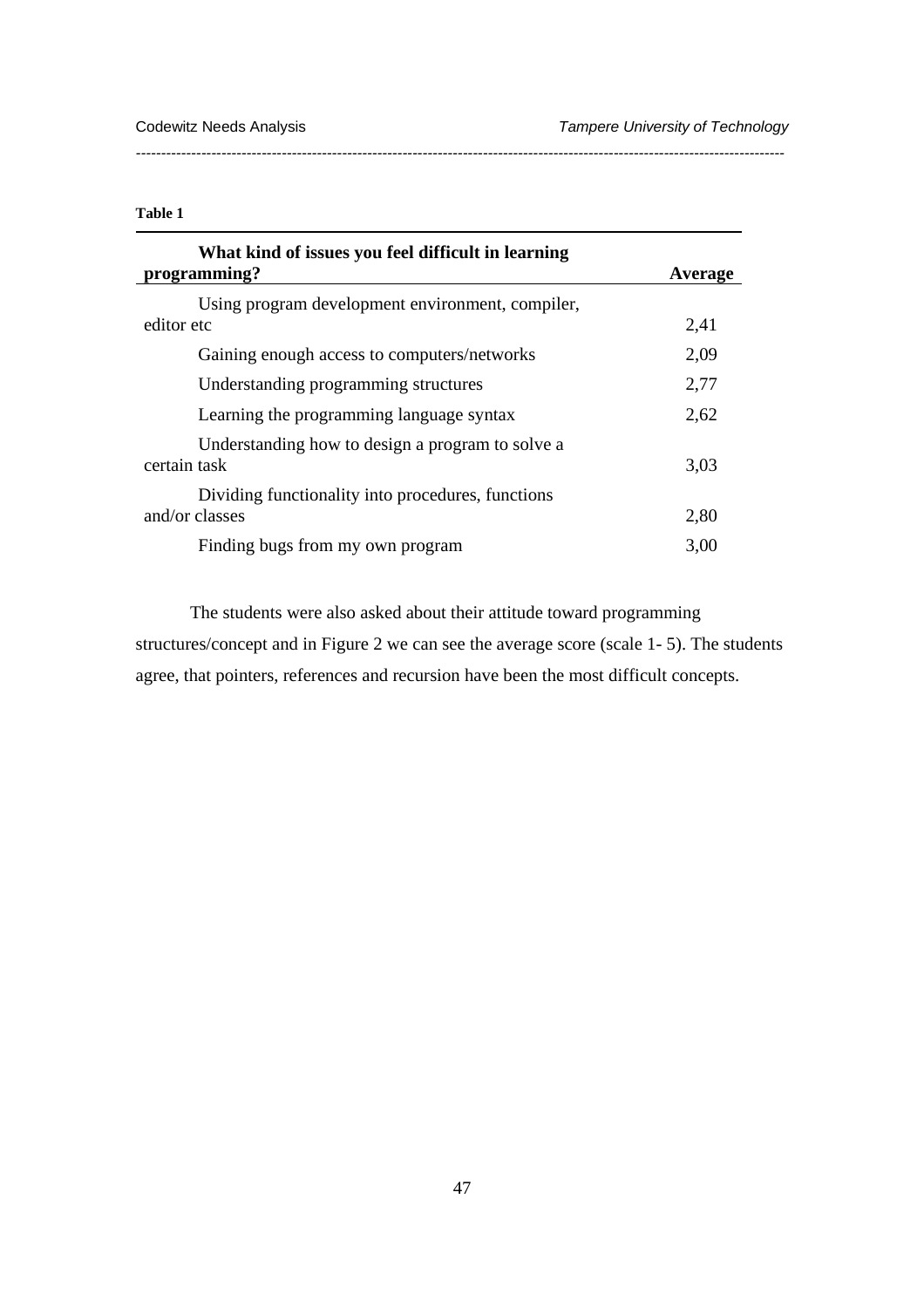



In table 2 we can see that students feel that they learn issues about programming on average most often while working by them self on programming coursework and while studying by themselves with teaching materials.

**Table 2** 

| When do you feel that you learn issues<br>about programming, personally? (never, a couple<br>of times, sometimes, often, almost always)) | Average |
|------------------------------------------------------------------------------------------------------------------------------------------|---------|
| in lectures                                                                                                                              | 3,04    |
| in exercise and discussion sessions in small<br>groups                                                                                   | 3,57    |
| in practical sessions (in computer room)                                                                                                 | 3,88    |
| while studying by myself with teaching<br>materials                                                                                      | 4,02    |
| while working by myself on programming<br>coursework                                                                                     | 4.17    |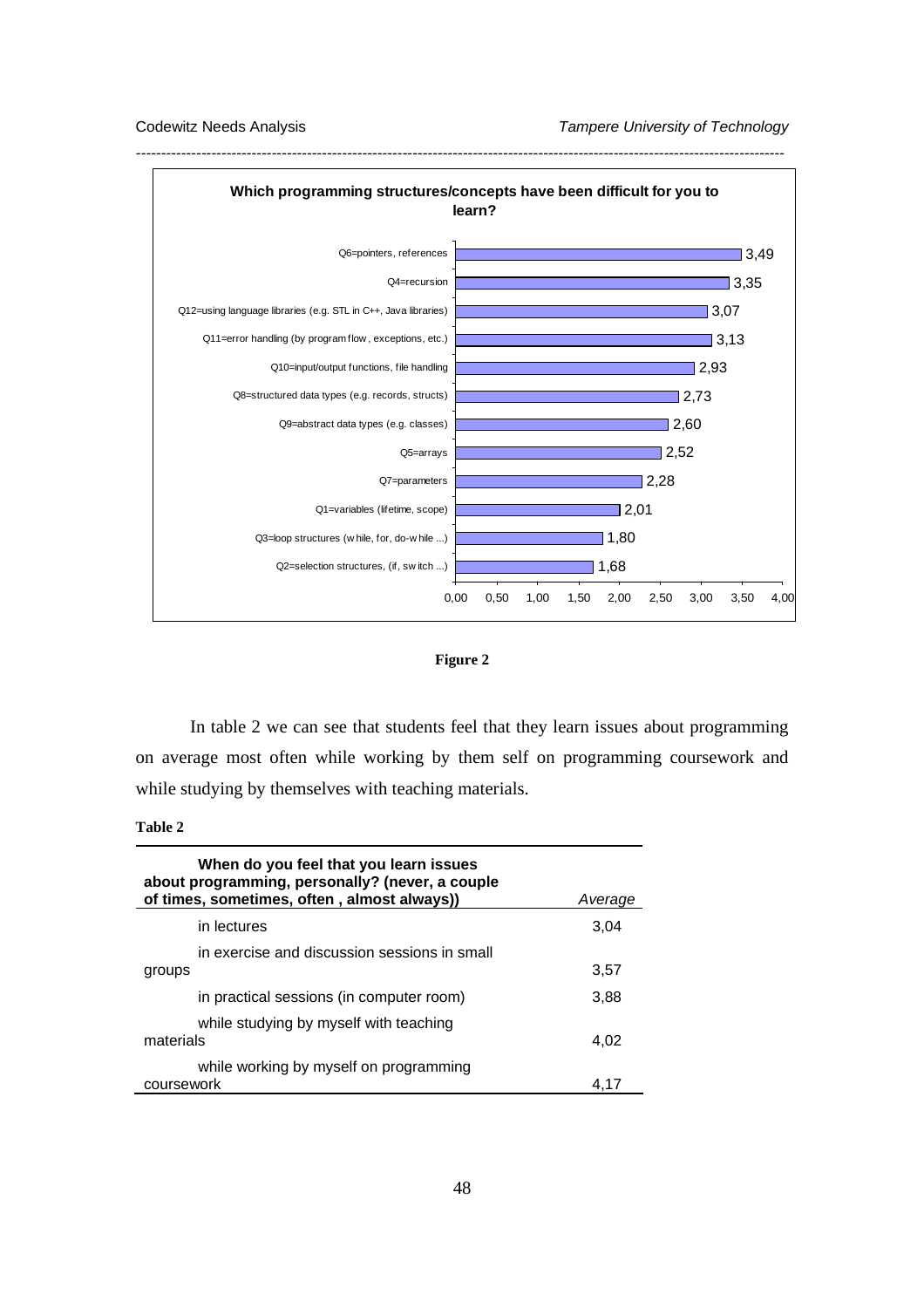The material is also important in students' study and when asked what helped/would probably help them in learning programming, the RU students did value example programs very high, together with lecture note/copies of transparencies, exercise questions and answers as well as programming course book.

*---------------------------------------------------------------------------------------------------------------------------------* 





Only 30 RU students had used or seen visualization materials (e.g. Codewitz) on their course. The situation, which the student considers visualization materials to be most useful are when presented on lectures, and when using them self as can be seen in figure 4.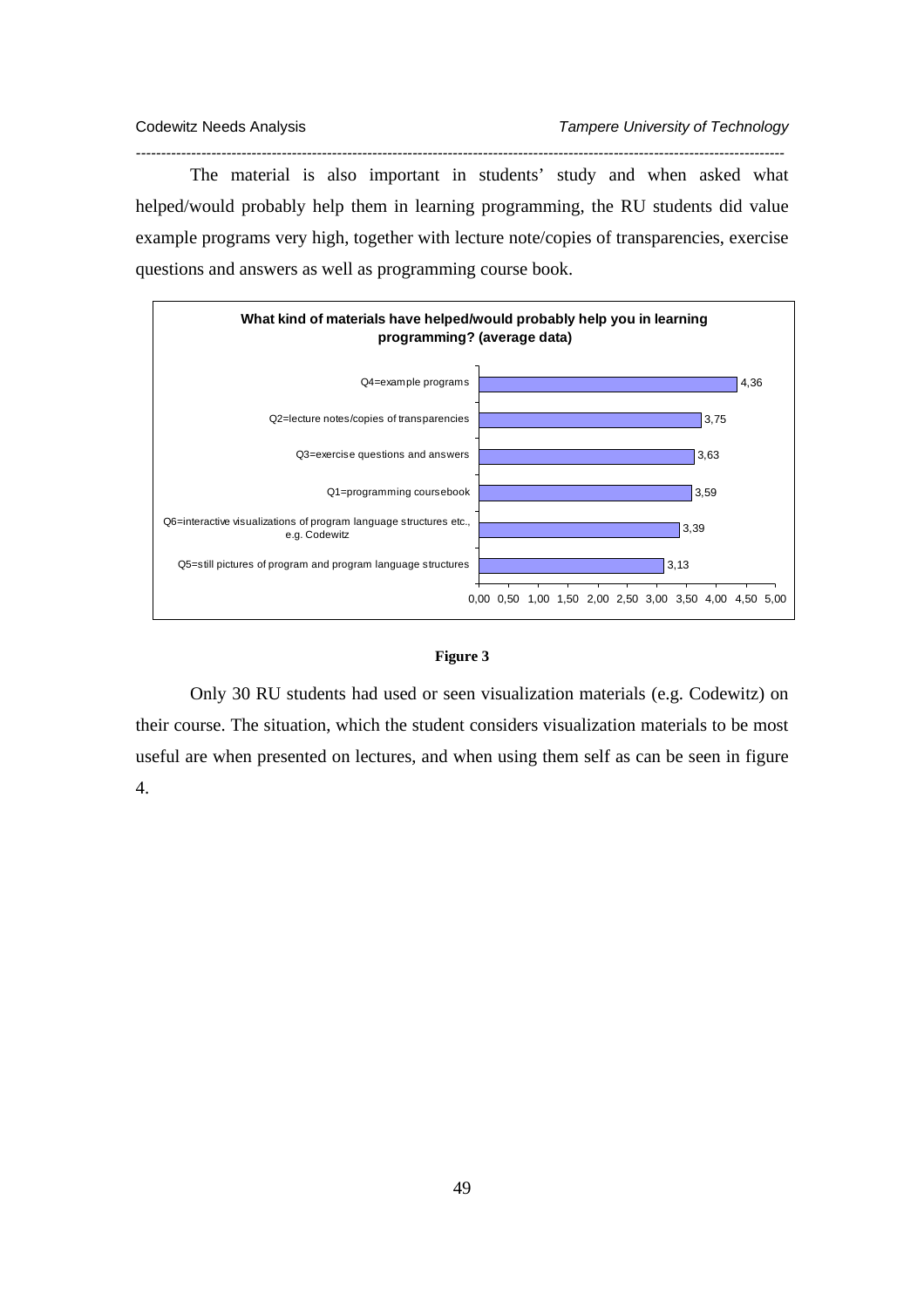



#### 2.2. Teachers at Reykjavik University

Seven teachers at Reykjavik University did answer the teachers' survey and four of them had been teaching computer sciences for 3 years, one for 2 year and 2 for 1 year. As the participants were so few from RU there is no reason to analyse the data further here.

# **3. Evaluation of the existing Codewitz material**

As such a high proportion of the students in Computer Science are Distance Learning and Study while Working students, all lectures at RU are recorded. Students can watch and hear the lectures on intranet and Internet when needed. Students in the traditional study do also benefit from this as the lectures are also available to them. It is our feeling that these lectures have also been widely used by the students in traditional study program. This is one of specialities of RU, having great importance when selecting teaching methods**.** Thus, in this section we are going to evaluate the existing Codewitz material from three points of view, i.e.:

• How does the existing Codewitz material fit in our teaching methods?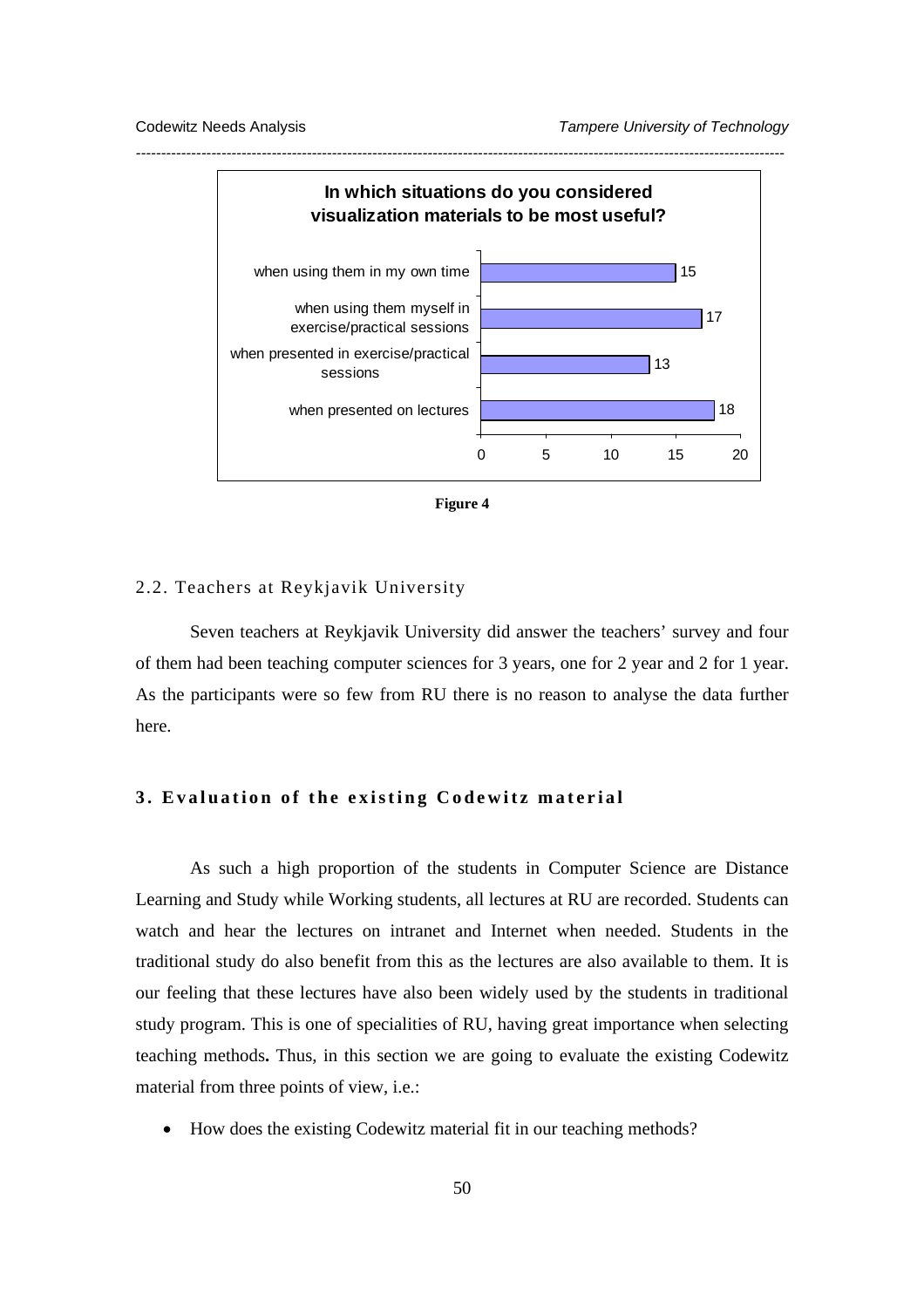**Table 3** 

- Can we use the existing material in new ways?
- Is there some specific subject not covered but needed for what we are teaching now?

*---------------------------------------------------------------------------------------------------------------------------------* 

3.1. How does the existing Codewitz material fit in our teaching methods?

One of the questions for the students in the Codewitz survey was:What kind of materials have helped/would probably help you in learning programming? Students answered how much they used different learning methods. They could select several answers and the answers were graded according to the Table 3.

| Grade |
|-------|
|       |
| 2     |
|       |
|       |
|       |
|       |

Average grade was then calculated to see the importance of each learning method. As can be seen in table 4, the average grade of the students for the learning method "interactive visualizations of program language structures etc., e.g. Codewitz" were high, i.e. nearly the same as other, more conventional methods.

| Π<br>١<br>Ш<br>u<br>п |  |
|-----------------------|--|
|-----------------------|--|

| Learning method                           | Average<br>all students | Average<br>RU students |
|-------------------------------------------|-------------------------|------------------------|
| Q1=programming coursebook                 | 3.35                    | 3,64                   |
| Q2=lecture notes/copies of transparencies | 3.39                    | 3,75                   |
| Q3=exercise questions and answers         | 3,32                    | 3,63                   |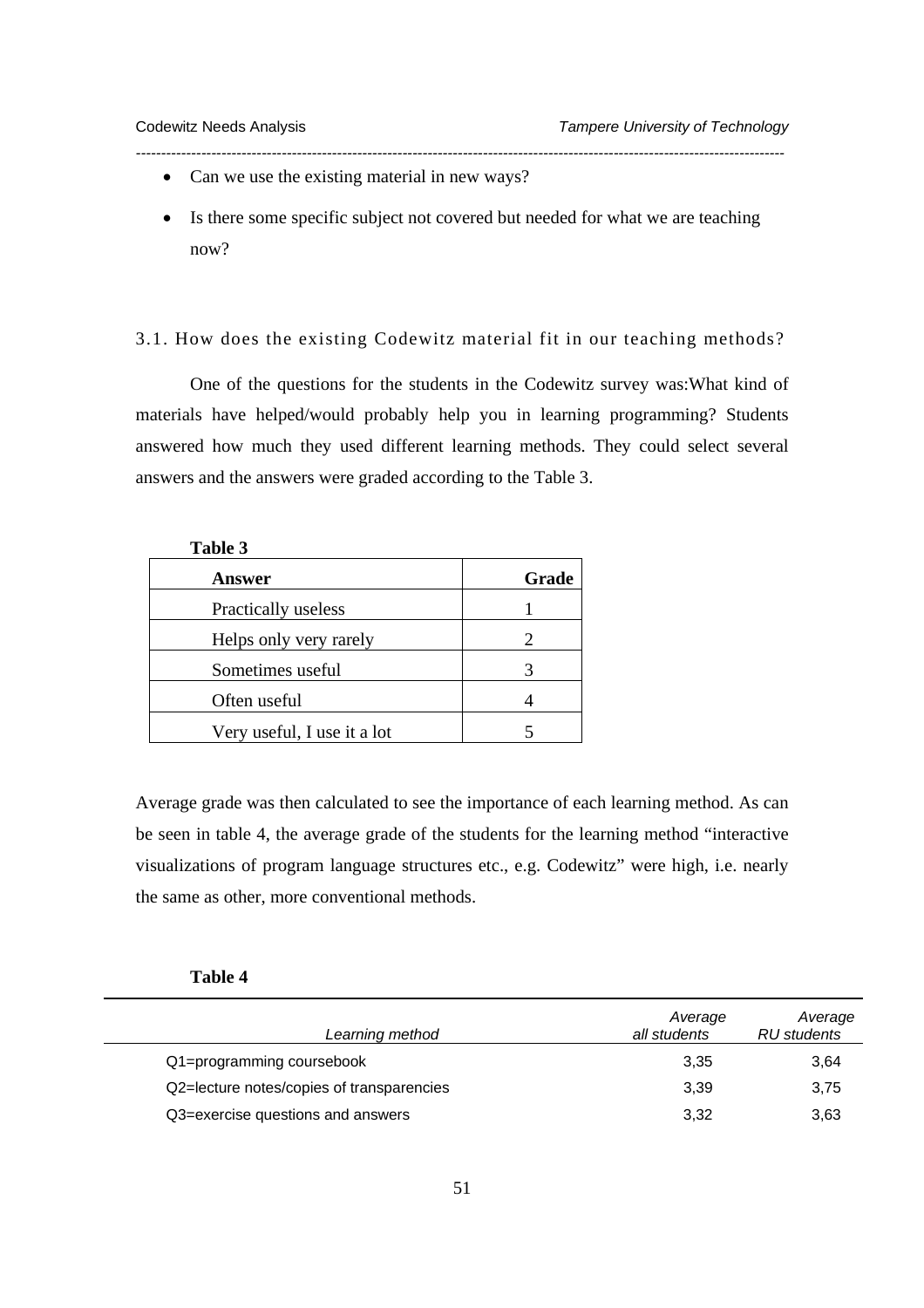Codewitz Needs Analysis *Tampere University of Technology ---------------------------------------------------------------------------------------------------------------------------------*  Q4=example programs  $4.32$ Q5=still pictures of program and program language structures 3,15 3,13 Q6=interactive visualizations of program language structures etc., e.g. Codewitz 3,33 3,39

# **Results viewed in column-chart:**





# 3.2. Can we use the existing material in new ways?

At RU we have high expectations that the Codewitz material will fit well to our teaching methods and it may be especially useful in Distance Learning where it may help us minimizing the "brottfall"

The opportunities that we see are the following:

- Put specific Codewitz material as it is on the net along with recorded lectures.
- Include the Codewitz material in the recorded lectures.
- Make a specific recordings where certain Codewitz material is explained.

*Put specific Codewitz material as it is on the net along with recorded lectures.*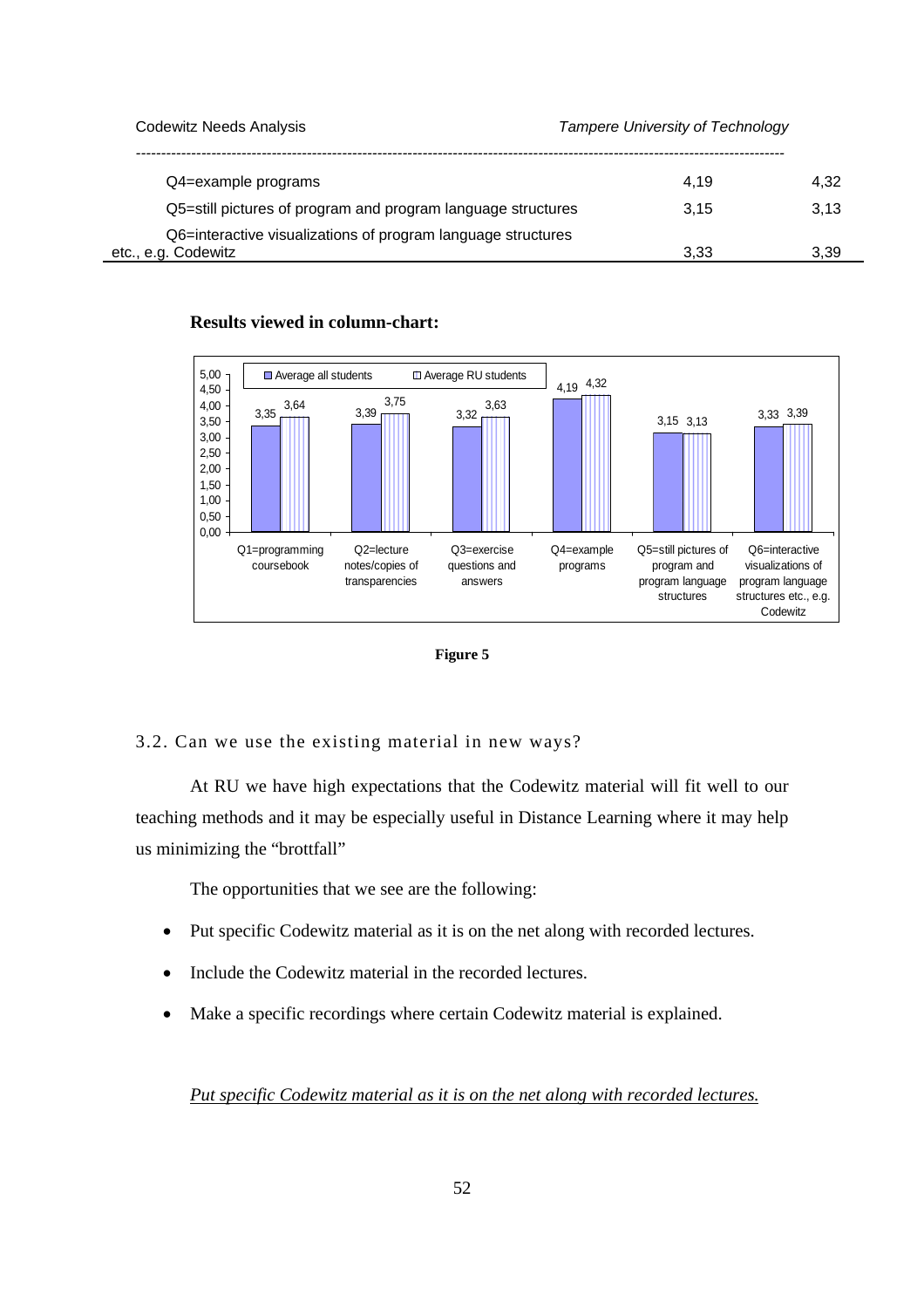We have already tried this last semester. It is our experience, confirmed in the students survey, that this helps the students understand the "námsefni". But if we use this method, we believe that it would be important to introduce the material in the lectures even though it is not showed there.

*---------------------------------------------------------------------------------------------------------------------------------* 

# *Include the Codewitz material in the recorded lectures.*

We did also try this method last semester. The result was good, the teachers did receive more response from the students and we believe that this method highly increases the value of the lectures.

# *Make a specific recordings where a certain Codewitz material is explained*

In the survey there was a special question referring to this way of using the Codewitz material. There were few students that answered this question but the answers were rather positive. It is our opinion, that we should elaborate this method further.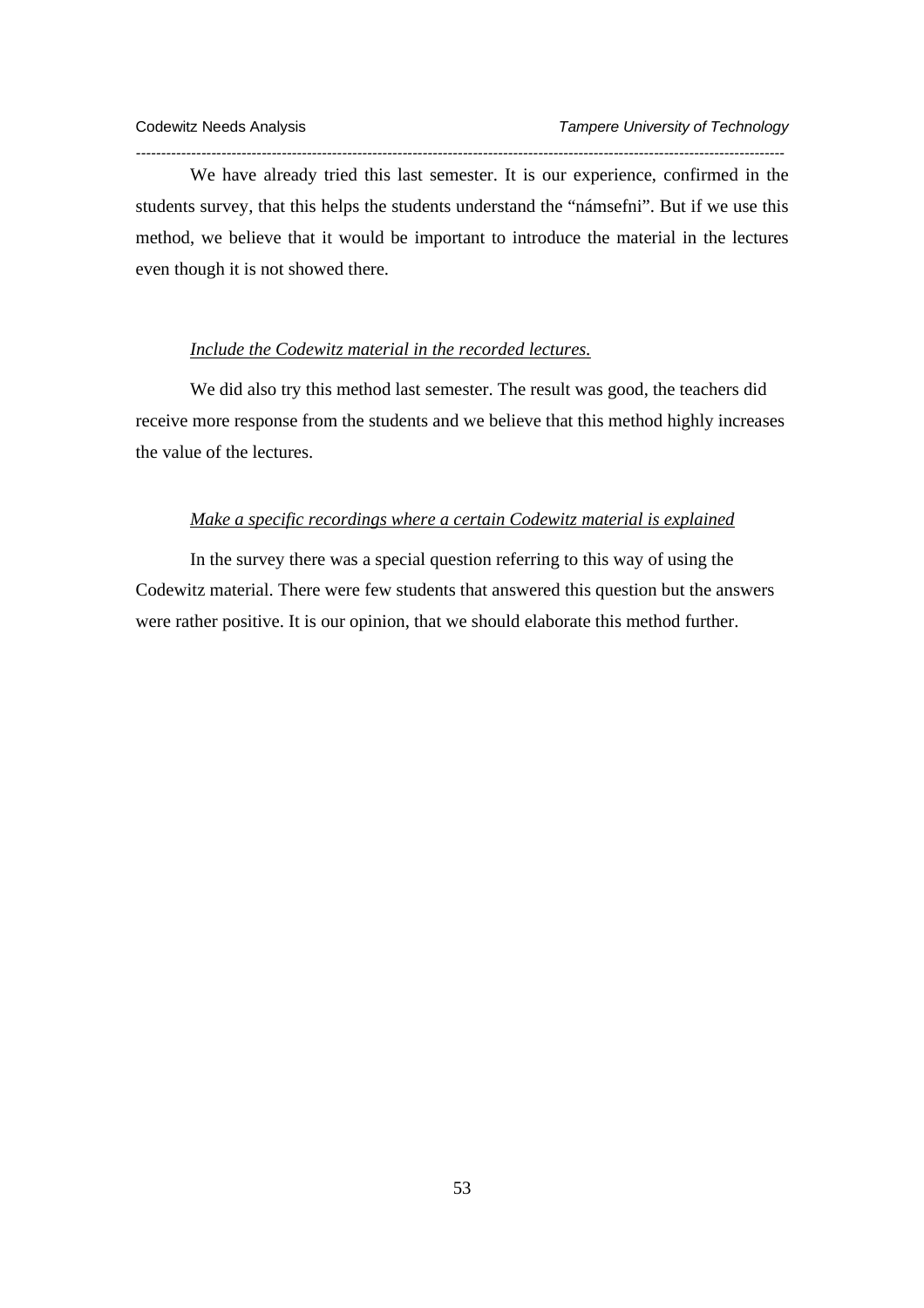#### **VENTSPILS UNIVERSITY COLLEGE**

*---------------------------------------------------------------------------------------------------------------------------------* 

Estere Vitola, Aivars Zemitis, School of Economics and Management, Ventspils University College, Latvia Email: esevito@navigator.lv, zemitis@venta.lv

## **1.Introduction**

Ventspils University College was established on July 23, 1997 by the state – the Republic of Latvia. University offers academic and professional higher education in three study directions: 1) Economics and Management Studies with the specialisation in the following areas: Finance Management and Management Accounting, Marketing Management, Logistics Management, Applications of IT in Business Administration. After 4-year studies in Management Sciences and defending the bachelor's thesis, students obtain an academic degree of a Bachelor of Social Sciences. 2) Translation Studies with specialisation in: English - Russian - Latvian, German - Russian – Latvian. After 4-year translation studies and defending the qualification paper, students obtain a professional diploma of a translator/interpreter. 3) One can study Information Technology since academic year 2002/2003. There are two study programmes: IT Bachelor programme (4 years, 8 terms) and IT College programme (2,5 year, 5 terms). There are 87 students in the first year and 68 students in the second year who acquire IT.

IT students develop their programming skills studying object oriented programming as programming language C++. The second year students work at a project in which they have to show their knowledge about C++. Working at the project, each student acquire deeply and without assistance exactly what they need, including a lot of knowledge in areas which are not taught in depth at the university.

There are modern classrooms and excellent study facilities, latest computer technology and language laboratory in Ventspils University College. Each student has his own e-mail address and free Internet access. There is a wide library with hundred places for readers, and several specially fitted multimedia-working places in the University. In the academic year 2003/ 04 Ventspils University College has 800 full – time students and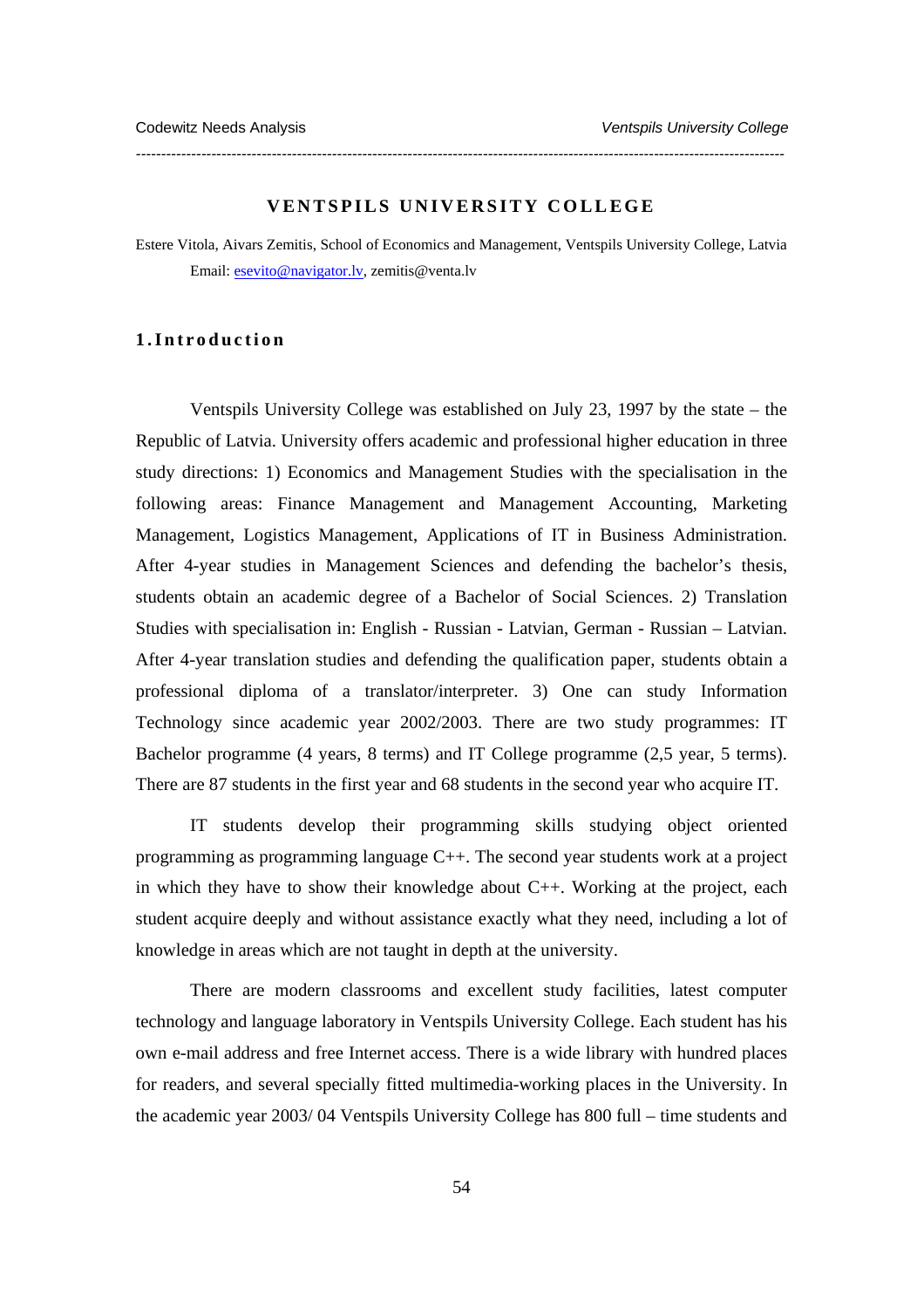more than 50 lecturers. The students can study both with the help of resources from state budget and their private money resources. There is also possibility to take to take a credit.

*---------------------------------------------------------------------------------------------------------------------------------* 

#### **2. Analyzis of the survey**

#### 2.1. Some remarks

87 students from Ventspils University College participated in the questionnaire. That means 15,6% from all the students (565 in all) have taken part in it.

Bearing in mind that IT studies are being offered just to the second year at Ventspils University College, it is clear why only a few students have studied programming more than one year. The students' answers confirm it - 53 students from 87 are beginners, they had not studied programming longer than six months. In comparison to all other universities, this outcome is lower in Ventspils University College than in other universities*.* 

Programming as a subject is not included in the comprehensive school curriculum in Latvia. It is possible to learn programming in the activities outside the normal school curriculum- in hobby groups, in optional classes or in some schools that have special curriculum.

The answers to the question "Did you have programming experience before you started learning in your university?" testify that 56% of the students answered "No". In comparison to the total results (40%), this result is higher in our university than the average*.* Other students entering the university had poor or very poor (62%) and good or very good knowledge (12%). Naturally, the knowledge has improved during the studies. At present only 14% of the students evaluate their knowledge as poor or very poor, 46% as good, but 7,5% feel like experts. It is positive to discover, that the students understand that the level of programming has grown (unfortunately not as high as they wanted). In this point our students also evaluate their computer using skills lower than the students from other universities. Therefore, as there are the first year and second year students among the respondents, the improvement of the second year students might be higher. In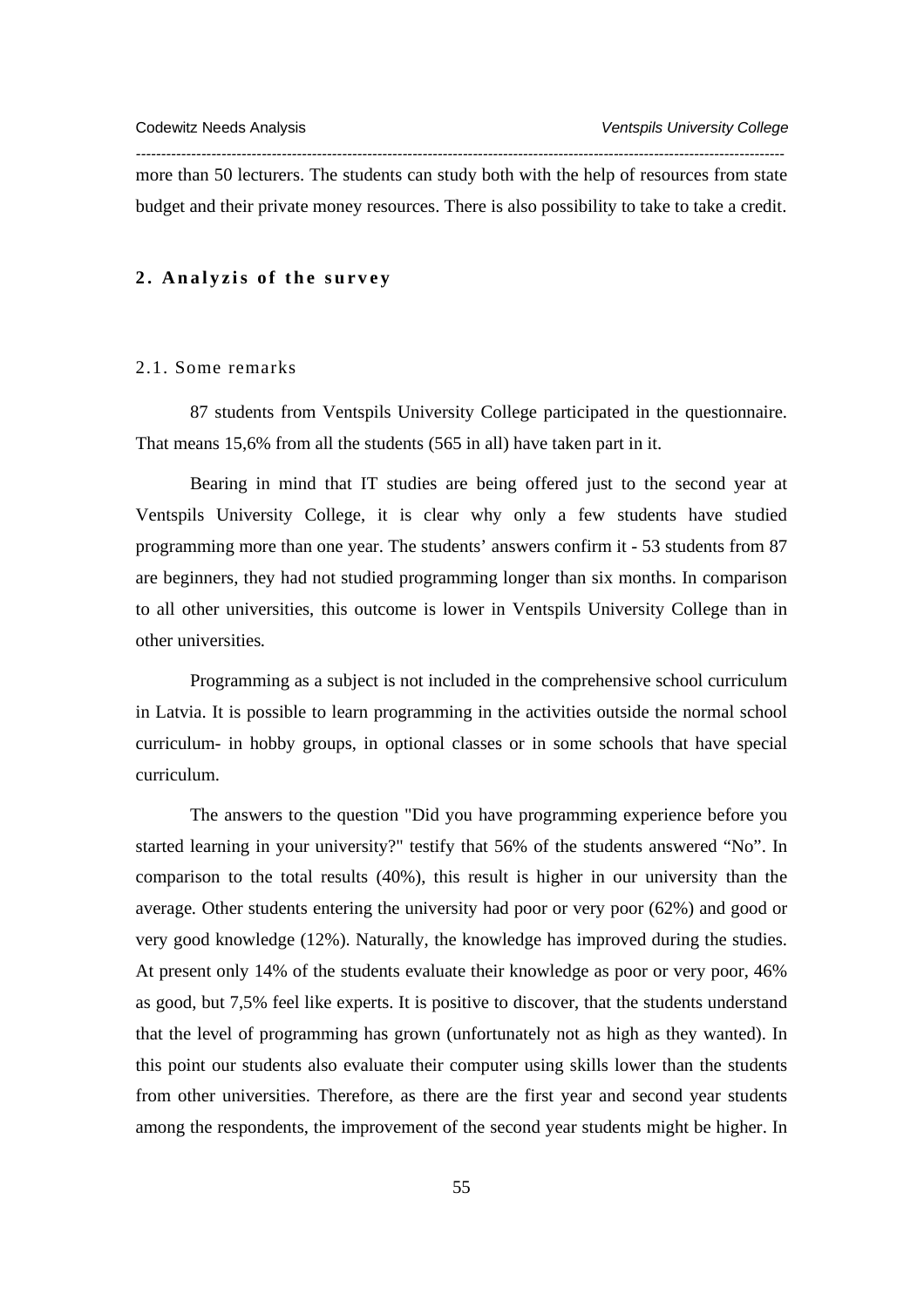individual conversations the first year students confirm that they have difficulties with programming. The tests results show that the student as are not being able to type a simple programme, which consists of self developed function, on their own.

*---------------------------------------------------------------------------------------------------------------------------------* 

#### 2.2. About course contents

Acquiring programming, students admit dividing functionality into procedures, functions and classes, as the most difficult areas. However, these form the basis of the object-oriented programming. At the same time also other issues seem quite complicated for students. Most frequently they give the answer - "average". The use of programming environment, compilers and editors present the less difficulties.

In learning programming students have the biggest problems with pointers, structured data types (records, structures), abstract data types (classes) as well as error handling and using language libraries. The most common answers are "difficult" or "don't know". It is clear because the first year students have not yet studied these themes.

Acquiring variables and selection structures and loop structures seems easy for students. The most common answers to these questions are "easy".

The answers of our students to these questions are very similar to the answers of the other universities' students. However, the answer "don't know" is more common for our students.

The lecturers' answers to the question "What kind of issues and which programming concepts they perceive learning difficulties for their students?" correspond with the students' own attitude (especially with the ones from Ventspils University). For example, the lecturers, as well as students, suppose that dividing functionality into procedures, functions or classes is the most difficult issue. The lectures and the students with higher experience find all the questions more complicated that the students with less experience.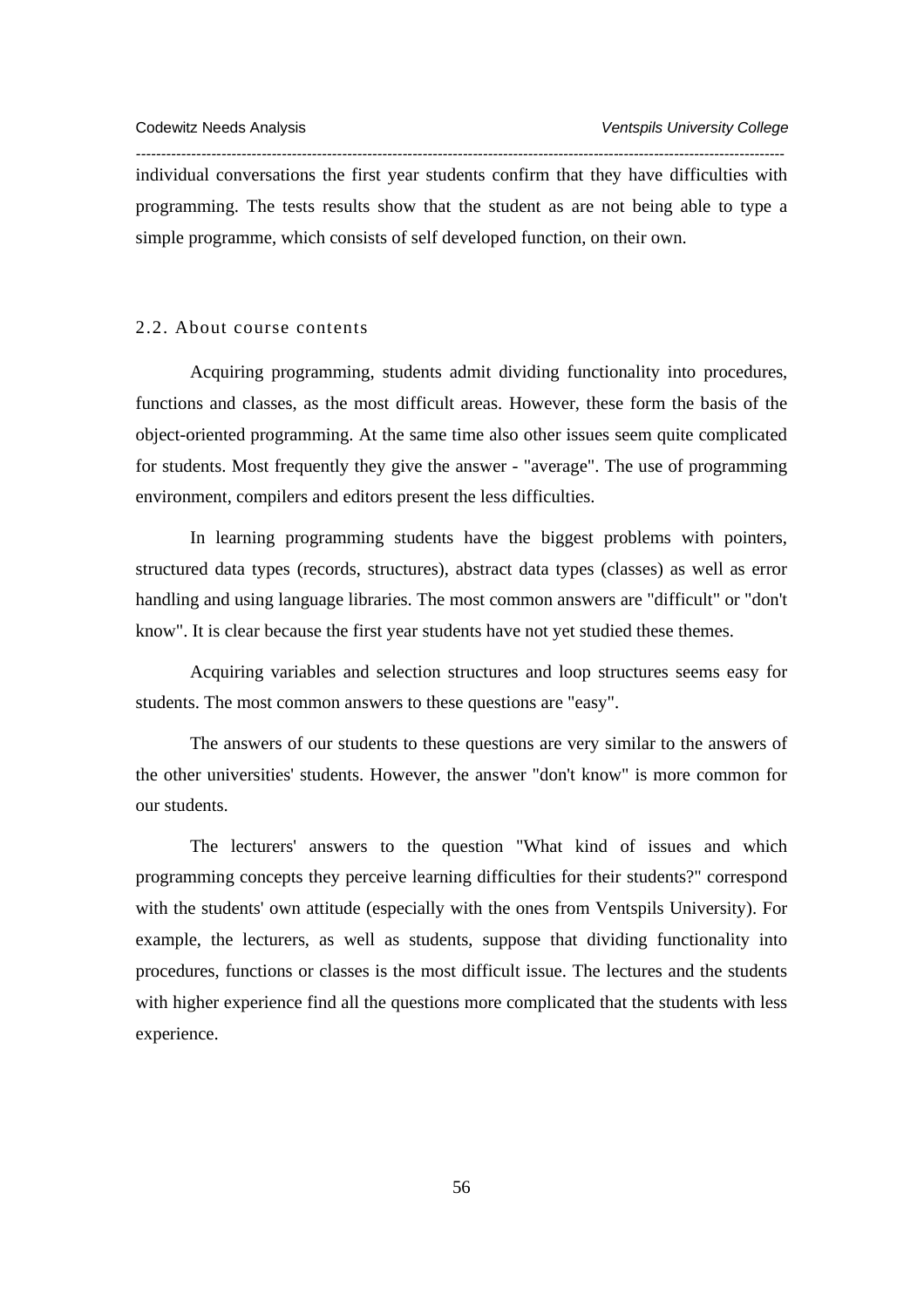2.3. About learning and teaching situation.

Most often students feel that they learn issues about programming while they are working by themselves on programming coursework or while they are studying by themselves with teaching materials, more rarely in practical sessions or in exercises and discussions sessions in small groups. According to the results of the questionnaire, the students learn least in the lectures. This was also the opinion of other universities' students and teachers.

*---------------------------------------------------------------------------------------------------------------------------------* 

From all types of supplementary material the students (both the students from Ventspils University College and other universities) prefer example programs as well as interactive visualisations of program languages structures and programming course book.

The lectures do not always have the same point of view with the students about materials. Both students and lecturers admit, that example programs and interactive visualisations of program languages structures are the most useful ones. On the other hand, lecturers think programming course books are the least useful (the most common answer is "sometimes"). By contrast, students have answered that course books are often useful, some students from Ventspils University even think they are very useful. Different attitudes can also be found in the question concerning exercises, teachers find exercises more useful than the students.

# **3. Codewitz material**

#### 3.1. Use of the material

The Ventspils University College is a partner in the Codewitz project, which produces visualization material for teaching and learning programming languages. Our students have only recently been introduced to the ready-made visualization examples and exercises. Nevertheless, 74% of our students answered to have used visualization materials, in comparison to 44% of the average answer to this question. Students both from Ventspils University College and from other universities considered visualization material to be most helpful, when they use them by themselves or when they are used in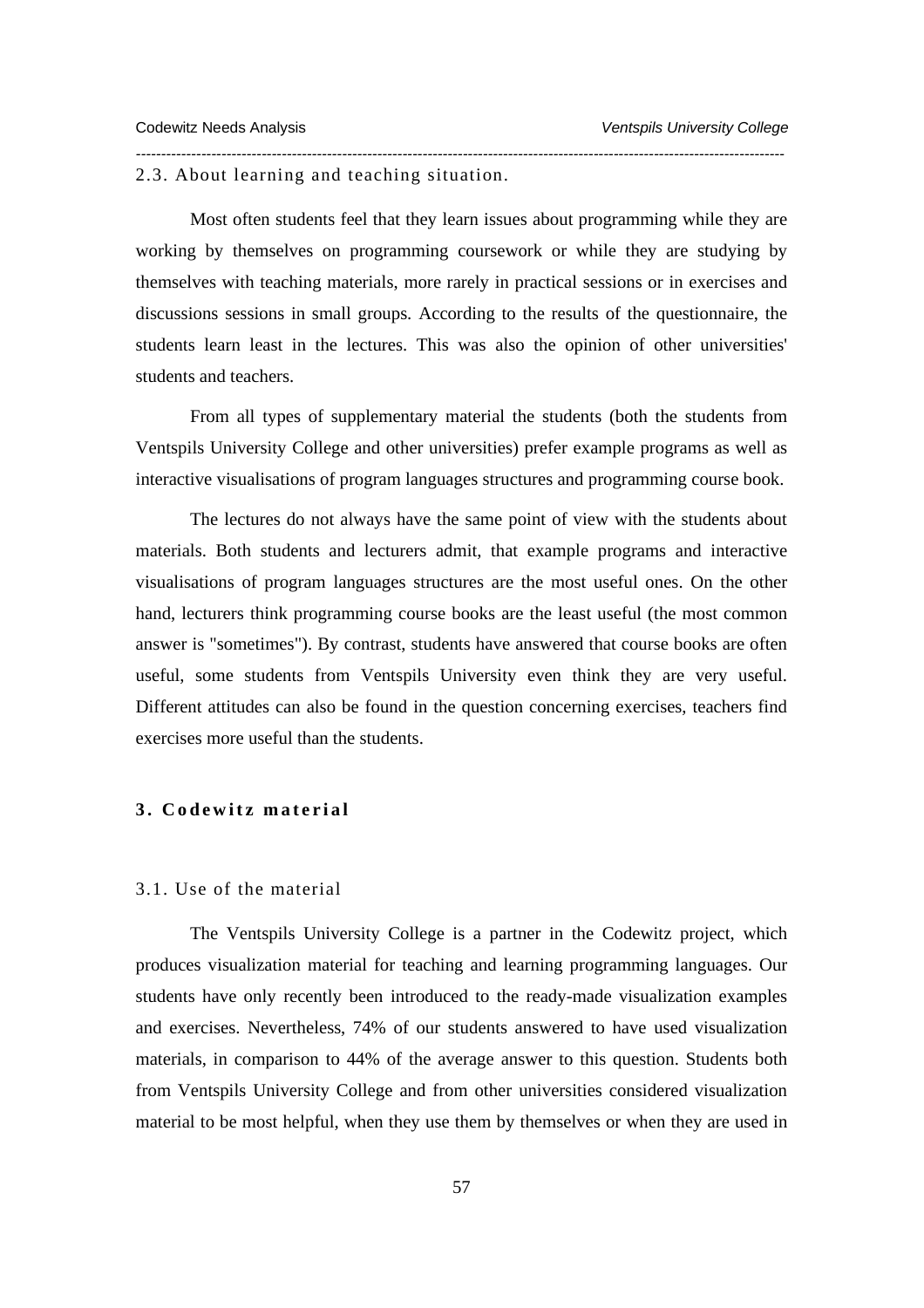the lectures. The lecturers, who are familiar with the Codewitz material (66%) also recognized, that material is most useful when students use material by themselves.

*---------------------------------------------------------------------------------------------------------------------------------* 

The results of the questionnaire show that the Codewitz project is very important and necessary. From all kind of materials both students and teachers consider interactive visualisations of program language structures as the most effective ones.

Classifying all the questions in the order of importance it becomes evident, that it is essential to cover all parts of programming languages by the Codewitz materials. Adapting Codewitz materials according to the students' preliminary knowledge it is advisable to explain variables and structures -both selection structures (if, switch ...) and loop structures (while, for, do-while ...) well and as simple as possible. Nevertheless, we should keep in mind that the students of the next level need all the other issues as well.

# 3.2. Proposals for the development of the Codewitz material

It is observed that students sometimes have serious learning problems connected with perceiving programming language use and its structure. Codewitz idea was to help students by providing them with visualisation aids and animated code. Furthermore, these materials are very helpful for the teachers to prepare the lectures. Students of Ventpils University College already find Codewitz materials helpful and think that it is necessary to continue to develop this project. They are very grateful for opportunity to work with such code animations.

Codewitz materials include animations of programming language code. Due to the fact that there are animations, it is possible to follow the code's performance, which makes it presumable for students to understand the execution of the programme. It is also very helpful and necessary to see the meaning of each executed line below the code. When students have seen the process of programs execution, it is a lot easier to understand the whole meaning of the language.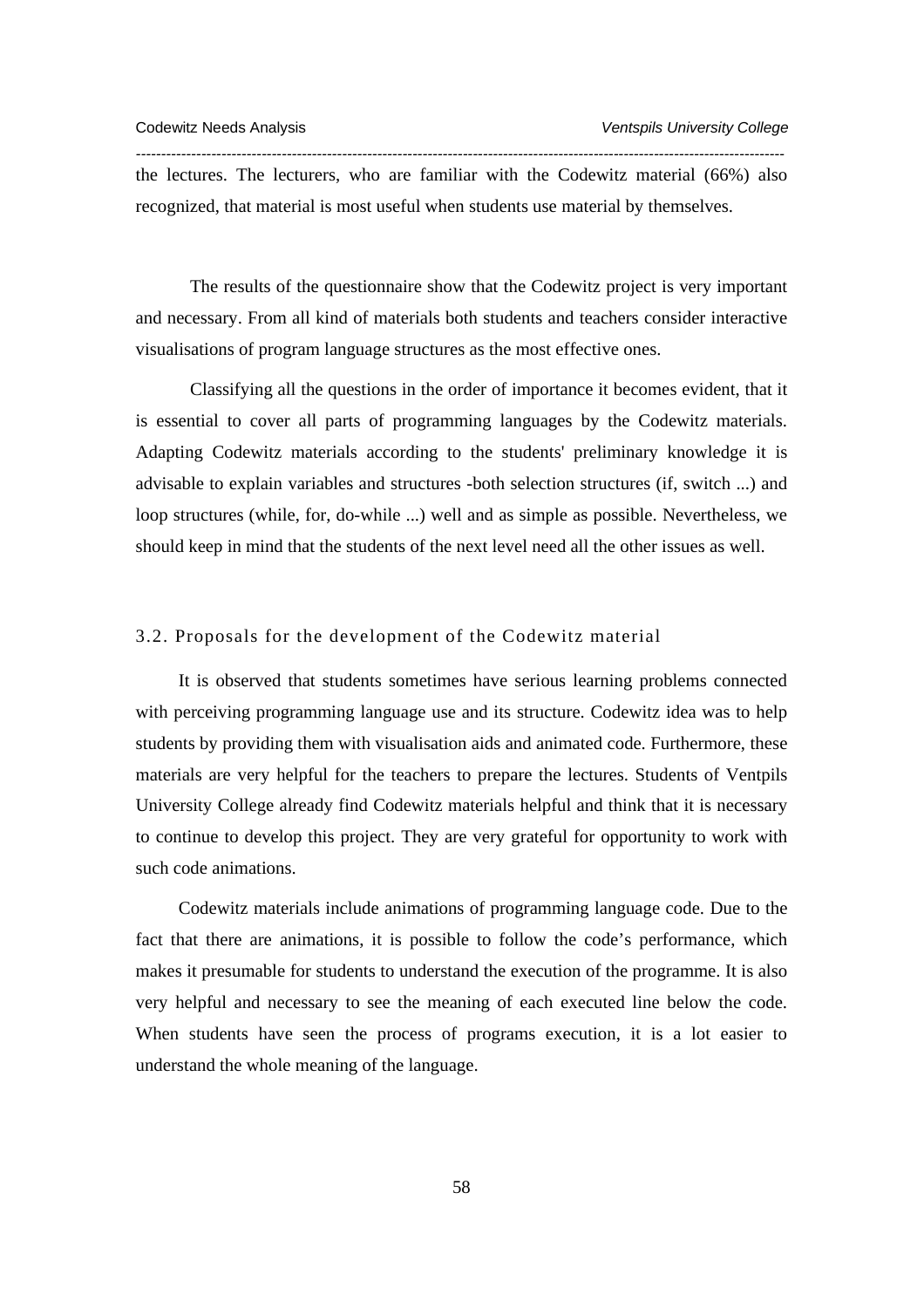However, the performance of code's animation is a time-consuming process, which sometimes could not be so essential. In order to prevent that, we would suggest that the rollover images could be included in Codewitz materials – by moving the mouse over the code, the user could get the explanation of each line the mouse points to. Certainly, it does not eliminate the possibility to use animated code as it is already in the Codewitz materials, to make it feasible for the student to understand the code more deeply and follow its execution.

*---------------------------------------------------------------------------------------------------------------------------------* 

It would also be highly recommended to divide all the Codewitz materials into different parts – for beginners, intermediate and advanced studies.

Beginners' part could include only basic material - introduction to programming language, simple programs for getting acquainted with basic functions, methods and programming style of the language.

Intermediate part would consist of more serious code and material content (for example about classes, files, lists).

Advanced studies would include more complicated materials, and sophisticated code, also about the possibility to transfer other popular languages to current programming language.

In order to understand how the program looks like, it would be necessary to give the opportunity for students to run .exe file.

Understanding the code is part of the programming language studying, other part is the understanding of the meaning of the language code functions. In my opinion, it would not be enough to describe only each line, but descriptions of the language terms and definitions are also needed. This is due to the fact that complete beginners in programming would even require introduction in programming languages describing the meaning of terms like algorithm.

In order to perceive different abstract terms, the animations with real world objects would be very helpful. Maybe it would be necessary to consider the use of Java language in order to make some web based applications.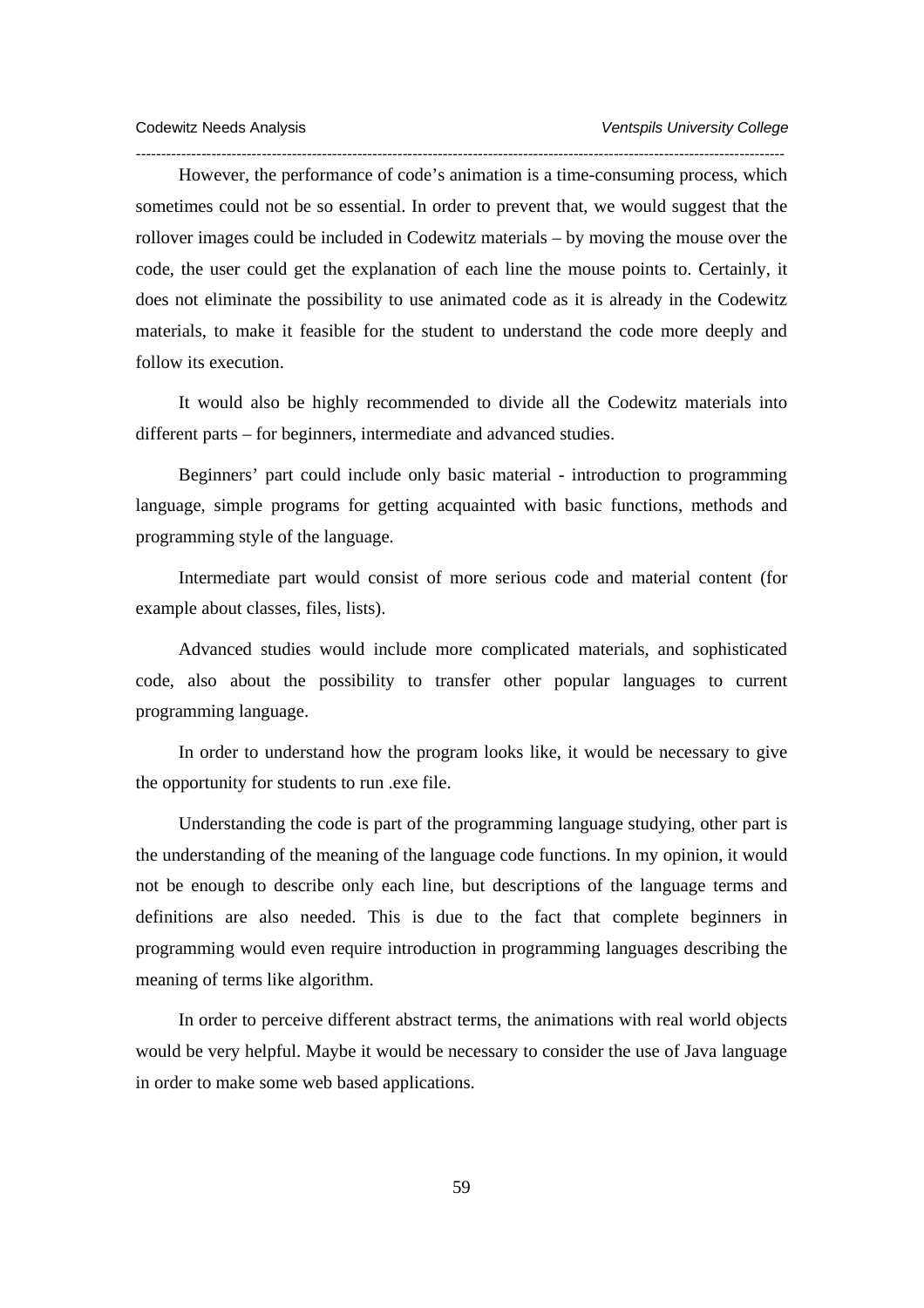Other idea is to make applications made with code, which contains errors, and let students to correct it until it works. This could an aid to learn error handling or simply to remember how the code looked in correct program codes.

*---------------------------------------------------------------------------------------------------------------------------------* 

Not less important is the content of program codes and the design of the page. The codes must be humorous and witty in order to make the studying more fun and less exhausting. It could also make the memorising more effective. We should not forget the importance of planning and design, due to the fact that it is necessary for a student to be competent with the possibilities of the materials.

On the whole, the existing materials are a very good beginning for Codewitz project, but it has to be developed and supplemented.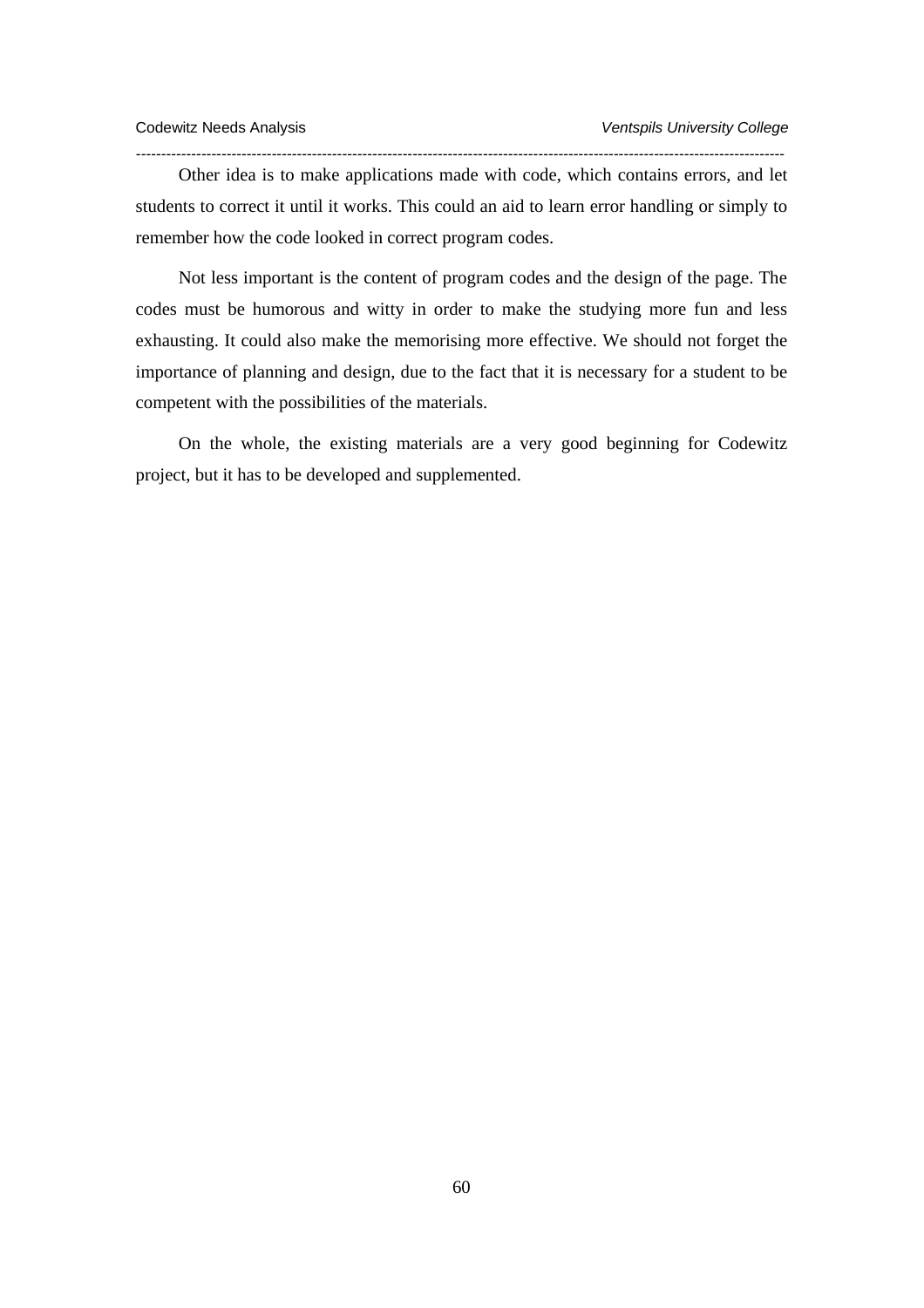#### **TECHNICAL UNIVERSITY OF CIVIL ENGINEERING**

*---------------------------------------------------------------------------------------------------------------------------------* 

Ion Mierlus Mazilu, Department of Mathematics, Technical University of Civil Engineering, Bucharest, Romania Email: mmi@mail.utcb.ro

# **1. Introduction**

Technical University of Civil Engineering (T.U.C.E.B.) Bucharest is the only Romanian university devoted entirely to engineering education in civil engineering and related fields.

T.U.C.E.B. has 7.795 students assigned in six faculties as follows:

- 1. Faculty of Civil, Industrial and Agricultural Buildings;
- 2. Faculty of Hydrotechnics;
- 3. Faculty of Building Services;
- 4. Faculty of Railways, Roads and Bridges;
- 5. Faculty of Technological Equipment;
- 6. Faculty of Geodesy;

in addition, there is a Department of Civil Engineering (English / French) and a Technical College. Each faculty and department has its own informatics laboratories. For the first year of studies there are 20 professors teaching informatics to the students.

The Mathematics Department is responsible for the basics informatics classes. As a result of the high-school education reform, with a view to the E.U. accession, the grades that had a specialization in mathematics and physics have been transformed into mathematics-informatics. Therefore, 60% of the students that attend the T.U.C.E.B. courses are computer literate.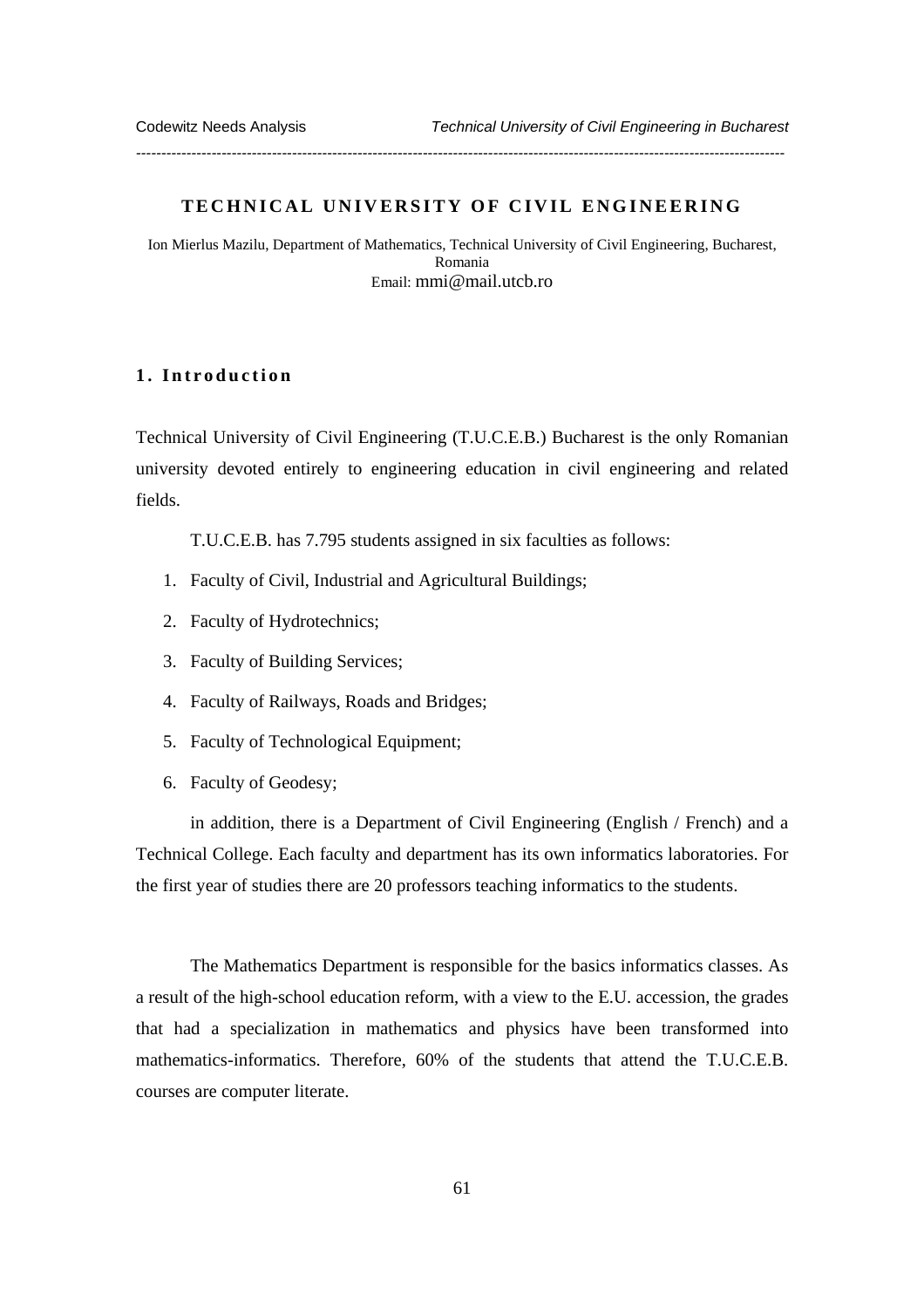In our university the first year course of Fundamental Informatics and Programming is held during one semester or two. For example:

*---------------------------------------------------------------------------------------------------------------------------------* 

- the Faculty of Civil, Industrial and Agricultural Buildings and the Faculty of Railways, Roads and Bridges have during first semester one course / one laboratory (each one 2 hours) by week;
- the Economical Engineering section has two semesters one course / one laboratory (each one 2 hours) by week, informatics basics and databases (DBMS – Visual FoxPro);
- the Department of Civil Engineering (English / French) has two semesters one course / one laboratory (each one 2 hours) by week (first semester - Fundamental Informatics, second semester – Programming Language);
- the Faculty of Building Services three semesters course (one hour weekly) / laboratory (two hours weekly);

The general schedule in informatics as follows:

A. Course unit: Programming Languages (Department of Civil Engineering (English / French))

- Programming languages basics.
- Algorithms. Flowcharts.
- Structured programming. Object-oriented programming principles.
- C/C++ language features. Basic knowledge's.
- C/C++ programs structure.
- Data types. Constants. Variables. Statements.
- Operators. Expressions. Evaluation statements.
- Decision statements. Loop statements.
- Arrays and character strings.
- Pointers. Functions.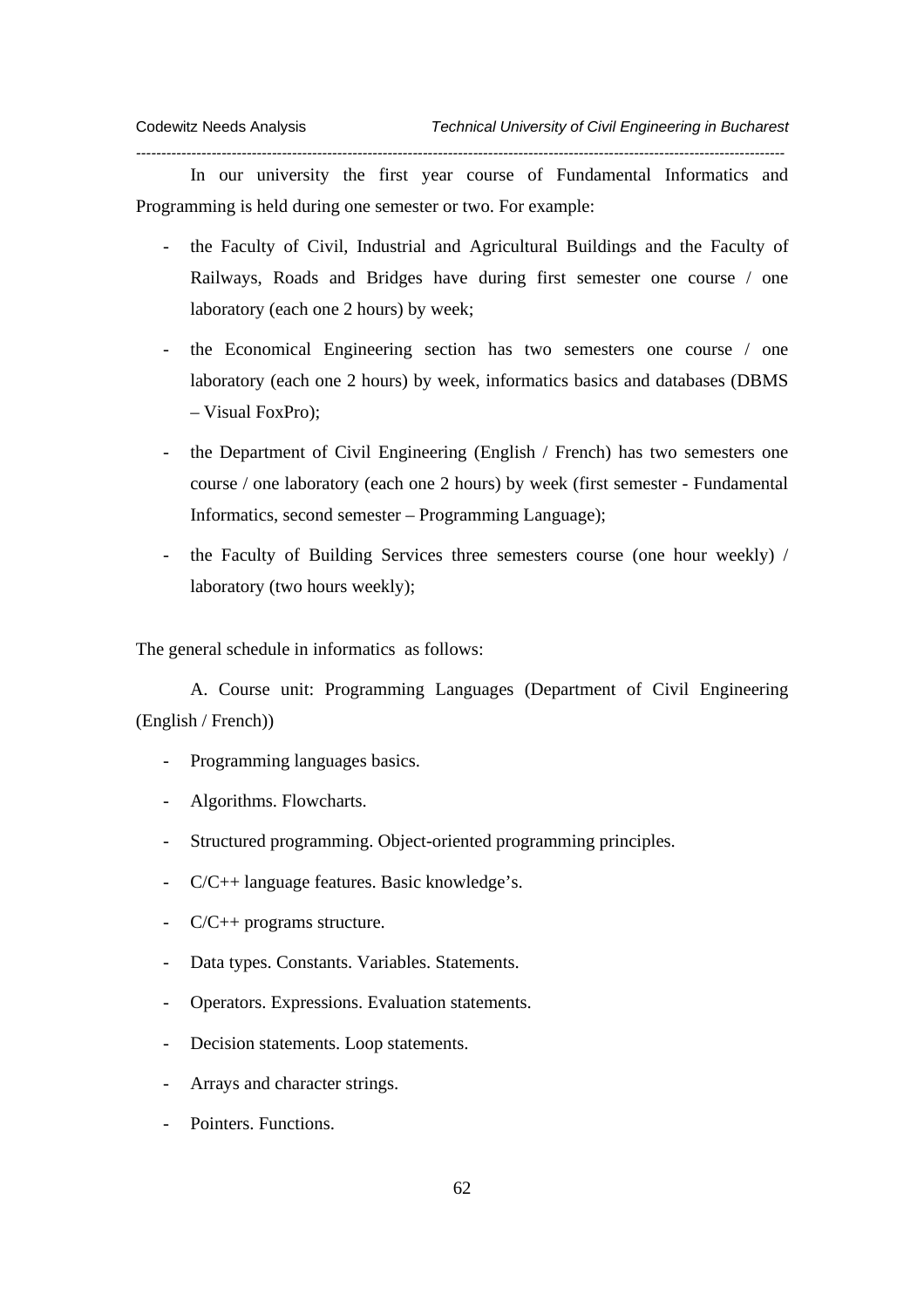- Input/Output devices.
- Objects and classes. Constructors and destructors. Inheriting concepts. Derived and virtual classes.

*---------------------------------------------------------------------------------------------------------------------------------* 

B. Course unit: Computer Science (Department of Civil Engineering (English /

French))

- Computer fundamentals. Hardware and software. Working principles.
- Computer networks. Local and wide area networks. Internet. WWW (World Wide Web).
- Software classes. Operating systems: WINDOWS.
- Web Page. Creating a HTML (HyperText Markup Language) Web Page. Microsoft FrontPage.
- Microsoft Office: Text editor (MS-Word), Presentation editor (MS-PowerPoint), Spreadsheets (MS-Excel), Databases (MS-ACCESS).
- Mathematical analysis and algebraic computation. MathCAD.

C. Course unit: Basic Computer Science and Programming Language (Faculty of Civil, Industrial and Agricultural Buildings and the Faculty of Railways, Roads and Bridges)

- Computer fundamentals. Hardware and software.
- Computer networks. Local and wide area networks.
- Software classes. Operating systems WINDOWS.
- Web Page. Creating a HTML document.
- Microsoft Office: Text editor (MS-Word), Presentation editor (MS-PowerPoint), Spreadsheets (MS-Excel), Databases (MS-ACCESS).
- Mathematical analysis and algebraic computation. MathCAD.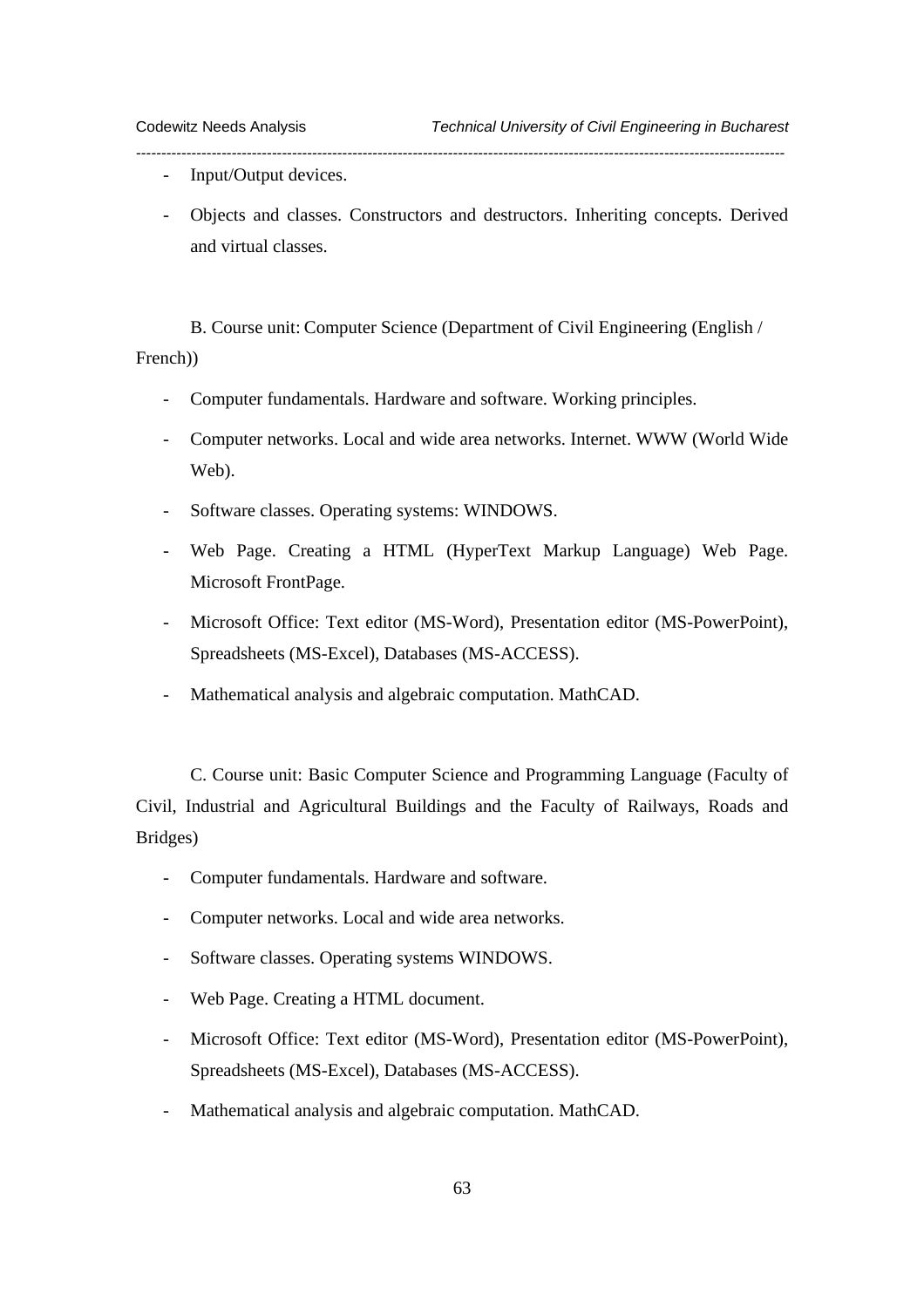- Programming languages basics  $(C++/TP/MathCAD)$  - similar with Department of Civil Engineering course unit.

*---------------------------------------------------------------------------------------------------------------------------------* 

Furthermore, the students up to first year have access to informatics laboratory classes for others disciplines like:

- Numerical Analysis;
- Materials Strength;
- Seismic Engineering;
- Systems Reliability and so on.

According to the existing number of computers in laboratories, the students during schedule classes must share a computer with one other student. The remaining unused time resulting from schedule classes is limited and at this time the individual study on computer is restricted.

# **2. Analyzis of the learning and teaching programming**

The majority of the students are handling fairly well the usage of a computer (ie. Windows operating system and Microsoft Office modules), as well as specialized programs for engineering disciplines. Meanwhile, the students have difficulties concerning algorithms and programming.

Even if the students know the language syntax (Turbo Pascal or C++) they have difficulties in resolving the algorithm and making the program. This causes also difficulties in the interpretation of the algorithm in pseudo-code or flow-chart and the translation to a programming language.

We consider that the object programming is difficult to be assimilated by the students. In addition, the number of schedule classes is insufficient for this purpose. For these reasons this module is not in the teaching course, with one exception. The exception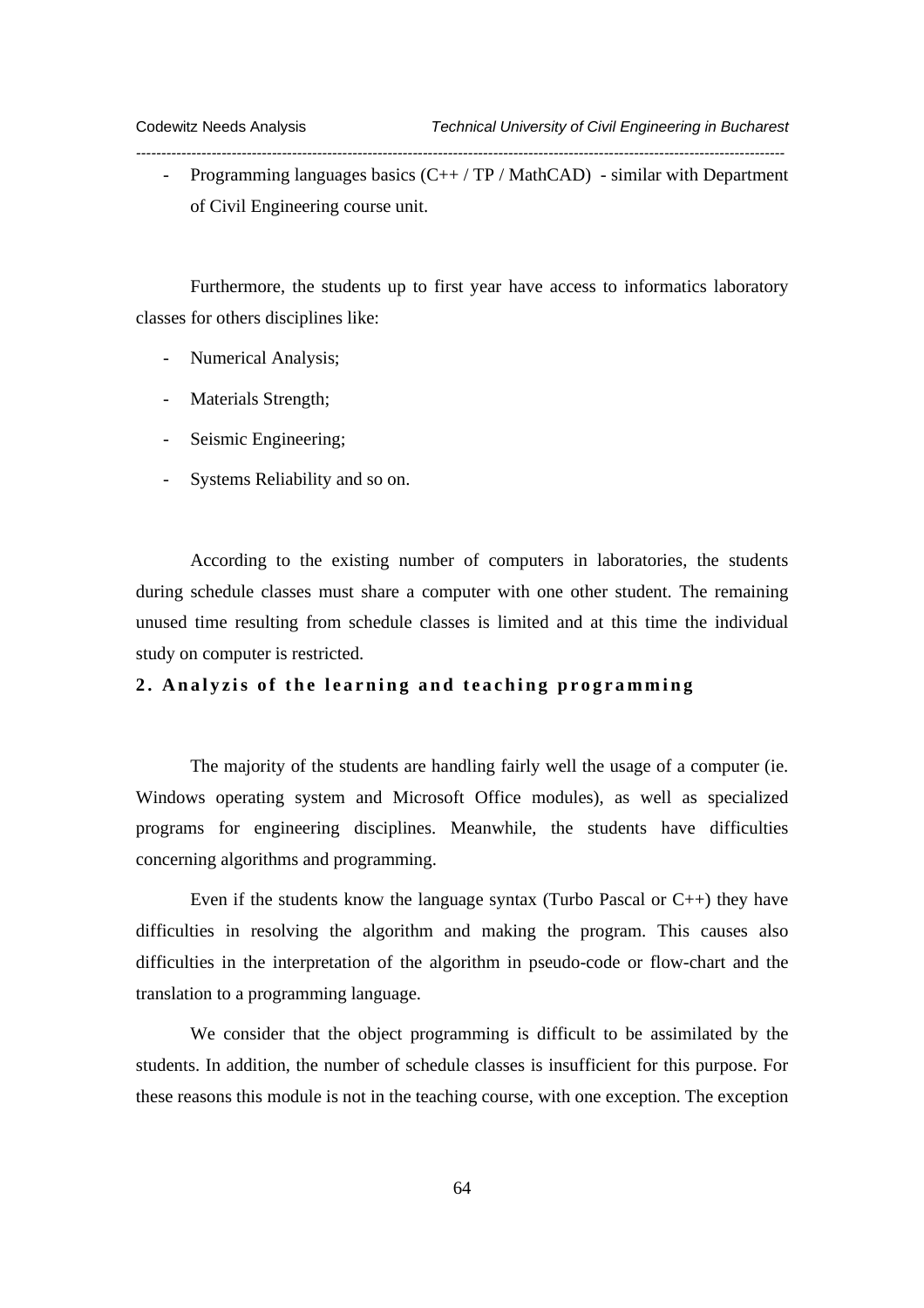concerns the students of the first year from Economical Engineering (Faculty of Civil, Industrial and Agricultural Buildings) section that study Visual Fox.

*---------------------------------------------------------------------------------------------------------------------------------* 

Regarding the procedural programming there are major difficulties for the students that graduate from a high school with insufficient schedule classes of programming.

This student category has difficulties concerning the meaning of:

- Evaluation statements like *s :*= *s* + *expression* or *p :*= *p* ⋅ *expression* and the use of the neutral element for addition and product;
- Decision statements in establishing the condition (or compound condition);
- Loop statements in establishing the condition (or compound condition) and the position of the condition(s) (a priori / posteriori).

A useful tool to be inserting in the Codewitz-project e-learning application is to type the syntax and the semantic of a command when the mouse pointer passes over the typed instruction.

The evaluation of student's knowledge is executed in three steps: two probations during the semester and one in the last week of the semester (final). An evaluation consists of resolving a similar problem that was studied in the classes with the help of computer.

The final probation resides in a test with questions like these sequences:

- 1. What is the value of the variable i after the following sequence in Turbo Pascal :
	- $i := 12$ :  $x:= 10$ : while  $x \geq 10$  do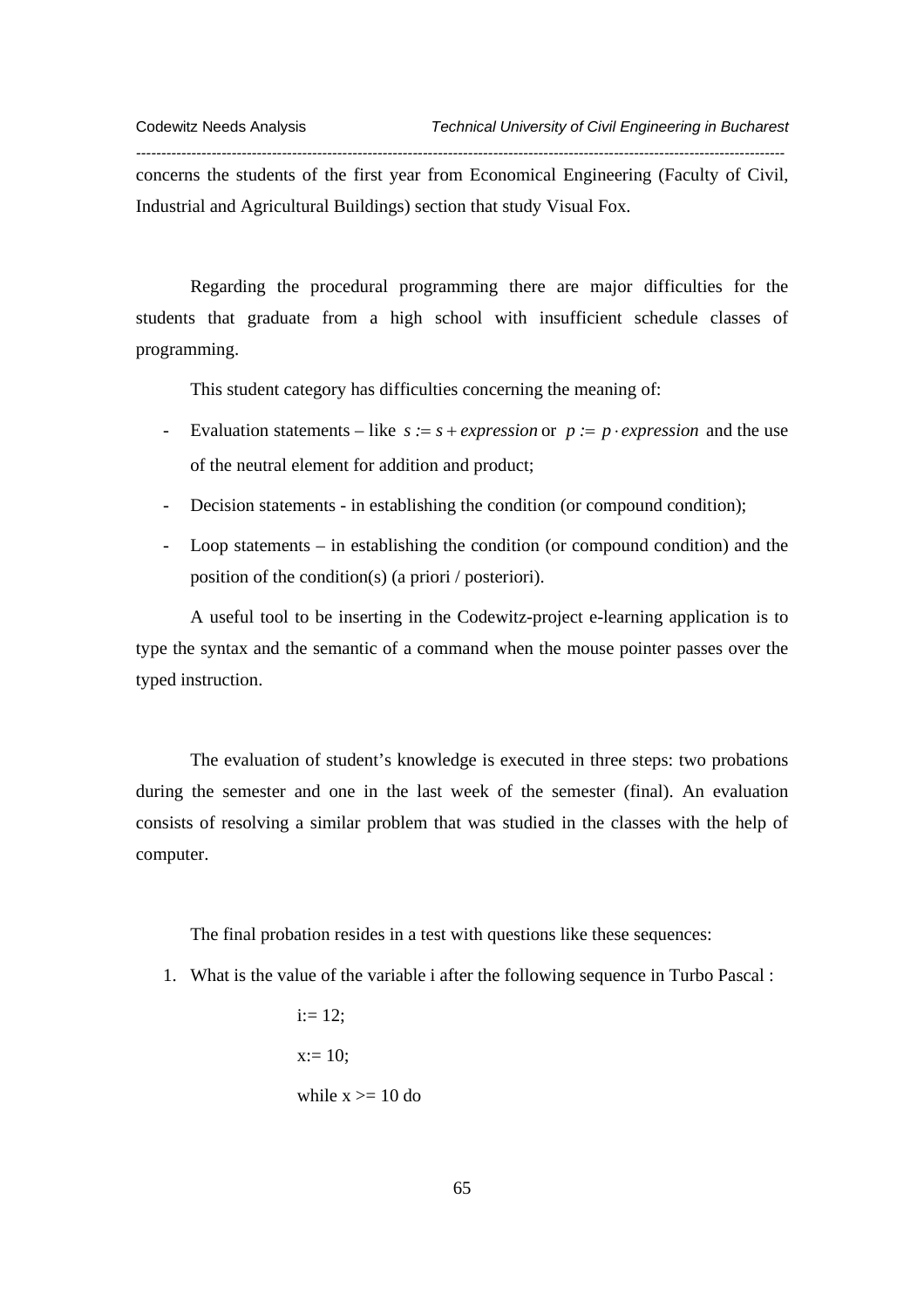| begin       |  |                                                |  |
|-------------|--|------------------------------------------------|--|
| $i := i+1;$ |  |                                                |  |
| $x:= x-1$   |  |                                                |  |
| end;        |  |                                                |  |
|             |  | a) $-1$ b) 0 c) 1 d) 2 e) 13 f) unbounded loop |  |

2. Given the sequence

 $x:= true;$ y:= false;  $z:= x$  and not( not x or y) what is the value of z?

a) true b) false c) incorrect expression in Turbo Pascal

3. What will be the value of the variable A after the following sequence:

```
A:= 9;
       i := 4;
       case i of 
       1,2,3 : a := \text{sqr}(a);4,5,6 : a := sqrt(a);7,8,9: a := a+1end; 
a) 3 b) 4 c) 9 d) 81 e) the sequence has no meaning in Turbo
```
Pascal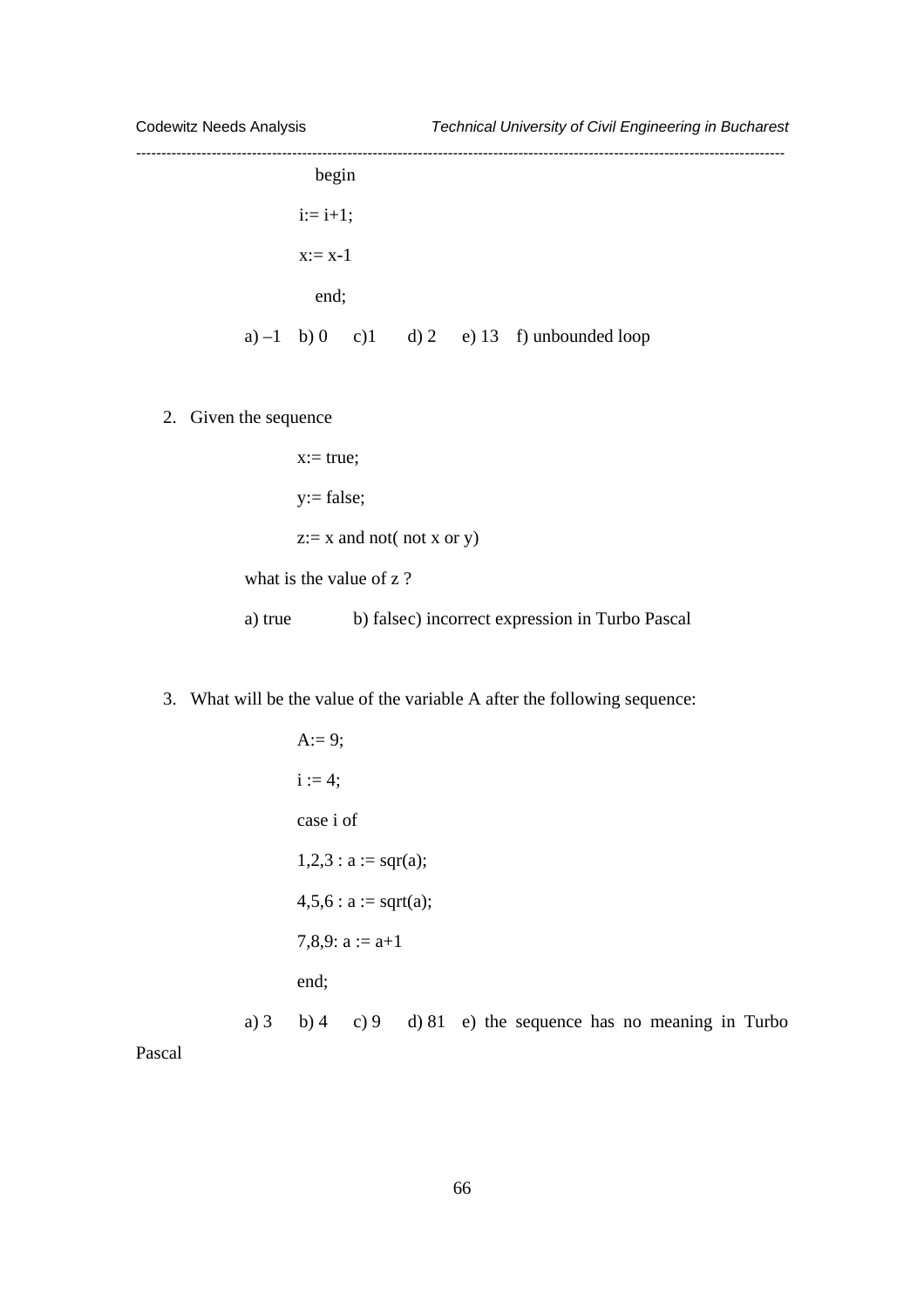- 4. The effect of the instruction  $SEEK(n,f)$  is:
	- a) the n-th record of the f file is read;
	- b) the n-1-th record of the f file is read;
	- c) the value n is written in the file f;
	- d) the n-th record of the f file is deleted;
	- e) the record pointer will be placed on the n-1-th record in the file f

*---------------------------------------------------------------------------------------------------------------------------------* 

- 5. In Turbo Pascal we can access directly
	- a) only text files;
	- b) only files with type
	- c) text files and also files with type
- 6. What is the value of the variable z after the following sequence in Turbo Pascal :

 $a:= 2;$  $b := -3$ ; if not(a>=b) then  $z:= a+b$  else  $z:= a-b$ ;

a)  $-1$  b)  $5$  c)  $2$  d)  $-3$  e)  $-5$  f) the sequence has no meaning in Turbo Pascal

- 7. In Turbo Pascal we can compare 2 variables, constants or functions only if their
	- type is:
		- a) numerical
		- b) char;
		- c) boolean;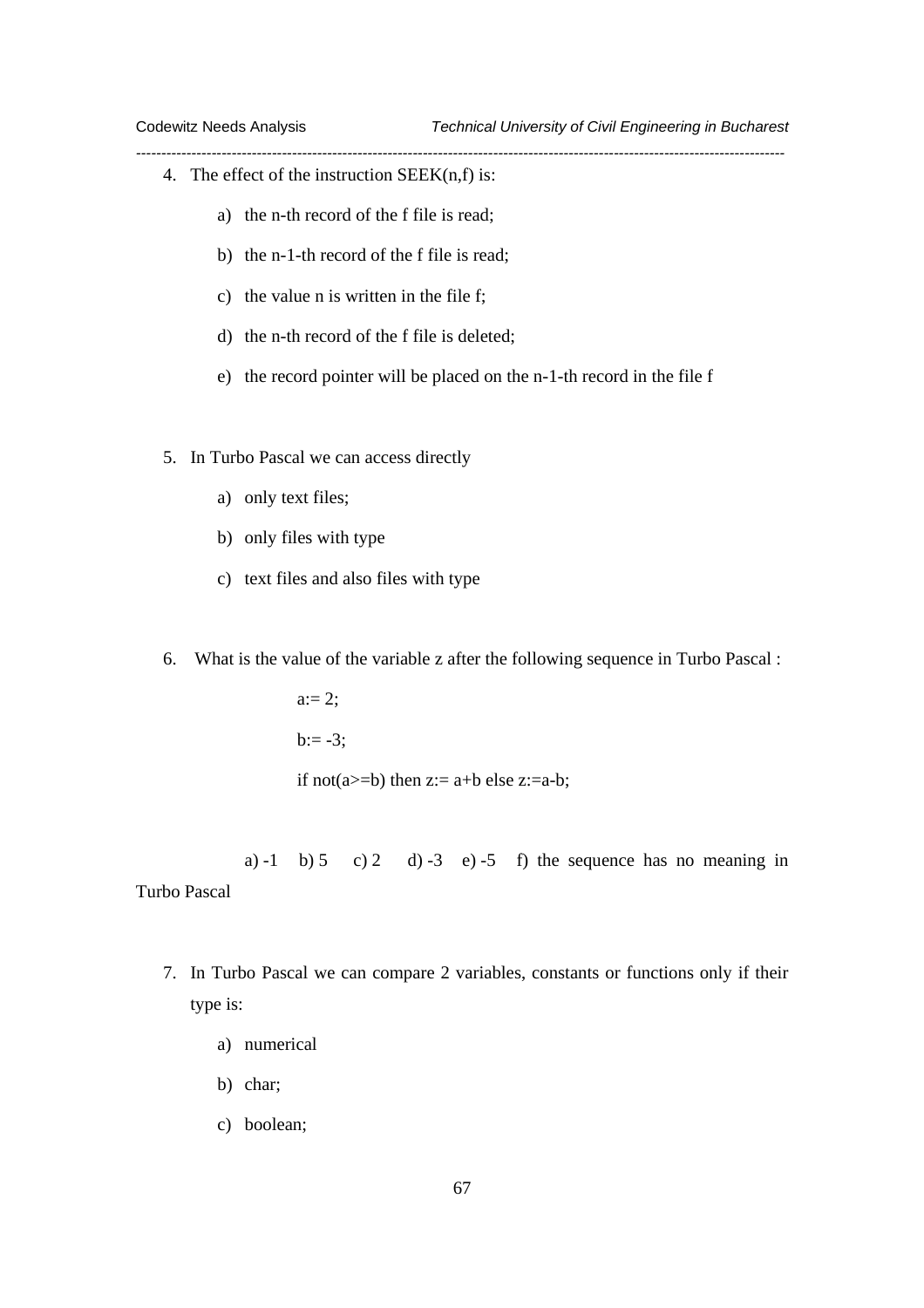d) numerical, char or boolean as long as both terms of the expression have the same type

*---------------------------------------------------------------------------------------------------------------------------------* 

- 8. In Turbo Pascal, the typical function for the ordinal type are:
	- a) EOF(f), FILEPOS(f), FILESIZE(f);
	- b)  $succ(x)$ ,  $ord(x)$ ,  $pred(x)$ ;
	- c)  $ln(x)$ ,  $exp(x)$ ,  $abs(x)$
- 9. If we define a variable in a Turbo Pascal subroutine then:
	- a) the variable is "seen" in any procedure or function from that subroutine
	- b) the variable is "seen" in the main program who has that subroutine
	- c) the variable is "seen" only by that subroutine
- 10. In the body of a function subroutine
	- a) there has to be at least one instruction like function name:= expression;
	- b) there can or can not be an instruction function\_name:= expression
	- c) doesn't have to be any instruction function\_name:= expression

# **3. Analyzis of the survey**

We have compared the results of the Codewitz-project questionnaire with the results of our students at the Fundamental Informatics and Programming course. Mostly, the tendencies are the same, with only small variations. From our experience our students have problems regarding:

finding an appropriate algorithm for solving the problem;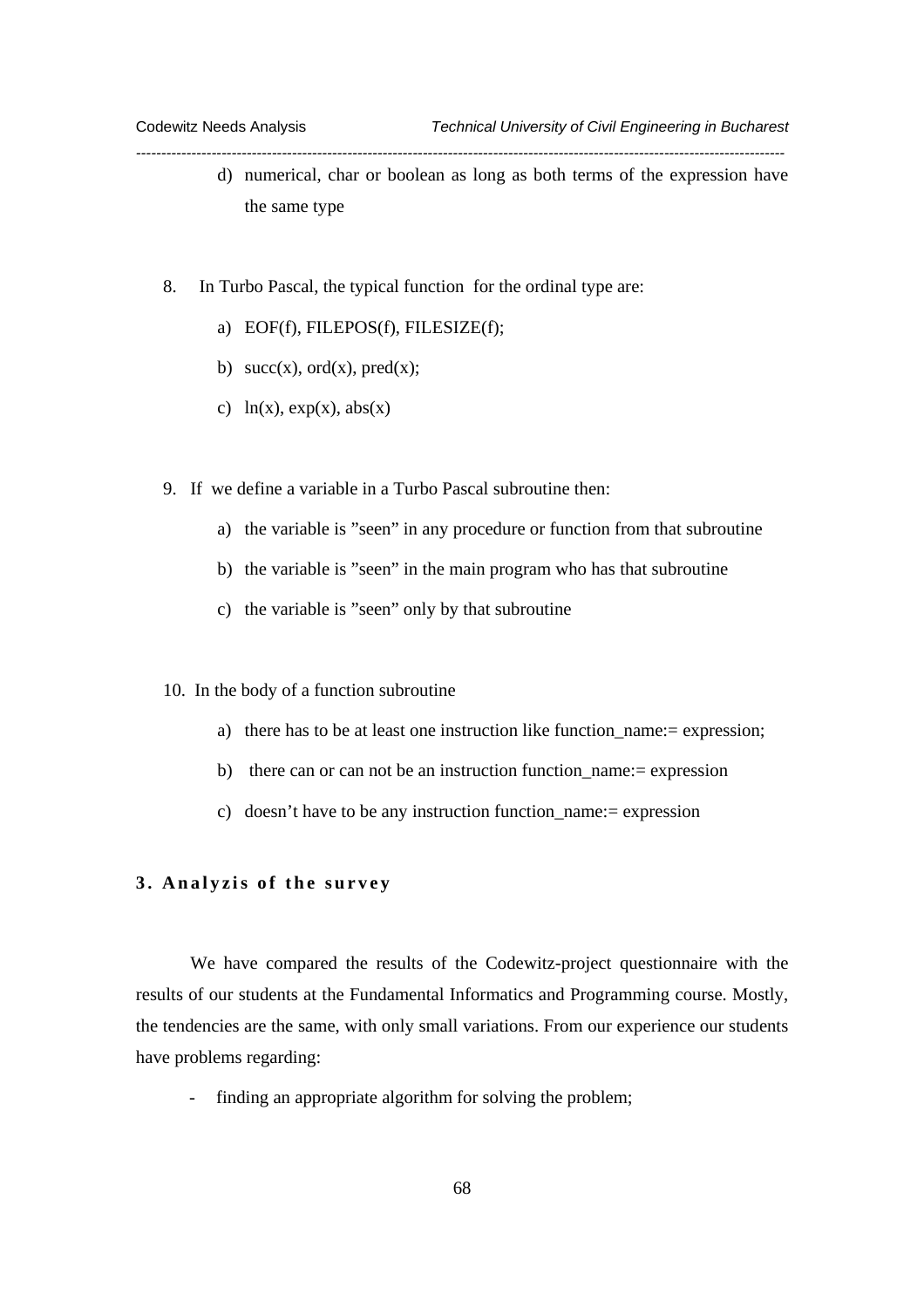- representing the algorithm in a logical scheme form
- writing the program from the logical scheme

The programming skills of our first year students are mostly in the category low or moderate, with some exceptions, but their computer using skills are good. Usually they work individually at home, because the number of student is very big compared with the number of computers and laboratories available in the university.

*---------------------------------------------------------------------------------------------------------------------------------* 

Regarding their difficulties in learning programming the big difficulties appear in understanding programming structures, understanding how to design a program to solve a certain task, dividing functionality into procedures, functions and classes and in finding the program bugs. The programming structures or concepts that are difficult for most of them to understand and learn are recursion, pointers and references, parameters and abstract data types.

The time for individual study in the university laboratories being very limited, most of them are learning and working by themselves. That is why we consider an interactive material to be very useful to them and in order to complete in a most fortunate way the examples that are given to them in lectures or practical sessions. A small number of our students had the opportunity to see the first versions of the Codewitz-project material during lecturer Esa Kujansuu lectures. These students were very interested in this interactive method of learning, which is useful to them not only in practical sessions at the university, but also when they are studying by themselves.

Codewitz-project offers much needed individual help in the most difficult problems of learning to master the basic programming skills. The students of programming get additional visualized help in building an initial knowledge base for their professional studies in computer science and advanced programming. The project is developing visualization drills that guide the students step by step, give them positive, continuous and immediate feedback and, importantly, a feeling of success in their studies.

For the teaching professionals Codewitz-project offers not only the right to use and develop existing material, but also the chance to produce one's own material and get instant feedback on it. The project offers for them a unique way to develop their courses,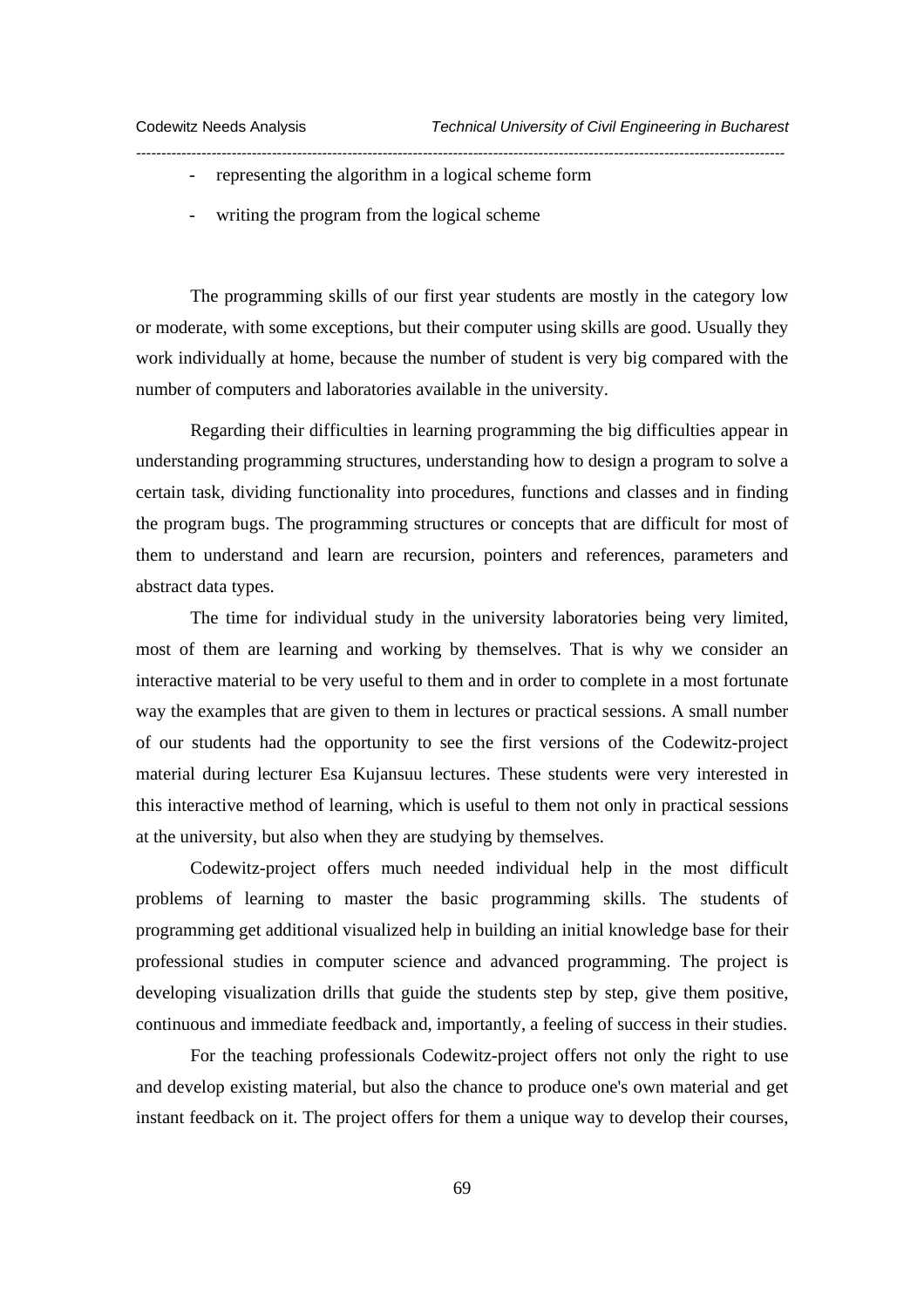control of results of the students, and jointly develop approaches to visualize teaching and illustrate the difficult structural problems in programming.

*---------------------------------------------------------------------------------------------------------------------------------* 

# **4. Conclusions**

Due to our University profile the students are mostly program software users and the procedural programming is used in further activities. We propose the development of some modules for further extension of Codewitz-project with e-learning program:

- 1. An algorithmically module including:
	- general introduction to algorithms;
	- structural programming concerning the three basics concepts;
	- testing the algorithm with animation on a flow-chart that is most suggestive;
- 2. A Visual Basic module for macro commands in Excel, Access according to the schedule classes for the advanced students that use these programs for annual projects. These proposals also respond to the necessity of linking the procedural programming with object programming.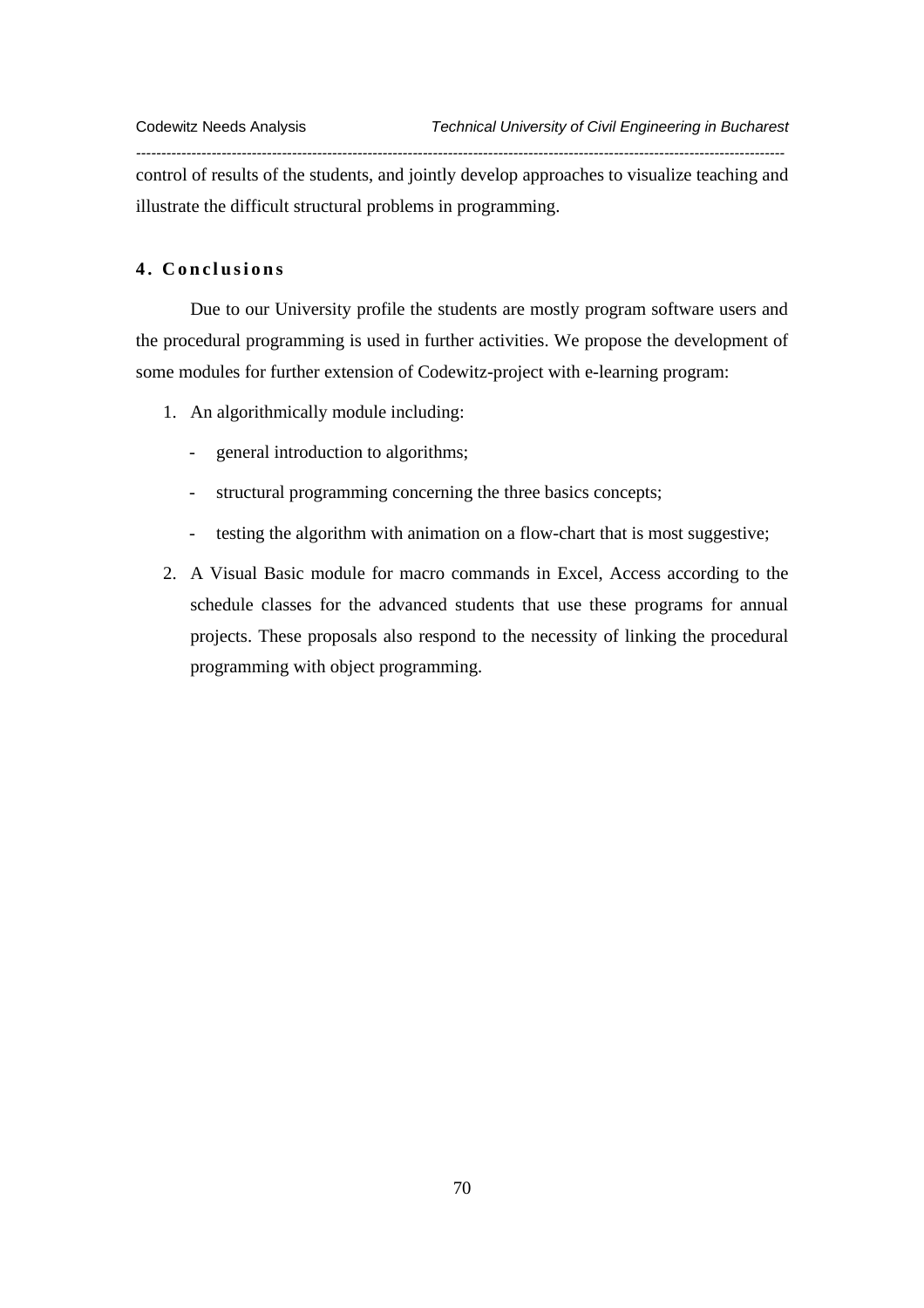#### **CONCLUSIONS**

*---------------------------------------------------------------------------------------------------------------------------------* 

The idea for the Codewitz project emerged from the perception of the programming teachers, that the students have difficulties in learning programming languages and that the more traditional teaching situations and methods, such us mass lectures, cannot tackle these problems. The students, especially the beginners, seemed to have difficulties particularly in understanding the programming structure and the logic of the programming languages. The aim of the Codewitz material is to produce exercises and examples to help the students to learn and the teachers to teach programming.

 Even though the partners of the Codewitz project have long experience in teaching programming, the Needs Analysis was decided to be made in order to make sure, that the material to be produced meets the needs of the students and teachers. With the help of the literature study and its references the partners can form a systematic approach to their development of the ideas and plans for the material.

With the help of the questionnaire, which was introduced in identical form at the same time in Codewitz/Minerva partner institutions, we hoped to receive a confirmation to our perceptions about the difficulties the students and teachers face in learning and teaching programming. As can be read from the analyzes of the partners, the results of the survey confirmed the notions the teachers had. The students find that finding bugs in their own programs and dividing functionality are the most difficult areas in learning programming. Taking the specific concepts into consideration, the students found pointers, references and error handling the most difficult to learn. Unsurprisingly, teachers had considered these issues to be the most difficult ones to teach.

In the production of the Codewitz material these most difficult areas and concepts have to given special attention in order to facilitate the task of the students and teachers to learn and teach these issues. However, the more 'easy' areas should not be forgotten either, as the good knowledge of the basics, such as loops and selection structures, form the basis for the advanced studies of programming.